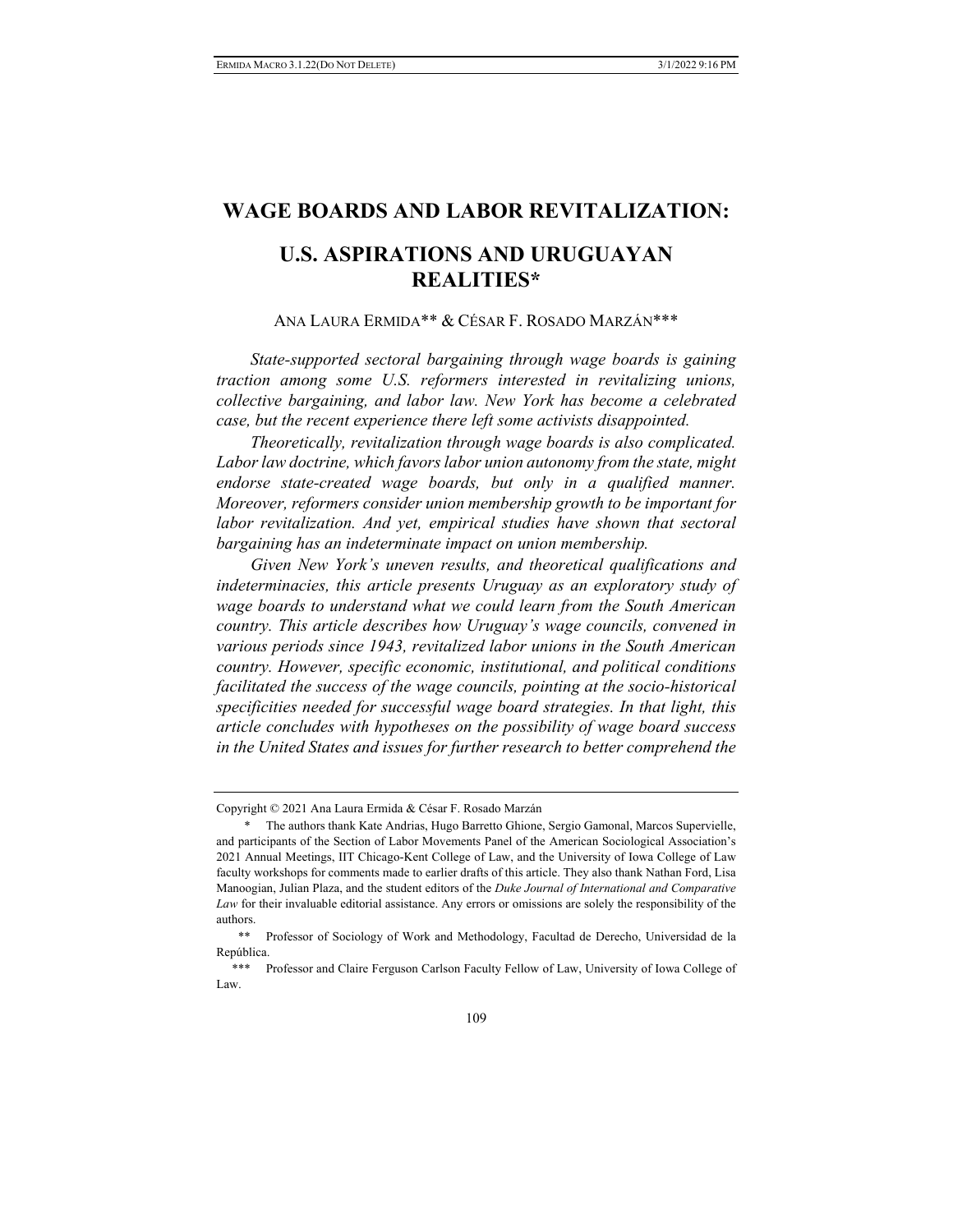| II. COLLECTIVE AUTONOMY: THE PRACTICAL WISDOM OF LABOR             |  |
|--------------------------------------------------------------------|--|
|                                                                    |  |
|                                                                    |  |
|                                                                    |  |
| III. WHEN CAN WAGE BOARDS REVITALIZE LABOR?: A BRIEF               |  |
|                                                                    |  |
|                                                                    |  |
|                                                                    |  |
|                                                                    |  |
|                                                                    |  |
|                                                                    |  |
| A. The Formal Architecture of the Current System  129              |  |
|                                                                    |  |
|                                                                    |  |
|                                                                    |  |
|                                                                    |  |
|                                                                    |  |
| G. Democratic Opening and Second Convening of Wage Councils (1985- |  |
|                                                                    |  |
|                                                                    |  |
|                                                                    |  |
|                                                                    |  |
|                                                                    |  |
|                                                                    |  |
|                                                                    |  |
| C. Another Pending Issue: Organizational Strategies  148           |  |
|                                                                    |  |
|                                                                    |  |

#### *promise of sectoral bargaining through wage boards.*

## I. INTRODUCTION

U.S. union membership is at about 6% density in the private sector, placing unions and labor law into deep crisis.<sup>1</sup> Given this predicament,

 <sup>1.</sup> Union density typically refers to the number of union members as a proportion of the overall number of employed workers in non-agricultural industry. James T. Bennett & Bruce E. Kaufman, *Introduction* to THE FUTURE OF PRIVATE SECTOR UNIONISM IN THE UNITED STATES 3, 4 (James T. Bennett & Bruce E. Kaufman eds., 2002); *see also* Richard Bales, *Union Trends*, *in* THE CAMBRIDGE HANDBOOK OF U.S. LABOR LAW FOR THE TWENTY-FIRST CENTURY 3 (Richard Bales & Charlotte Garden eds., 2020) (noting that union density decline has reduced unions' capacity to use the strike as an economic weapon and their overall political power); JAKE ROSENFELD, WHAT UNIONS NO LONGER DO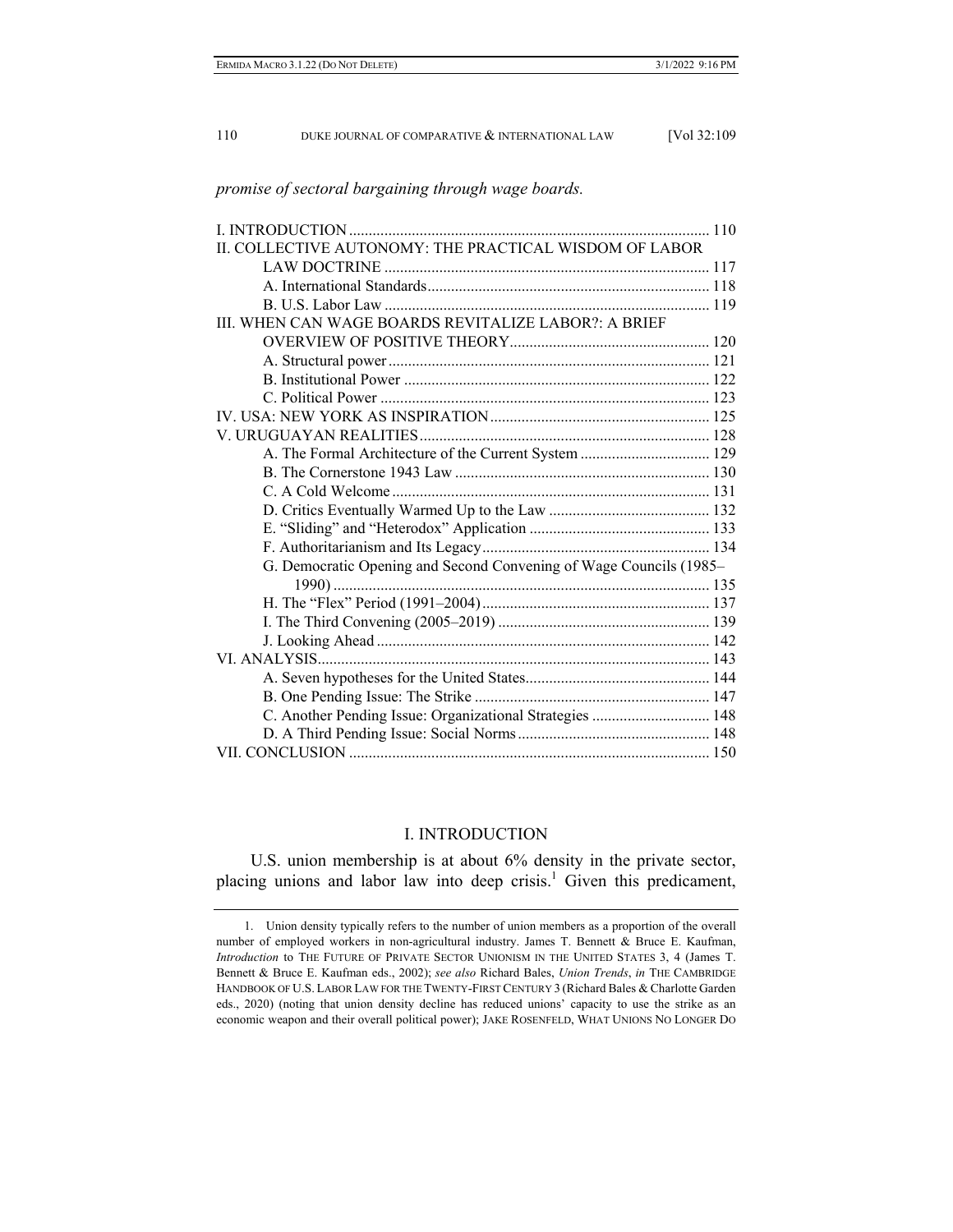American think tanks,<sup>2</sup> legal scholars,<sup>3</sup> Harvard Law School's Clean Slate for Worker Power project,<sup>4</sup> and the Service Employees International Union  $(SEIU)$ ,<sup>5</sup> among others, have been boldly advocating for legal changes that can revitalize labor unions through a wage board strategy that spurs sectoral bargaining.<sup>6</sup> Sectoral bargaining, typically associated with many continental European collective bargaining systems, aims to cover entire industrial sectors and its workers. It contrasts with enterprise-based collective bargaining, generally set at the firm level, which pervades in the United States and in some other jurisdictions. Sectoral bargaining can be a useful tool to compress wages and curb income inequality.<sup>7</sup> It could also be, although the evidence here is less clear, a tool to recruit new union members.<sup>8</sup> Wage boards—one way by which to institute some form of sectoral

3. *See generally* Kate Andrias, *The New Labor Law*, 126 YALE L.J. 2 (2016).

 4. *See* BENJAMIN SACHS & SHARON BLOCK, CLEAN SLATE FOR WORKER POWER, CLEAN SLATE FOR WORKER POWER: BUILDING A JUST ECONOMY AND DEMOCRACY 37–45 (2020), https://uploadsssl.webflow.com/5fa42ded15984eaa002a7ef2/5fa42ded15984e5a8f2a8064\_CleanSlate\_Report\_FORW EB.pdf.

 5. *See* Nicole Berner & Dora Chen, *SEIU Conditions 2020 Presidential Endorsement on Demand for "Unions for All*,*"* ONLABOR (Aug. 21, 2019), https:// onlabor.org/ seiu-conditions-2020-presidentialendorsement-on-demand-for-unions-for-all/.

 6. *See generally* DAVID MADLAND, RE-UNION: HOW BOLD LABOR REFORMS CAN REPAIR, REVITALIZE, AND REUNITE THE UNITED STATES (2021). One telling fact of labor law's demise is that U.S. labor law once contributed to a system where one third of U.S. workers were union members and were covered by collective bargaining agreements, while also supporting conditions where many non-union workers benefitted from similar conditions. Today, at less than 6% density in the private sector, labor law can no longer deliver for most U.S. workers. Rather than trying to mimic union contracts, employers shun union conditions and terms. *See, e.g.*, Bruce Western & Jake Rosenfeld, *Unions, Norms, and the Rise in U.S. Wage Inequality*, 76 AM. SOC. REV. 513, 518–19 (2011) (explaining U.S. union decline).

 7. Madland*, supra* note 2; OECD, *supra* note 2, § 3.3 (discussing wage dispersion in countries with diverse systems of collective bargaining).

 8. *See* Lyle Scruggs, *The Ghent System and Union Membership in Europe, 1970*-*1996*, 55 POL. RES. Q. 275, 283 (2002) (stating that labor market centralization is ambiguously related to union membership); Joelle Sano & John B. Williamson, *Factors Affecting Union Decline in 18 OECD Countries and Their Implications for Labor Movement Reform*, 49 INT'L J. COMP. SOC. 479, 492–93 (2008) (showing that the relationship between bargaining centralization, corporatism, and union membership is not significant unless one also considers historical contexts of collective bargaining and representation); OECD, *supra* note 2, § 3.5.1 ("The use of administrative extensions and *erga omnes* clauses . . . may have weakened the incentives to join a union (as non-union members enjoy the same rights as union members).").

<sup>68–83 (2014) (</sup>explaining how union density decline has contributed to the fall of wages for union and non-union workers alike, exacerbating U.S. economic inequality).

 <sup>2.</sup> *See, e.g.*, David Madland, *How to Promote Sectoral Bargaining in the United States*, CTR. FOR AM. PROGRESS ACTION FUND (July 10, 2019, 12:01 AM), https:// www.americanprogressaction.org/ issues/ economy/reports/2019/07/10/174385/promote-sectoral-bargaining-united-states/; KATE ANDRIAS & BRISHEN ROGERS, ROOSEVELT INST., REBUILDING WORKER VOICE IN TODAY'S ECONOMY (2018). *But see* OECD, OECD EMPLOYMENT OUTLOOK 2018 § 3.3.1 (2018) (advocating principally for "organized decentralization" and explaining how traditional extension policies lacking coordination promote free riding and stifle productivity growth).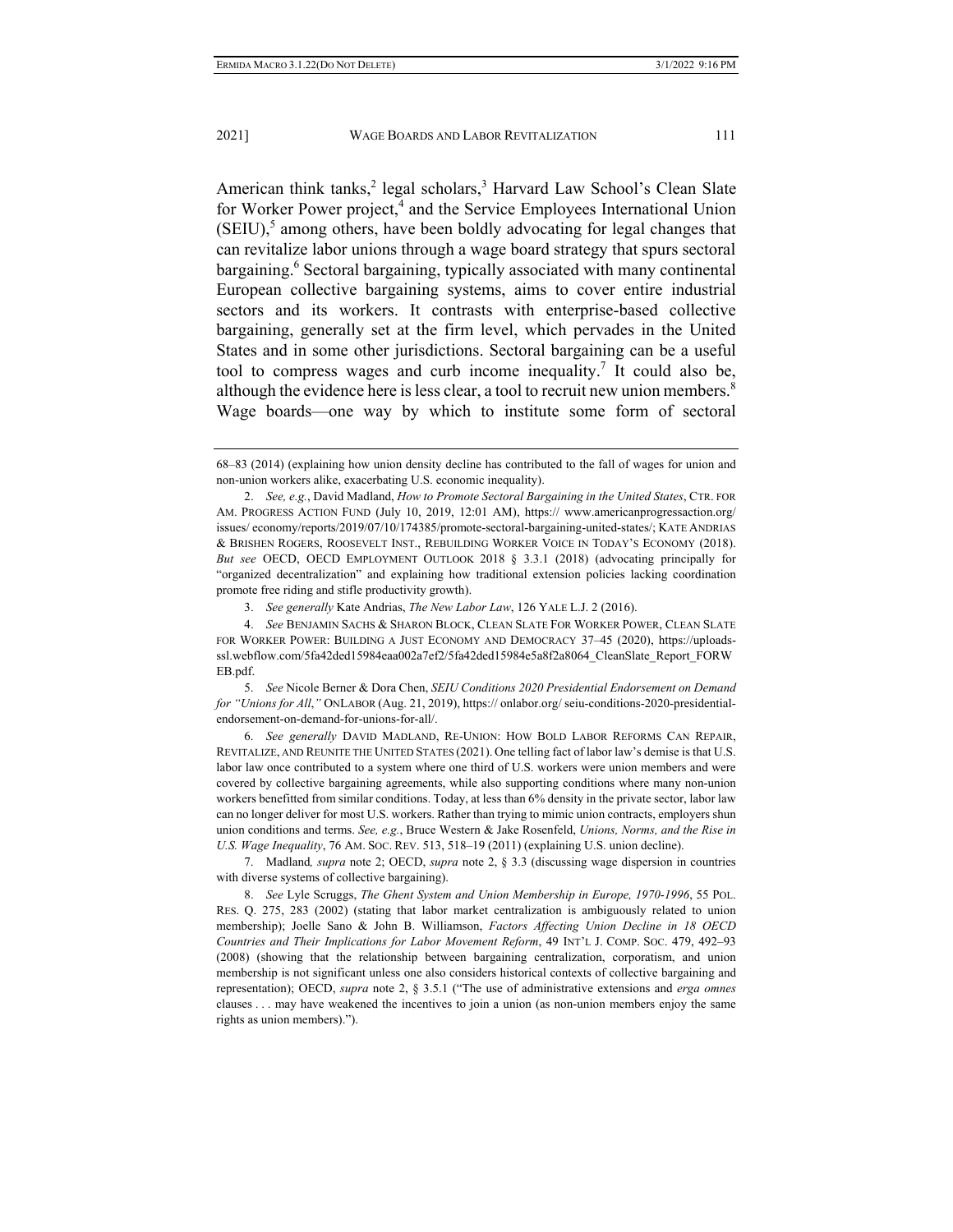bargaining—are arrangements where government, management, and labor jointly set minimum wages within an industrial sector.<sup>9</sup>

One specific event that kindled recent U.S. interest in sectoral bargaining was New York State's 2016 activation of a wage board to increase minimum wages in fast food. The wage board was convened at the insistence of the Fight for \$15 movement and under the authority of the state's seldom-used minimum wage legislation.<sup>10</sup> It was to some extent successful, given that the state was able to increase wages to fifteen dollars an hour in the sector by 2021, which was one of the goals of the activists.<sup>11</sup> Shortly thereafter, Professor Kate Andrias published an influential article in the *Yale Law Journal* making the case for sectoral bargaining through wage boards, taking New York State as important inspiration.<sup>12</sup>

But while sectoral bargaining may revitalize U.S. labor, the New York experience still left some labor advocates wanting more.<sup>13</sup> First, the wage board convening did not produce the organizational and institutional results sought by some activists.<sup>14</sup> Restaurant industry leaders resisted singling out fast food employers for a wage hike, eschewing any sector-based wage regulation.<sup>15</sup> McDonald's expressly stated that it would not meet with the Fight for \$15 or the union that backed it, the SEIU, because neither group formally represented McDonald's employees.16

One factor that might explain the disappointing results is that while the New York wage boards must represent management, labor, and the public interest (i.e., the government), they do not need to represent the specific employers and workers directly affected by the minimum wages.<sup>17</sup> Actual fast-food employer and worker representatives did not bargain with each

 14. A new group called "Fast Food Justice" grew out of the campaign to represent fast food workers. The group, however, cannot engage in collective bargaining because it has not organized itself as formal labor organization. It has 2,000 members, out of 65,000 fast food workers in New York City. STEVEN GREENHOUSE, BEATEN DOWN, WORKED UP: THE PAST, PRESENT, AND FUTURE OF AMERICAN LABOR 249 (2019).

 15. *See* Patrick McGeehan, *New York Plans \$15-an-Hour Minimum Wage for Fast-Food Workers*, N.Y. TIMES (July 22, 2015), https:// www.nytimes.com/ 2015/07/23/nyregion/new-york-minimum-wagefast-food-workers.html.

17. *See* N.Y. LAB. LAW §§ 653(2), 655(1) (Consol. 2021).

 <sup>9.</sup> *See generally* Andrias, *supra* note 3.

 <sup>10.</sup> *Id.* at 64–67.

 <sup>11.</sup> *Id.* at 66.

 <sup>12.</sup> *See id.*

 <sup>13.</sup> *See* Tom Juravich, *Fight for \$15: The Limits of Symbolic Power—Juravich Comments on Ashby*, 42 LAB. STUD.J. 394, 395 (2017) (criticizing merely "symbolic" successes); Jonathan Rosenblum, *Fight for \$15: Good Wins, but Where Did the Focus on Organizing Go?*, 42 LAB. STUD. J. 387, 388–89 (2017) (noting that the Fight for \$15 has yet to organize a union).

 <sup>16.</sup> GREENHOUSE, *supra* note 14, at 248.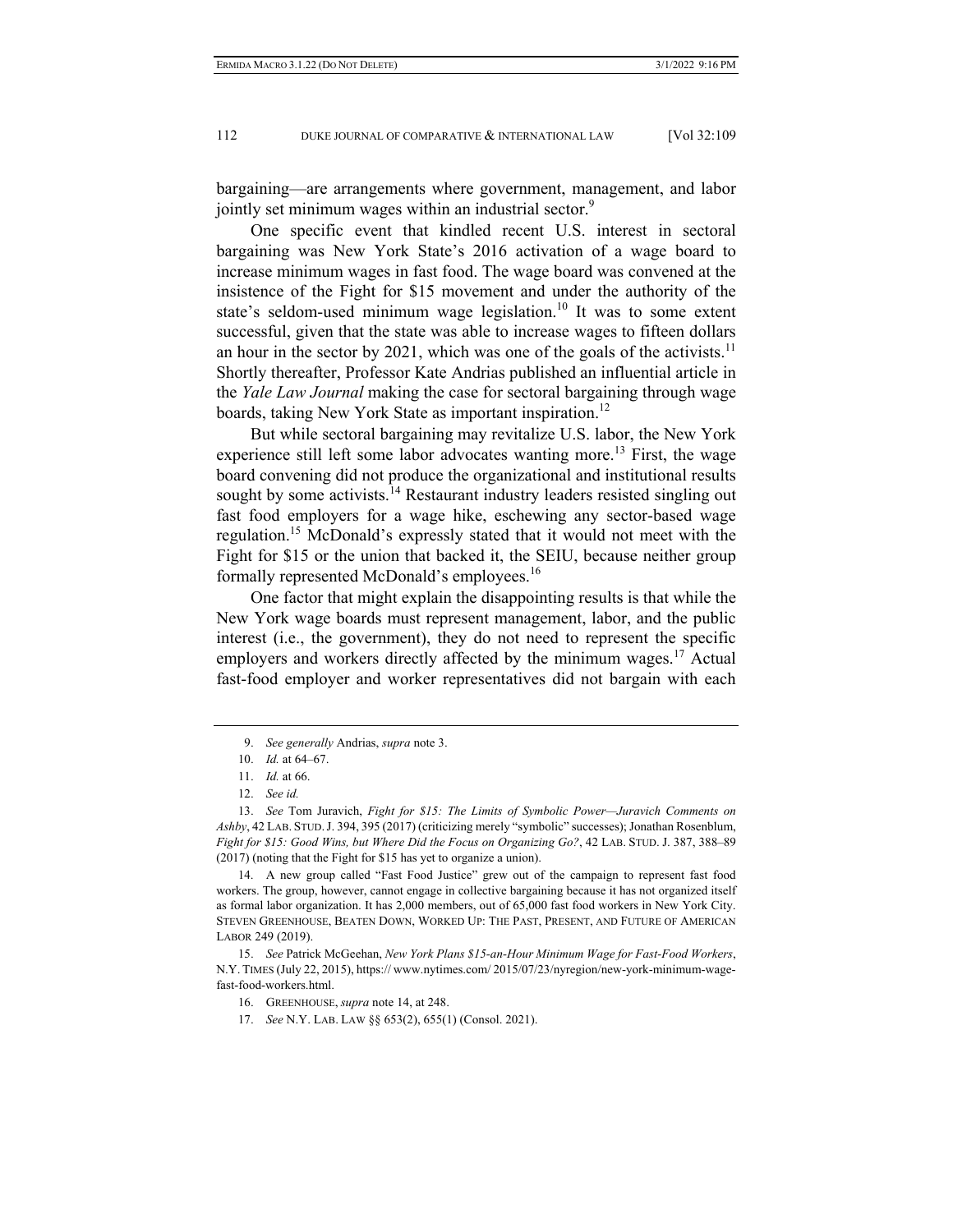other.18 Board members heard the public, including representatives of fastfood workers, on whether wages in fast food were sufficient to "provide adequate maintenance and to protect the health and livelihood" of workers the standard mandated by law.<sup>19</sup> However, such feedback hardly counts as bargaining over terms. Despite some claims to the contrary by the Fight for \$15 leadership who argued that there was "collective bargaining" in that experience, it was the Board—not the affected parties—who provided the wage recommendation to the Commissioner of Labor, who then adopted it.<sup>20</sup> In this sense, the New York wage board did not facilitate the kind of meaningful collective bargaining where labor unions negotiated wages with management.

Concerned about U.S. labor union decline, recognizing the benefits of sectoral bargaining, but also acknowledging the underwhelming results of the 2016 New York experience, this article seeks to understand the conditions under which sectoral bargaining through wage boards can revitalize labor unions in the United States. By revitalization we mean (1) increase union membership, (2) foster new labor and employer organizations that can bargain collectively, and (3) encourage new spaces where labor unions and employers set wages and other conditions of employment. To answer the question, this article offers a case known for the success of wage boards in revitalizing labor: Uruguay.<sup>21</sup> Uruguay's wage boards, called

 21. *See* Sebastián Etchemendy, *Uruguay and Contemporary Theories of Wage Coordination: Origins and Stabilization of Segmented Neocorporatism, 2005–2019*, 63 LATIN AM. POL. & SOC'Y 51, 57 (2021) ("[Uruguay] is simply the only instance of stable democratic neocorporatism in any historical pattern of interest representation in Latin America."). In the political science literature, sectoral bargaining systems are associated with so-called corporatist or neocorporatist regimes. *Id.* Some other countries set minimum wages through tripartite boards and could be studied to better understand the relationship between wage boards and labor union organization. These include Estonia, Lithuania, Slovakia, the Czech Republic, and Hungary. Thorsten Schulten & Torsten Müller, *Between Poverty Wages and Living Wages: Minimum Wage Regimes in the European Union*, 1 EUR. STUD. FOR SOC. & LAB. MKT. POL'Y 1, 7 (2020). Parts of China might also have such boards. *See* Sarah Biddulph, *Responding to Industrial Unrest in China: Prospects for Strengthening the Role of Collective Bargaining*, 34 SYDNEY L. REV. 35, 51 (2012) (noting tripartite collective bargaining in the woolen knitwear industry of Xinhe township). The U.K. was also known for its wage councils. *See* Susan Hayter & Jelle Visser, *The Application and Extension of Collective Agreements: Enhancing the Inclusiveness of Labour Protection*, *in* COLLECTIVE AGREEMENTS: EXTENDING LABOUR PROTECTION 1, 25 (Susan Hayter & Jelle Visser eds., 2018). Puerto Rico had tripartite wage committees from about the 1940s through the late 1970s. *See generally* César F. Rosado Marzán, *Can Wage Boards Revive U.S. Labor?: Marshaling Evidence from Puerto Rico*, 95 CHI.-KENT L. REV. 127 (2020). Chile also had tripartite wage commissions. *See* Lance Compa, *Labor Law and the Legal Way: Collective Bargaining in the Chilean Textile Industry Under the Unidad Popular* 32 (Yale Law School Program in Law and Modernization, Working Paper No. 23, 1973), http:// digitalcommons.ilr.cornell.edu/ workingpapers/98/.

 <sup>18.</sup> *See id.*

 <sup>19.</sup> *See id.* §§ 653(1)–(2), 654, 655(3).

 <sup>20.</sup> Andrias, *supra* note 3, at 64–65.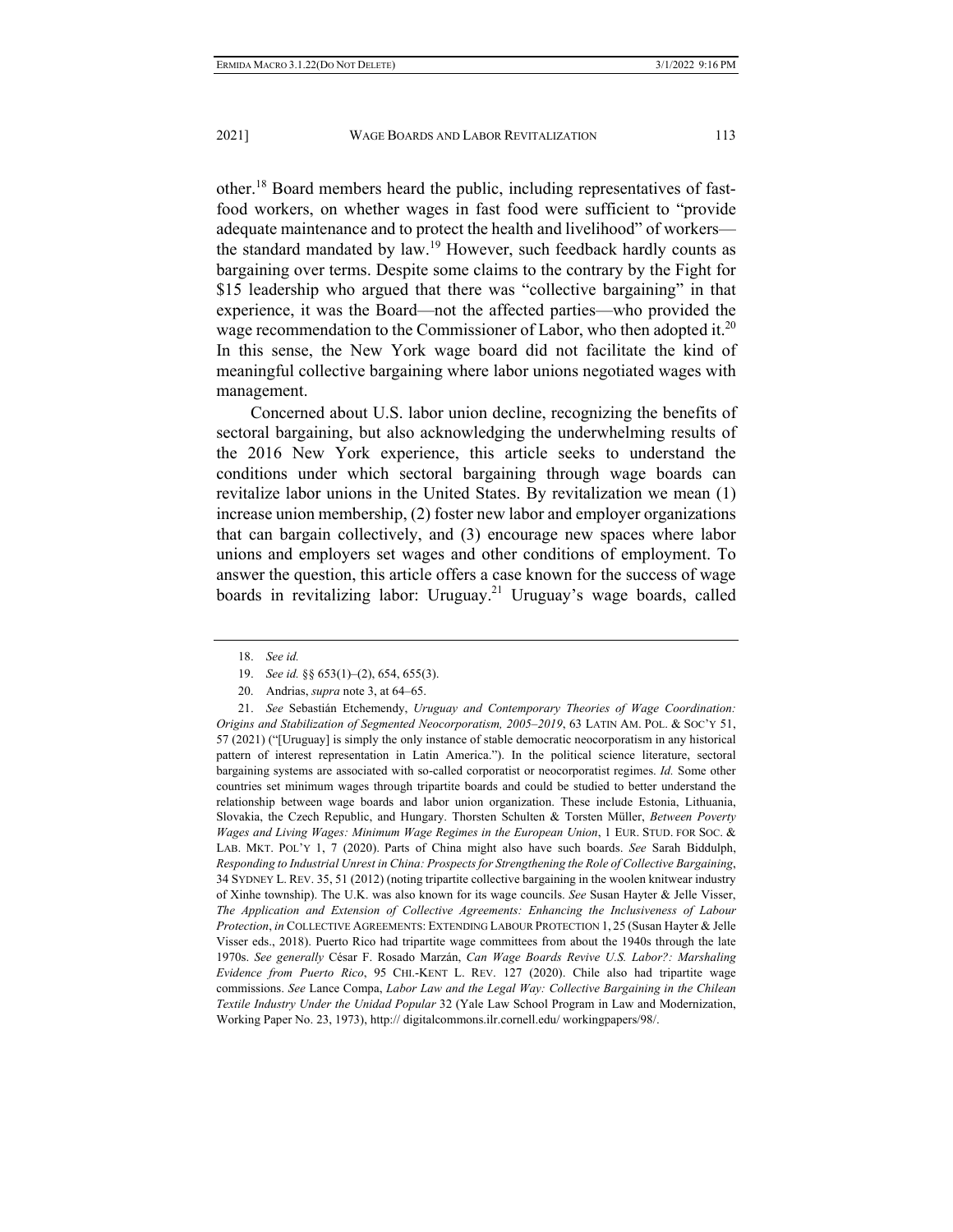salary (or wage) councils (*consejos de salarios*), have helped strengthen union organizations in some periods since the  $1940s$ <sup>22</sup>

Case studies like this one are "especially useful to examine causal mechanisms; that is, the sequence or pathway that connects  $x$  with  $y$  in a plausible fashion."<sup>23</sup> Here, the pathway that we are trying to examine is the connection between sectoral bargaining (*x*) and labor union revitalization (*y*). In making such inference from the "extreme case" of Uruguay, which contains all elements of so-called "neocorporatist" countries, or countries where economic matters are negotiated by organized groups, rather than determined by markets, we can also start to comprehend whether sectoral bargaining has any hope for the United States. In other words, we are trying to understand whether the United States has, or could have, conditions such as those observable in Uruguay that made sectoral bargaining successful in Uruguay, and that might also make sectoral bargaining successful in the United States.

Because the main task of this article is theoretical, it summarizes doctrine, or normative theory, regarding collective bargaining, as well as positive theories that try to explain when the specific form of collective bargaining studied here, sectoral bargaining through wage boards, contributes to labor union revitalization. After reviewing the theories and analyzing how they help us make sense of the case of Uruguay, this article argues that Uruguay's success stems, importantly, from a system that authorizes representative parties to set sectoral minimum wages. As we explain, its system provides labor and employer representatives with collective autonomy to bargain, giving unions institutional power that complements the economic, or structural power of workers. But perhaps more importantly, social democratic forces, including Uruguayan *batllismo*  and *neobatllismo*<sup>24</sup> and the Frente Amplio (FA) established the political

 <sup>22.</sup> *See generally* Sergio Gamonal Contreras & Pablo Arellano Ortiz, *Negociación colectiva, autonomía y abstención legislativa* [*Collective Bargaining, Autonomy, and Legislative Abstention*], 3 REVISTA IUS ET PRAXIS 173 (2018) (describing the Uruguayan wage councils).

 <sup>23.</sup> Etchemendy, *supra* note 21, at 57.

 <sup>24. &</sup>quot;*Batllismo*" is a term inspired by the legacy of President José Batlle y Ordóñez. He was leader of the Colorado Party and was president from 1903–1907 and 1911–1915. *See* José Pedro Barrán & Benjamín Nahum, *El batllismo uruguayo y su reforma "moral"* [*Uruguayan Batllismo and its "Moral" Reform*], 23 DESARROLLO ECONÓMICO 121 (1983). Likewise, the Uruguayan version of a welfare state, subsequently developed in Europe and elsewhere, was developed in Uruguay, in great measure, by *batllismo*. *See* Aidan Rankin, *Reflections on the Non-Revolution in Uruguay*, 211 NEW LEFT REV. 131, 135 (1995). Typically, *batllismo* is associated with the first two decades of the 20<sup>th</sup> Century, during the presidencies of José Batlle y Ordóñez. *Neobatllista*s are associated with the 1940s and 1950s Colorado governments that focused on industrializing Uruguay through an import substitution strategy. *See* GERARDO CAETANO & JOSÉ RILLA, HISTORIA CONTEMPORÁNEA DEL URUGUAY: DE LA COLONIA AL SIGLO XXI [CONTEMPORY HISTORY OF URUGUAY: FROM THE COLONY TO THE 21<sup>ST</sup> CENTURY] 237-54 (2005).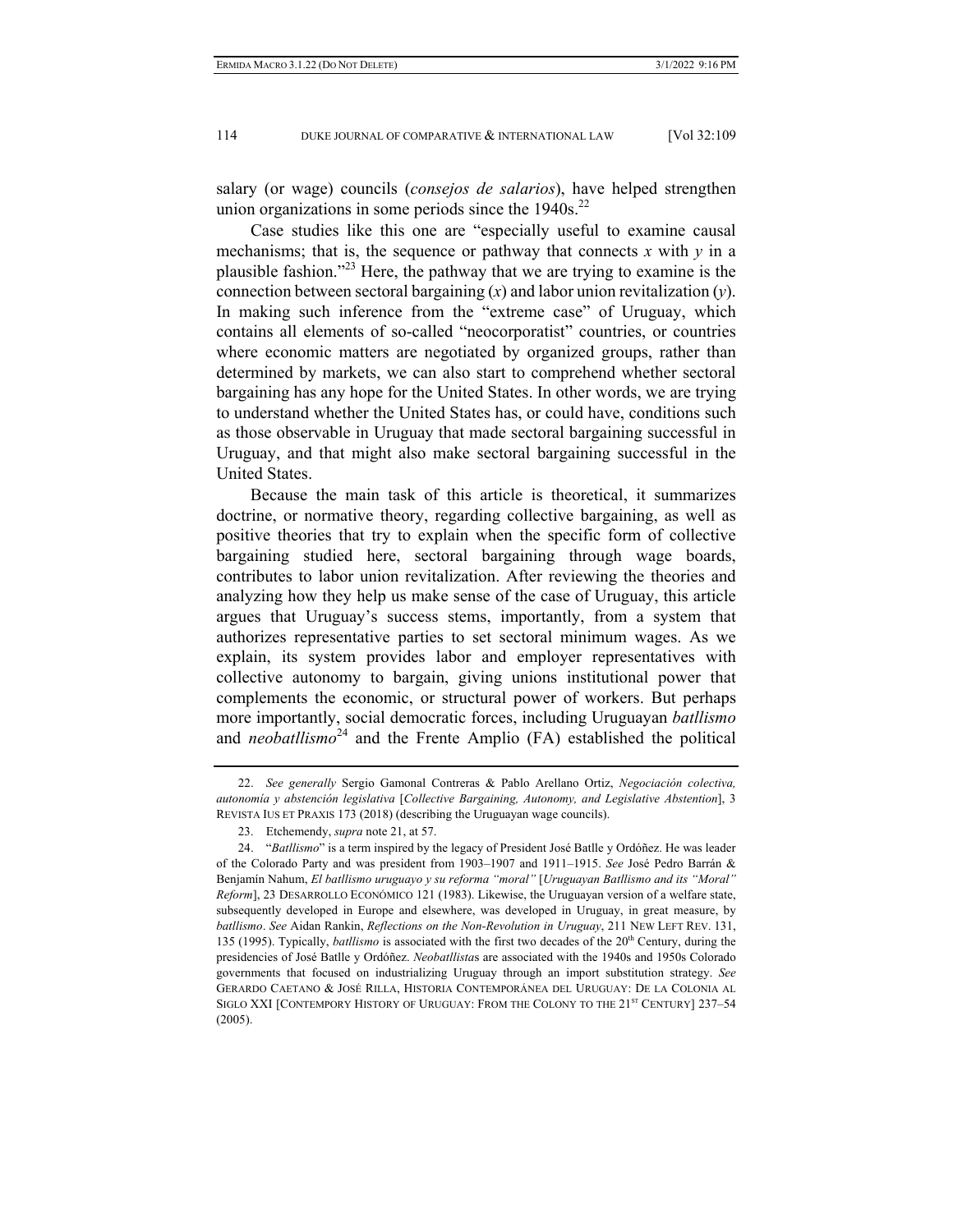bases for an effective wage board system. The wage council system was created by parliament in 1943. Governments that generally adhered to a *neobatllista* social democratic political program then convened the wage councils in the 1940s, 50s, and 60s. Then, after several decades of dictatorship and neoliberal governments refusing to convene the wage councils, the FA— Uruguay's contemporary social democratic party reconvened the wage councils in 2005. This article thus strongly posits the importance of politics for effective sectoral bargaining through wage boards.

This article further argues that doctrine, positive theory, and the Uruguayan case bring some bad news to U.S. advocates who favor wage boards. The United States lacks the conditions present in Uruguay that made its wage boards effective. It lacks a national social democratic party with programmatic interests in favor of giving unions and employers collective autonomy to bargain for wages at the sectoral level. Without such a party, it is unlikely that, even if legislated, wage boards will be convened in the United States. U.S. economic openness also works against a wage board strategy. However, not all news is bad: some U.S. states and localities with economic, institutional, and political conditions different from those generally existing in the United States might be able to institute an effective sectoral bargaining approach.<sup>25</sup> Moreover, U.S. political conditions may change in ways difficult to predict, so keeping sectoral bargaining in a menu of options remains important if the winds of change open opportunities for it to flourish.

This article proceeds in the following manner:

Part II summarizes doctrinal foundations in international and U.S. law regarding collective bargaining systems; these are built on the principle of collective autonomy. Labor law recognizes the need for government to support autonomous collective bargaining agents (labor and management). Government can take a more intrusive role in those subjects or sectors where collective bargaining cannot reach, but, even then, the bargaining agents should be afforded a role in setting those terms.

Part II also argues that the principle of collective autonomy matters because it compels us to assess the relative role of government in a bargaining system, especially in a wage board arrangement where government might be taking a heavy hand. It is an issue that Uruguayan policymakers and government leaders had to deal with as they shaped their system of wage councils, continuously trying to provide significant autonomy to labor and management despite the state-supported nature of

 <sup>25.</sup> In fact, some analysts are optimistic, if at least cautiously, about bringing progressive social change to the United States through legal strategies in "Blue" cities. *See* SCOTT L. CUMMINGS, AN EQUAL PLACE: LAWYERS IN THE STRUGGLE FOR LOS ANGELES 501–03 (2021).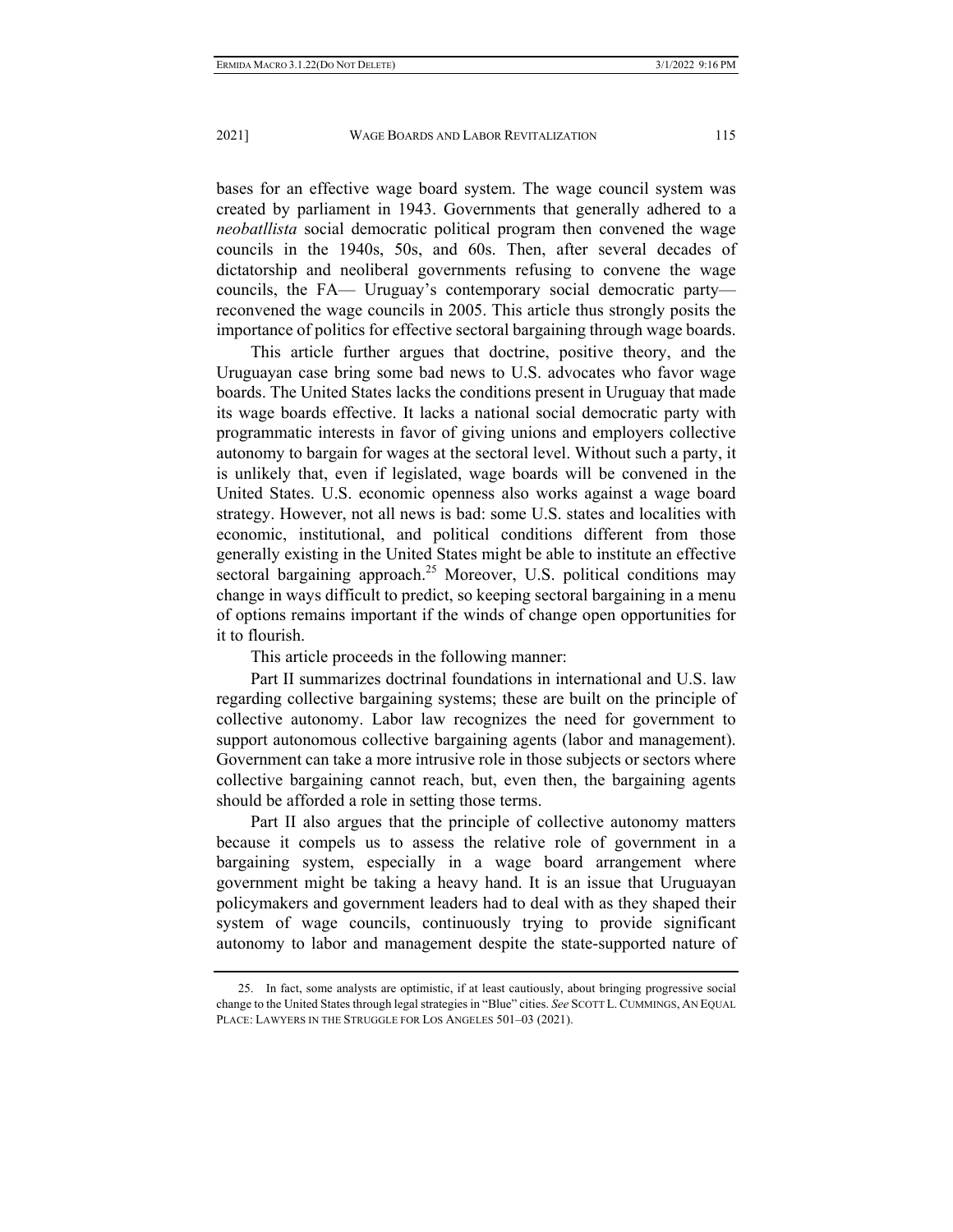their system. Labor law doctrine should thus compel us to pause when we observe a system such as New York's, where the bargaining agents are not representative of the sectors being regulated, where the regulated parties are merely consulted alongside other members of the public, and where an important party—management—may refuse to participate.

Part III reviews the social science literature on union revitalization. The three main positive theories described are structural, institutional, and political. This literature helps us to assess the relevant conditions that make a system of sectoral bargaining effective.

Part IV describes the U.S. case, or more on point, the New York case that recently inspired the law and policy commentary favoring sectoral bargaining in the United States. It describes how that experience helped increase wages in the fast-food sector through the convening of a tripartite board and helped labor groups to form a non-union worker collective to keep the organizing momentum going. It also describes the New York case's limits, including the absence of significant growth of union membership, formation of new labor and employer organizations that can bargain collectively, and new spaces where labor and management can meaningfully set wages and other conditions of employment.

Part V describes the Uruguayan case, starting with the enactment of the wage councils law of 1943. It shows how, despite being opposed by parts of Uruguay's labor movement (given its anarchist leanings), the labor movement came to embrace the wage councils. The councils helped to increase union membership in some key periods, supported the construction of new union organizations, and expanded collective bargaining in new spaces. Nevertheless, in the late 1960s, and through the 1980s, economic crisis and dictatorship led to the demise of the wage councils system. Governments adhering to neoliberal prescriptions also failed to convene the wage councils from the late 1980s through the first half of the 2000s. It was not until 2005, with the advent of the social democratic FA victory, that the wage councils were reconvened. The FA convened the wage boards during its concurrent administrations, which lasted from 2005–2020, successfully aiding labor unions to revitalize.

Part VI analyzes the Uruguayan case considering the historical evidence reported in Part V and the theories described in Parts II and III, arguing that Uruguay's implementation of collective autonomy principles effectively institutionalized sectoral bargaining, which contributed to unions' institutional power. Economics played some role. For example, Uruguayan manufacturing, experiencing more external competition, contracted. Employment numbers fell in that sector and, as a result, union membership also diminished. On the other hand, workers in more shielded sectors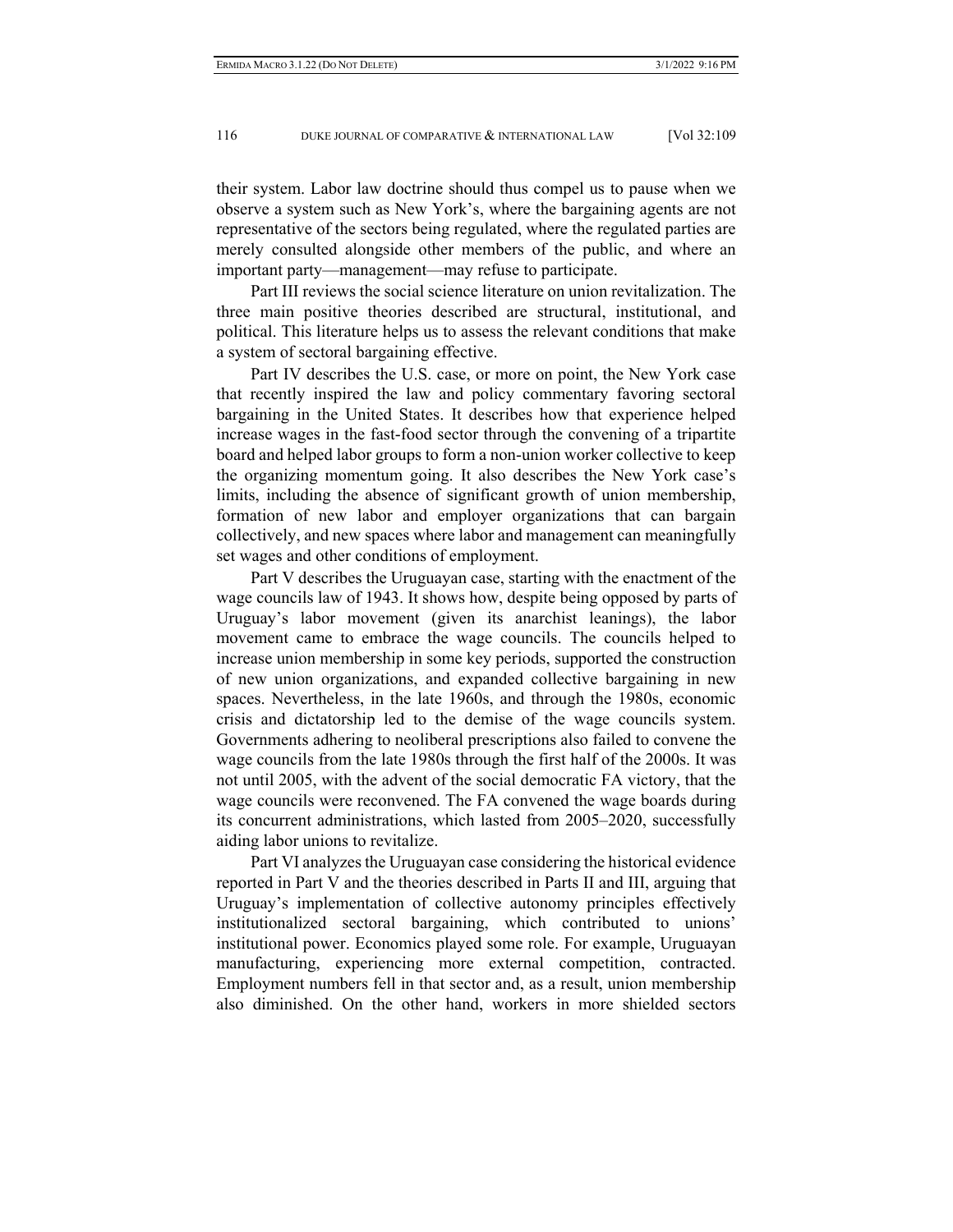experienced higher increases in labor union membership. Additionally, the triumph of the FA was key in making the wage boards work, just as the *neobatllistas* were central for the wage boards in the 1940s and 1950s. Union membership grew, new labor and employer organizations were created, and new spaces for collective bargaining surfaced. Minimum wages also increased.

Part VI also articulates some hypotheses for the possible success of sectoral bargaining in the United States. First, if the U.S. government passed a law that grants collective autonomy for labor and management to bargain wages sectorally, then unions' institutional power should increase, and union revitalization might prove more likely. Second, if U.S. economic policy better protected workers from competition, be it through trade laws or by better training and educating U.S. workers, U.S. workers' structural power would increase, making them more capable of organizing and effectively using the wage boards in their favor. However, a wage board law, progressive economic policy, and the very convening of wage boards will depend on some type of organized social democratic political party, perhaps a Democratic Party with significant influence from progressives. Since at the time of this writing it is not realistic to expect that progressive Democrats will hold the reins of power in Washington, national sectoral bargaining remains aspirational in the United States. That said, some progressive Democrats have sway in places such as New York City, Chicago, Seattle, and San Francisco. Therefore, local or state-level sectoral bargaining could prevail in some U.S. locations assuming they enact meaningful wage board legislation and workers enjoy some degree of structural power.

Finally, Part VI lists several issues that could be explored further to better understand the successes and failures of sectoral bargaining in Uruguay and beyond. These include the role of the strike, the organizational strategies undertaken by labor unions, and the importance of social and norms in making sectoral bargaining desirable.

Part VII concludes.

## II. COLLECTIVE AUTONOMY: THE PRACTICAL WISDOM OF LABOR LAW DOCTRINE

This article is mostly concerned about *how,* or under what conditions, a country can institute sectoral bargaining to revitalize labor. This question is mostly answered with positive theory, which is tackled directly in Part III. However, it is also worth clarifying what labor law doctrine typically recognizes as "collective bargaining" per se in order to gain a common understanding of this practice. Additionally, labor law doctrine, based on over a century of experience in labor relations around the world, is also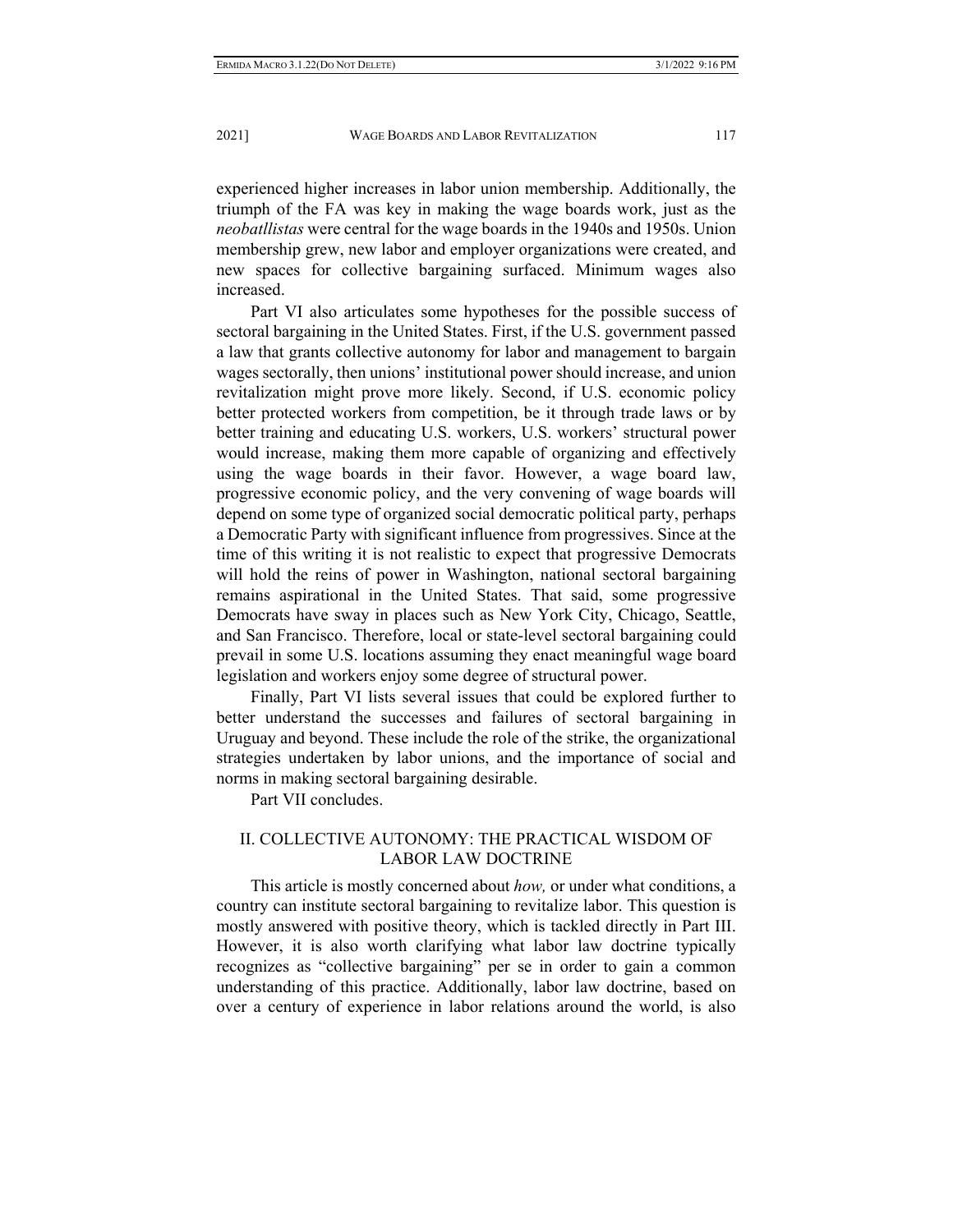sensitive to what should work for effective labor relations. We will see, especially once we discuss the concept of institutional power and the case of Uruguay, that labor law doctrine contains some practical wisdom regarding what makes for an effective bargaining system. Thus, the section starts with international doctrine, as contained in international labor standards, and particularly the concept of "collective autonomy," given its particular influence over labor law. It then discusses U.S. doctrine, which used to fall more in line with international standards but has since deviated.

#### A. International Standards

International labor standards, as set by the International Labor Organization (ILO), strive for *effective* collective bargaining.<sup>26</sup> Guided by this goal, and as summarized doctrinally by Professor Ruth Dukes, labor law's defining characteristics include "independence of the class organizations from the state, and []distinguish[ing] the 'autonomous' 'social' law created by those organizations from 'state' law  $\ldots$  ...  $\frac{1}{27}$  Hence, the autonomous parties of management and labor—free from the state, but formally recognized as bargaining agents that can set terms for themselves, typically with *erga omnes* effects—form the cornerstone of labor law.28

As Professor and Italian Constitutional Court Judge Silvana Sciarra has also explained, labor law doctrine gauges labor union autonomy by comparing how much governments (1) support "voluntary negotiating systems," (2) act as "substitutive regulatory instrument[s]," or (3) fulfill "purely alternative and subsidiary role<sup>[s]</sup> with respect to solutions freely adopted by the collective actors."<sup>29</sup> On one end, national systems could give collective bargaining agents broad authority to set all or most terms covering the employment relationship. On the opposite end, other systems might let the state supplant bargained-for standards, quashing most autonomy. A third type might simply fill gaps that collective bargaining left behind. Minimum wage setting, as generally recognized, would thus likely fall into this third

 <sup>26.</sup> *See generally* Convention Conerning Freedom of Association and Protection of the Right to Organise (No. 87), July 9, 1948, 68 U.N.T.S. 17. Among the most important instrument for effective bargaining is the right to strike. *See generally* JEFFREY VOGT ET AL., THE RIGHT TO STRIKE IN INTERNATIONAL LAW 51 (2020).

 <sup>27.</sup> Ruth Dukes, *The Autonomy of Labour Law*, 37 COMP. LAB. L. & POL'Y J. 223, 223–24 (2015) (reviewing ALAN BOGG ET AL., THE AUTONOMY OF LABOUR LAW (2015)).

 <sup>28.</sup> *Id.* at 224 (discussing collective autonomy in the work of Otto Kahn Freund). *But see* Martine Le Friant, *Collective Autonomy: Hope or Danger?*, 34 COMP. LAB. L. & POL'Y J. 627 (2013) (discussing ambiguities in the meaning of "collective autonomy" and how the principle is less recognized in French law).

 <sup>29.</sup> Silvana Sciarra, *The Evolution of Collective Bargaining: Observations on a Comparison in the Countries of the European Union*, 29 COMP. LAB. L. & POL'Y J. 1, 7 (2007)*.*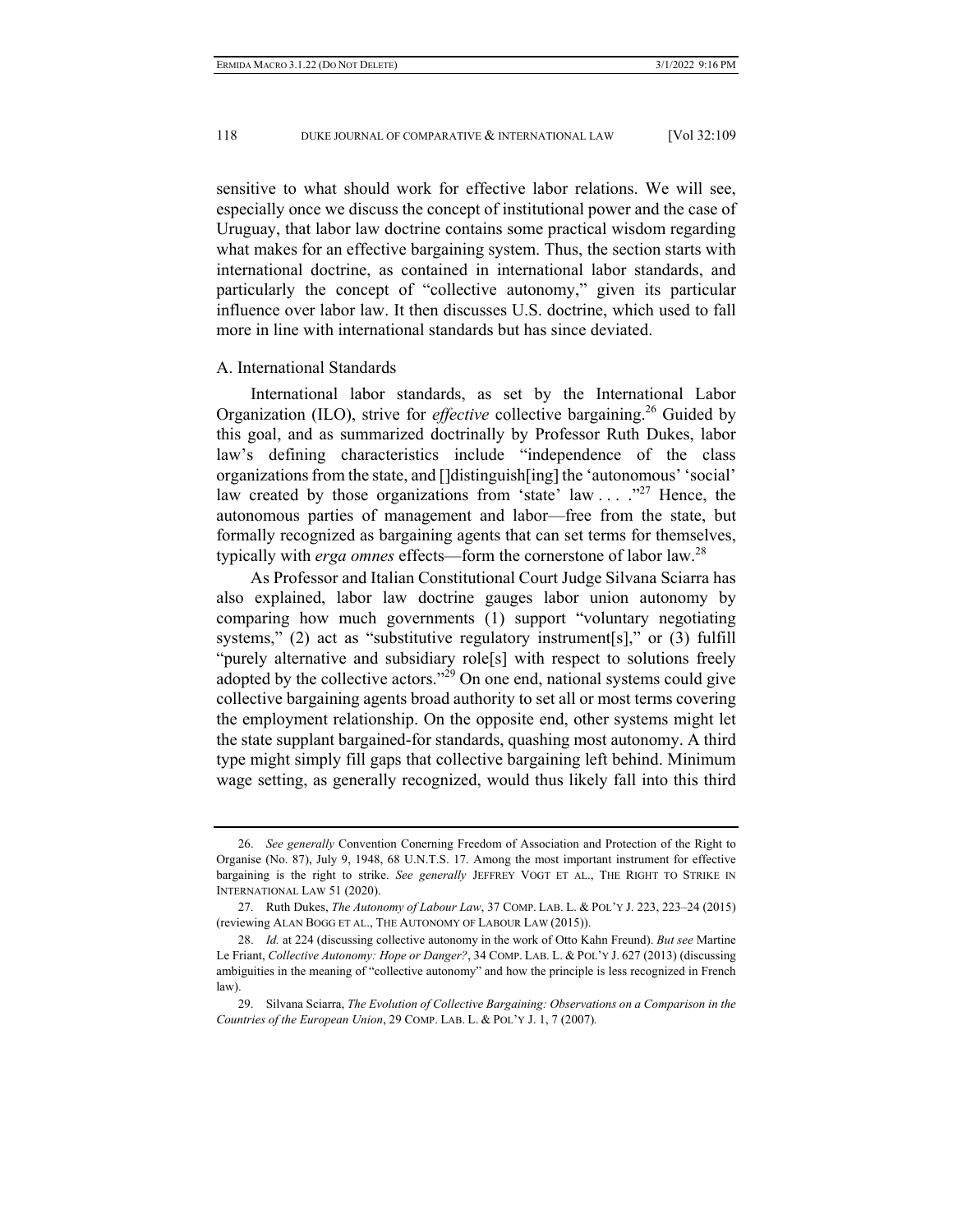category, where the state steps in to legislate wages for the lowest paid workers when they fail to set their own terms through collective bargaining. In this light, for example, the British wage councils, which used to set standards in "sweated trades," were supposed to do so only until "true collective bargaining" emerged in those industries. $30$ 

Evidence of international labor law's preference for a broad supportive role for collective bargaining, even in the case of minimum wages, lies in the ILO Convention 26 of 1928, and related conventions.<sup>31</sup> It reserves statemandated minimum wage setting for workers who are not covered by collective agreements or workers whose wages are "exceptionally low."32 In this sense, Convention 26 likely extends what Professor and Judge Sciarra referred to as a "purely alternative and subsidiary role" for government. Additionally, even while Convention 26, like other conventions, grants legitimacy to state-mandated minimum wages, it also establishes that member states should consult with the "most representative organizations" of employers and workers, or at least with any of such representatives, before setting minimum wages. $33$ 

## B. U.S. Labor Law

U.S. federal labor law and policy also once recognized the importance of the collective autonomy of bargaining agents, even when setting minimum wages. The 1935 Wagner Act, which provided labor organizations the right to bargain collectively, and, concomitantly, employers with the duty to so bargain with unions, was understood to be the principal way employees and employers would set wages and other terms and conditions of employment for themselves.<sup>34</sup> The 1938 Fair Labor Standards Act (FLSA), legislated three years later, came to supplement the Wagner Act by providing a system of minimum wages for workers who were not covered by collective bargaining.<sup>35</sup> The FLSA, as originally enacted, provided for a tripartite minimum wage setting machinery where existing labor organizations could

 <sup>30.</sup> Hayter, *supra* note 21, at 25.

 <sup>31.</sup> *See* Convention Concerning the Creation of Minimum Wage-Fixing Machinery (No. 26) art. 1, June 16, 1928, 39 U.N.T.S. 3 [hereinafter ILO Convention 26]. *But see* Convention Concerning Minimum Wage Fixing (No. 131) art. 1, June 22, 1970, 825 U.N.T.S. 77 [hereinafter ILO Convention 131] (providing that minimum wages should apply to "all groups of wage earners whose terms of employment are such that coverage would be appropriate").

 <sup>32.</sup> ILO Convention 26, *supra* note 31, art. 1.

<sup>33</sup>*. Id.* arts. 2, 3(1)–(2); ILO Convention 131, *supra* note 31, arts. 1(2), 4(2)–(3).

 <sup>34.</sup> *See generally* Kate Andrias, *An American Approach to Social Democracy: The Forgotten Promise of the Fair Labor Standards Act*, 128 YALE L.J. 616 (2019).

 <sup>35.</sup> *See id.* at 624–26.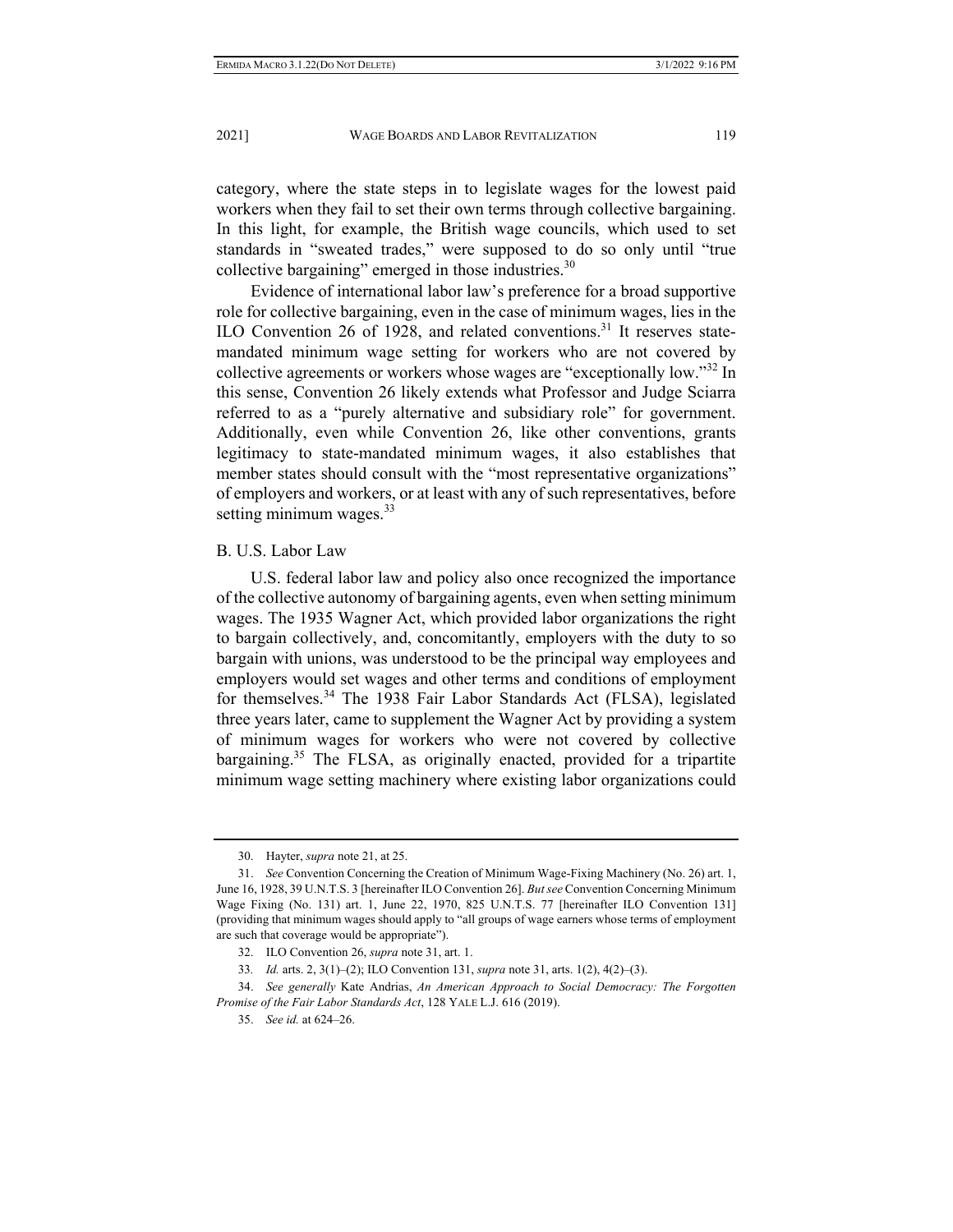participate.36 Hence, the original New Deal labor law system, complemented by the FLSA, fell in line with international labor standards, which presumed the primacy of autonomous, bilateral collective bargaining and, if required, a supplementary government-orchestrated, tripartite minimum wage machinery for unrepresented workers.

However, the tripartite system was eliminated by a Republicancontrolled Congress in 1949, who were able to further change the law when the New Deal coalition broke up.<sup>37</sup> Then, Southern Democrats began to oppose any increase to minimum wages.38 The American Federation of Labor also started to oppose the industrial committees, maintaining its preference for bilateral collective bargaining.<sup>39</sup> This break left the Congress of Industrial Organizations practically alone in defending the tripartite system. $40$  In the end, labor leaders agreed to trade the industry committees for a 75-cent minimum wage.41 Congress legislated for the wage increase and amended the FLSA to extricate the industry committees from its text. $42$ 

The current arrangement still comports with the principle that the state serves a subsidiary role in setting minimum wages. Collective bargaining could be used to set wages over the ones in the law. However, the relative disappearance of collective bargaining in U.S. life, where barely 6% of private sector U.S. workers are covered by collective bargaining agreements, and the absence of industry committees to set minimum wages have in practice eviscerated collective autonomy. Similarly, and as we describe below, the New York experience also came short in respecting the collective autonomy of bargaining parties.

# III. WHEN CAN WAGE BOARDS REVITALIZE LABOR?: A BRIEF OVERVIEW OF POSITIVE THEORY

Doctrinal precepts help us understand the normative contours of a body of law, in this case labor law, and meaningfully speak about its elements, such as collective bargaining, regardless of its level (enterprise or sectoral). Doctrine does not, however, necessarily help us predict whether union membership will result if rules prescribing sectoral bargaining are included in the law books. To understand when sectoral bargaining can be effective

41. *See id.* at 687–88.

 <sup>36.</sup> *Id.* at 625.

 <sup>37.</sup> *See id.* at 686–87.

 <sup>38.</sup> *Id.* at 687.

 <sup>39.</sup> *Id.*

 <sup>40.</sup> *Id.*

 <sup>42.</sup> *Id.* at 688 (citing Fair Labor Standards Amendments of 1949, Pub. L. No. 81-393, 52 Stat. 1060; H.R. Rep. No. 81-1453, at 17 (1949)).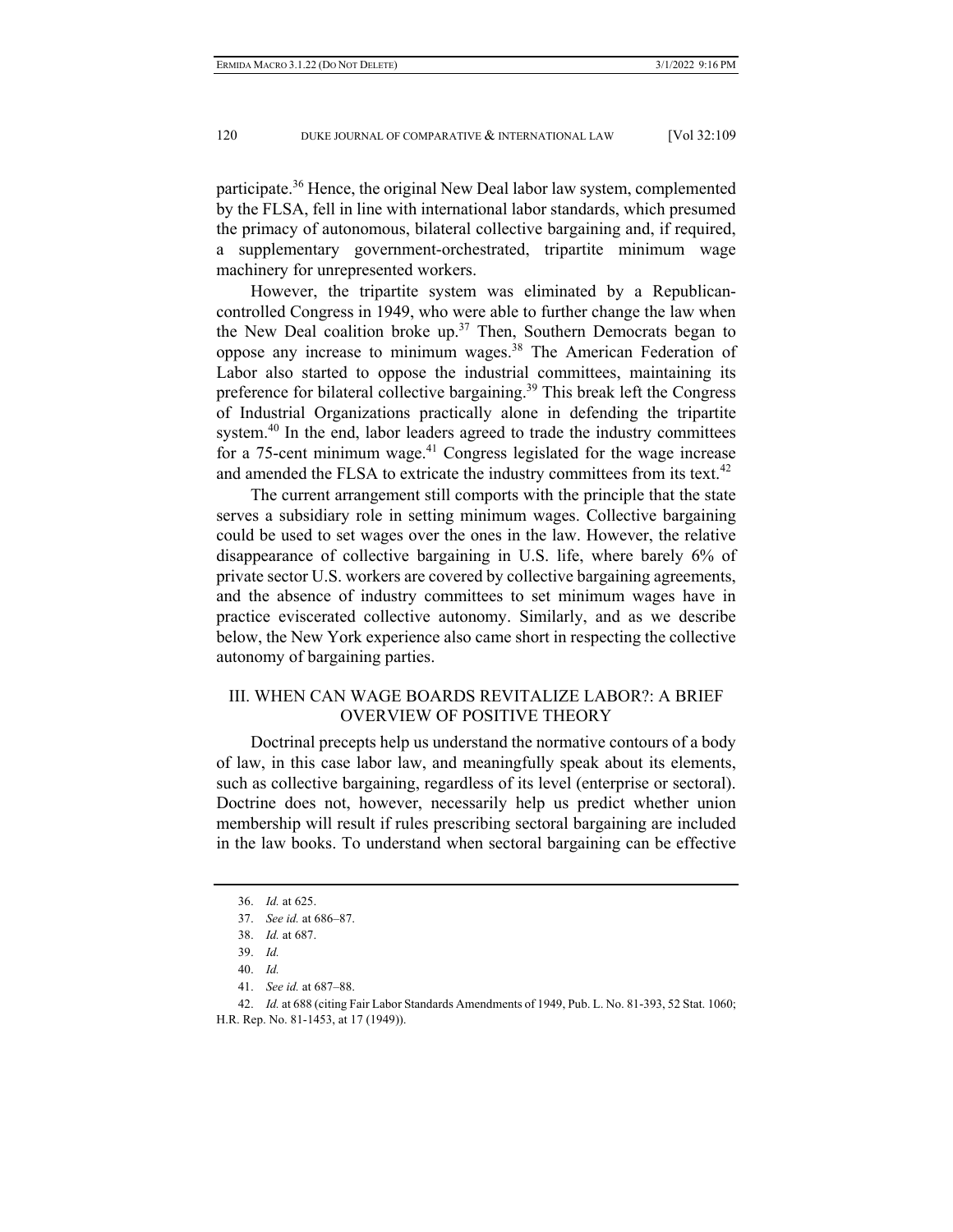#### A. Structural power

rights—structural, institutional, and political.

Since Karl Marx, analysts of labor relations have understood working class organization to be a product of workers' relative position in production dynamics.43 Workers with stronger bargaining positions due to low unemployment, or capital's incapacity to replace them with other workers or machines, have better opportunities to organize and strike, and thus improve their lot. Heavily inspired by the Marxist tradition, sociologist Erik Olin Wright argued that economic organization provides workers with "structural power."<sup>44</sup> He defined structural power as: "power that results . . . from the location of workers within the economic system. The power of workers as individuals that results directly from tight labor markets or from the strategic location of a particular group of workers within a key industrial sector would constitute instances of structural power."45 For some analysts of the Marxist tradition, structural considerations are the ones that matter most for working class organization.46

Marxists are not the only ones who study structural power. Other students of socioeconomics have shown that the structure of the economy, observed through national industrial composition ratios, matters in order to understand the phenomenon of labor union organization as it pertains to membership, the organization of new labor organizations, or, as we argue, attaining rights. Social scientists Henry Farber and Bruce Western, for example, showed that the relative displacement of traditionally unionized industry with non-union industry in the United States best accounts for the steady downwards slide of private-sector union membership since the  $1950s<sup>47</sup>$  Research studies in other countries that focus on the way that finance capital makes investment decisions that disfavor unionized industry

 <sup>43.</sup> *See* BRUCE WESTERN, BETWEEN CLASS AND MARKET: POSTWAR UNIONIZATION IN CAPITALIST DEMOCRACIES 4–5 (1997) (describing Marxist reservations with labor institutions).

 <sup>44.</sup> Erik Olin Wright, *Working-Class Power, Capitalist-Class Interests, and Class Compromise*, 105 AM.J. SOC. 957, 962 (2000). Note that Wright also considers "associational power," which this article refers to as "institutional power," to be independently important to structural power. *Id.*

 <sup>45.</sup> *Id.* 

 <sup>46.</sup> *See* WESTERN, *supra* note 43, at 5.

 <sup>47.</sup> Henry S. Farber & Bruce Western, *Accounting for the Decline of Unions in the Private Sector, 1973–1998*, *in* THE FUTURE OF PRIVATE SECTOR UNIONISM IN THE UNITED STATES, *supra* note 1, at 28– 29.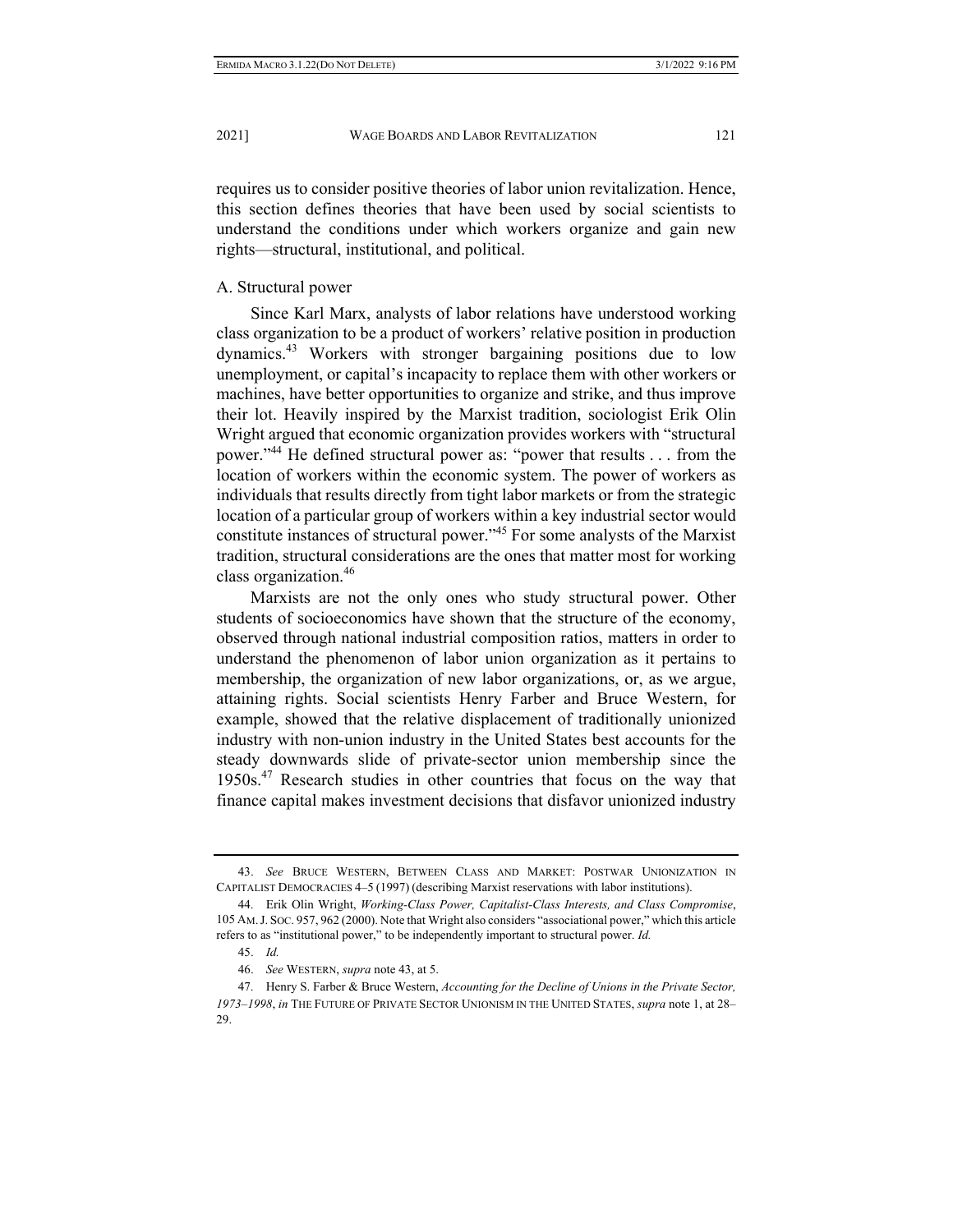similarly helps explain union decline.<sup>48</sup> Hence, an important determinant of labor union organization, both in terms of membership and the actual number of unions in existence, might be the relative power that workers have to stave off their own replacement and leverage that power to press for their interests. We can thus predict that workers who sharply compete with other workers in their own country or with workers in other countries will be less capable to join unions, organize themselves, and open new spaces to bargain with employers.

### B. Institutional Power

A perspective on union membership that is too narrowly economic or structural can crowd out other important explanations. Hence, analysts of labor union revitalization also focus on institutional determinants.<sup>49</sup> Sectoral bargaining systems, for example, have sometimes proven significant in helping workers maintain higher levels of organization despite economic conditions imposed by labor markets or globalization.<sup>50</sup> A sectoral approach facilitates union organizing because in sector-based bargaining, unions try to equalize conditions across heterogeneous groups of workers.<sup>51</sup> They are less concerned about bargaining plant-level issues and "job control."52 As such, in systems of sectoral bargaining, unions do not get into adversarial relationships with plant managers who want to retain control over jobs (to determine who to hire and fire and how to direct the workforce in the dayto-day), or at least not to the extent unions and employers typically do in systems of enterprise bargaining. Eased tensions between management and labor should thus be conducive to less workplace friction and employer opposition to unions.53 Moreover, once wages are sectorally set and all employers must pay the same wage, wages are "take[n]... out of competition."54 Employers become indifferent to the price of labor, further lowering their opposition to unions. In fact, employers might favor sectoral bargaining, once in place, as sectoral bargaining could help employers

 <sup>48.</sup> *See* Christopher Kollmeyer & John Peters, *Financialization and the Decline of Organized Labor: A Study of 18 Advanced Capitalist Countries, 1970–2012*, 98 SOC. FORCES 1, 20 (2019) (finding that financialization contributes to union decline through liberalization of labor markets).

 <sup>49.</sup> *See* WESTERN, *supra* note 43, at 7–9; *see also* Wright, *supra* note 44, at 962 (discussing "associational power," defined as "the various forms of power that result from the formation of collective organizations of worker," closely resembling what this article calls "institutional power").

 <sup>50.</sup> *See* Rosado Marzán, *supra* note 21, at 152 (discussing how wage boards in Puerto Rico helped labor organize the garment industry in the 1950s–70s); *see also* WESTERN, *supra* note 43, at 64–65.

 <sup>51.</sup> *See generally* Matthew Dimick, *Productive Unionism*, 4 U.C. IRVINE L. REV. 679 (2014).

 <sup>52.</sup> *See id.*

 <sup>53.</sup> *Id.*

 <sup>54.</sup> *Id.* at 700 (internal citations omitted).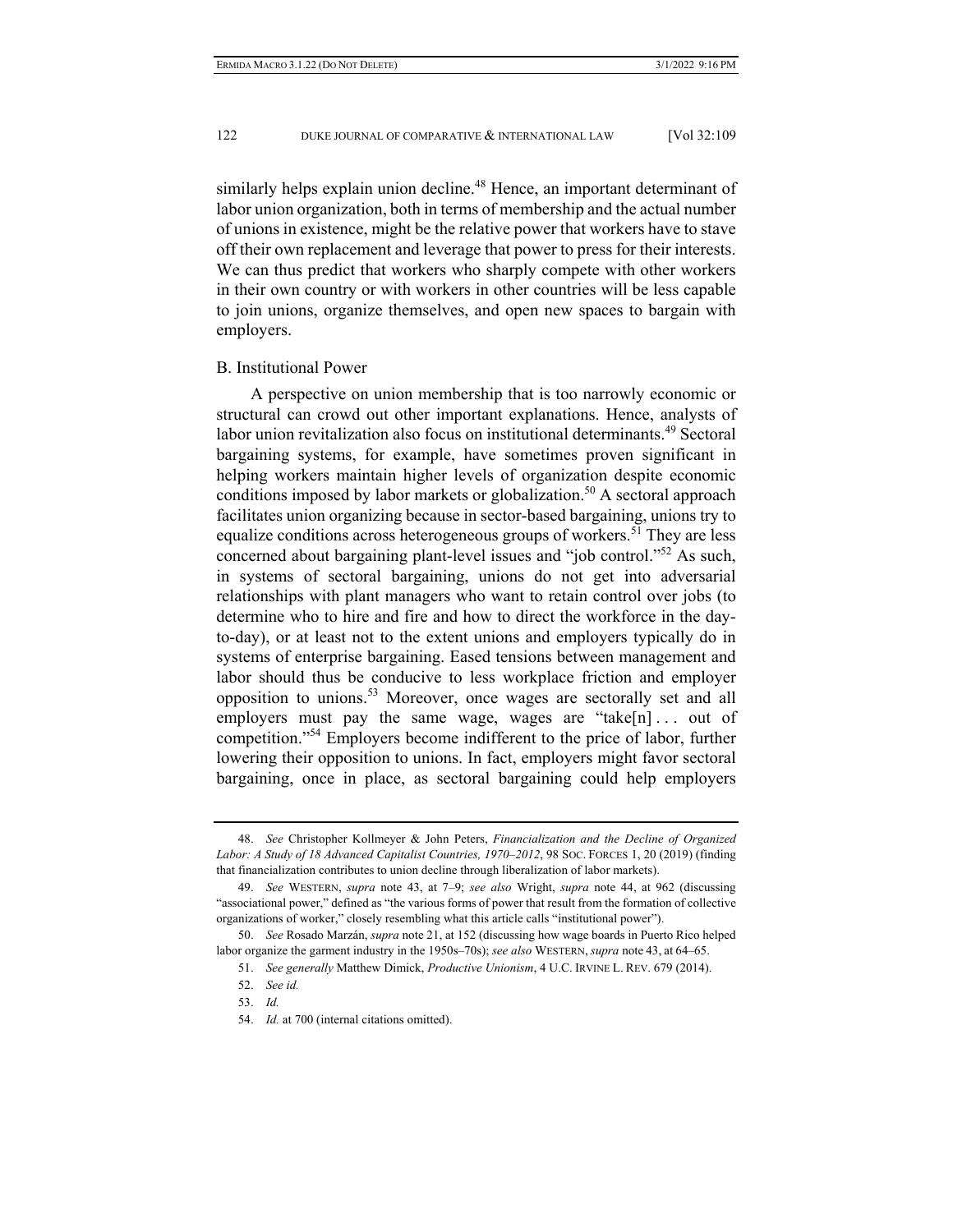consolidate managerial control over their firms and better dominate the market.<sup>55</sup> Given less employer opposition to unions in sectoral bargaining systems, labor unions should be able to recruit more members than in jurisdictions focused on enterprise-based bargaining.<sup>56</sup>

The practical wisdom of labor law doctrine complements a positive, institutional view of working class organization. As explained by the positive theory, formal rules that provide labor and management the right to set sectoral terms through collective bargaining should provide institutional power to the bargaining agents. This power would ease enterprise-based tensions, set sectoral terms, and help unions be perceived as mass organizations where worker interests are represented in crucial matters such as wages, thereby helping unions recruit members, build new unions, and bargain collectively.

Law might not be necessary to provide unions with institutional power if a country can otherwise sustain sectoral bargaining through social norms.<sup>57</sup> However, in countries where social norms are more individualistic or have been more solidly entrenched in enterprise-based bargaining, such as the United States, formal rules might be required. 58

### C. Political Power

Despite the hypothesized relevance of institutional power, empirical studies have shown an ambiguous relationship between sectoral bargaining and union membership, which might dampen a union revitalization strategy based on sectoral bargaining.<sup>59</sup> The indeterminate relationship might be due to intractable collective action problems.<sup>60</sup> Structural power, as already explained, might also interact with institutional power, explaining divergent trends. In other words, we could observe that despite sectoral bargaining, workers facing competition will have more difficulties organizing themselves than those who do not.

 <sup>55.</sup> *See generally* KEITH SISSON, LOS EMPRESARIOS Y LA NEGOCIACIÓN COLECTIVA: UN ESTUDIO INTERNACIONAL COMPARADO [BUSINESSMEN AND COLLECTIVE BARGAINING: A COMPARATIVE INTERNATIONAL STUDY] (1990) (discussing how employers react to collective bargaining through a comparative study of seven countries).

 <sup>56.</sup> *See* Paul Weiler, *Promises to Keep: Securing Workers' Rights to Self-Organization Under the NLRA*, 96 HARV. L. REV. 1769, 1769–70 (1983) (explaining that employer opposition to unions results in union decline).

 <sup>57.</sup> *See infra* note 127 and accompanying text (discussing legislative abstentionism).

 <sup>58.</sup> *See infra* note 258 and accompanying text (discussing individualism in the United States).

 <sup>59.</sup> *See* Scruggs, *supra* note 8, at 283; Sano & Williamson, *supra* note 8, at 492–93; OECD, *supra*  note 2, § 3.3.1.

 <sup>60.</sup> OECD, *supra* note 2, § 3.5.1. *See generally* MANCUR OLSON, THE LOGIC OF COLLECTIVE ACTION: PUBLIC GOODS AND THE THEORY OF GROUPS (1965) (laying out the theory of groups and public goods).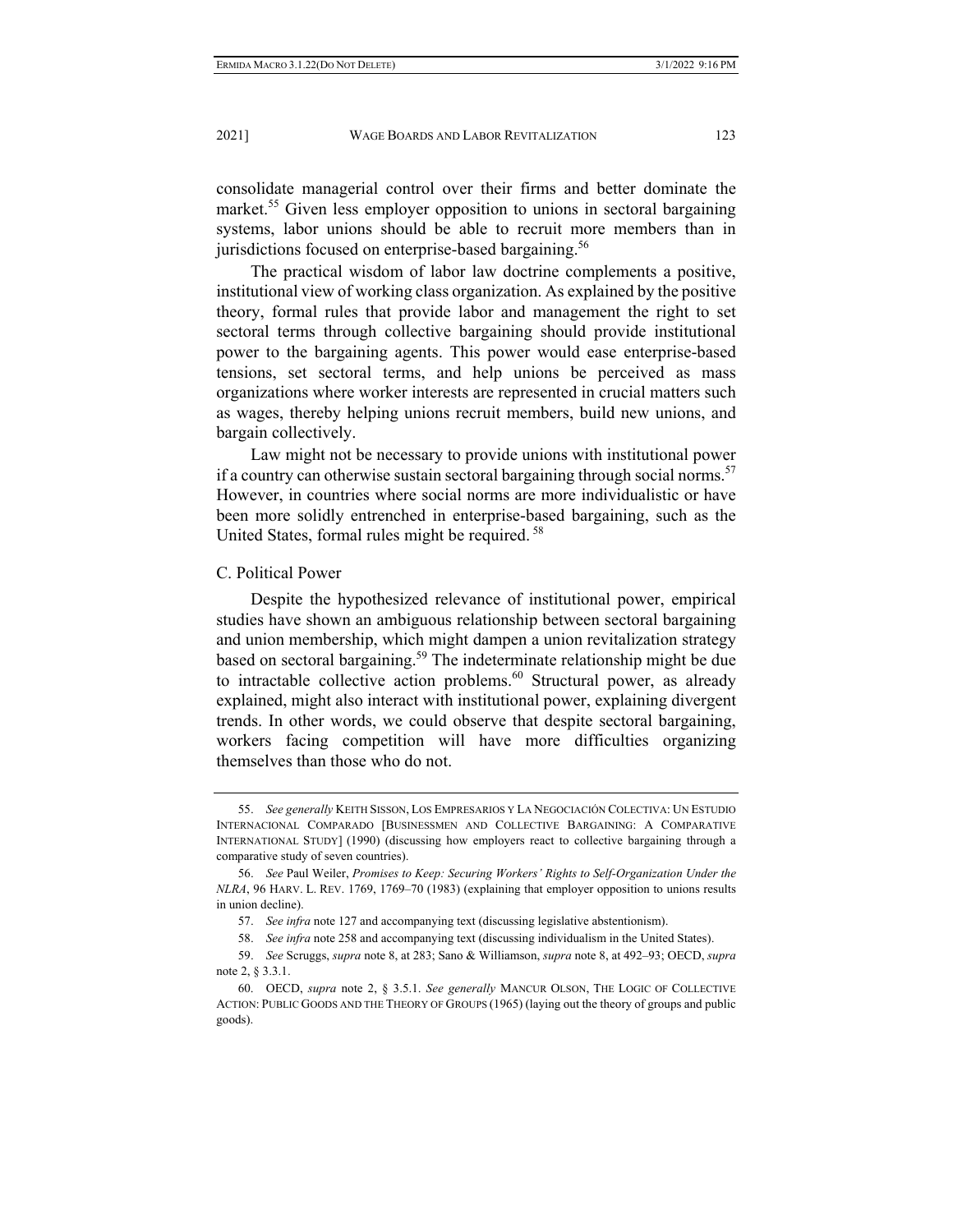Moreover, and very importantly, political power also seems to matter.<sup>61</sup> The social democratic literature has argued for the importance of politics, as political parties can relocate industrial disputes from the workplace to the polity.<sup>62</sup> By doing so, workers, through universal suffrage and parliamentary representation, may get an important say in what eventually happens at work.<sup>63</sup> Hence, "Left"<sup>64</sup> parties can promote policies that directly impact workers' conditions and buttress their power.<sup>65</sup>

We can extend this idea to wage boards. If political parties can help unions use state institutions, such as wage boards, then workers can gain power that makes those institutions work in their favor. In other words, political power seems paramount for effective institutional power.

Scholars typically recognize a "Left" party as one with significant union members in its ranks.<sup>66</sup> However, more contemporary scholars have identified "pluri-classist" or "catch-all" parties that can also promote traditional left-leaning agendas as effective political instruments for workers.<sup>67</sup> In light of this literature, in this article we relax the definition of Left parties from those parties composed mainly of union members to a pluriclassist political organization committed to progressive and perhaps even "left" political programs. We refer to such a party as "social democratic" to mark our break with the traditional concept of Left parties. We find it necessary to focus on social democratic parties given the general breakdown

 65. *See id.* at 66, 80–82; *see also* David Brady, *Institutional, Economic, or Solidaristic? Assessing Explanations for Unionization Across Affluent Democracies*, 34 WORK AND OCCUPATIONS 67, 80–82 (2007) (finding that higher left-wing share of governments increased union membership, while right-wing controlled cabinets diminished unionization). *But see* Scruggs, *supra* note 8, at 283 (explaining left-wing political party strength is not clearly conducive to unionization).

 <sup>61.</sup> Walter Korpi & Michael Shalev, *Strikes, Power, and Politics in the Western Nations, 1900- 1976*, 1 POL. POWER AND SOC. THEORY 301, 308 (1980); *see also* Rosado Marzán, *supra* note 21, at 145– 47, 153 (noting how U.S. unions strong-armed the Puerto Rican government to get a seat in its minimum wage committees and to resolve wages with management politically).

 <sup>62.</sup> Korpi & Shalev, *supra* note 61, at 308.

 <sup>63.</sup> *Id.*

 <sup>64.</sup> By a "Left" party we mean a party with significant membership from labor unions. WESTERN, *supra* note 43, at 66, 92–93. According to some social scientists, pluri-classist parties, such as the traditional Christian Democratic parties of Europe, might classify as "Left," but to the extent that they must resolve too many internal contradictions, they are less effective in using state institutions (like wage boards) to support union growth. *Id.* at 80–82.

 <sup>66.</sup> WESTERN, *supra* note 43, at 66.

 <sup>67.</sup> Jorge Lanzaro, *Continuidad y cambios en una vieja democracia de partidos. Uruguay 1910*– *2010* [*Continuity and Change in an Old Party Democracy*], 100 CUADERNOS DEL CLAEH 37, 37 (2012); *see also* Gerardo Caetano & José P. Rilla, *Raíces y permancencias de la partidocracia uruguaya* [*Roots and Permanency of Uruguayan Party Democracy*], 22 SECUENCIA REVISTA DE HISTORIA Y CIENCIAS SOCIALES 143, 145 (1992); Daniel Chasquetti & Daniel Buquet, *La democracia en Uruguay: una partidocracia de consenso* [*Democracy in Uruguay: Party Democracy Consensus*], 42 POLÍTICA 221, 221 (2004).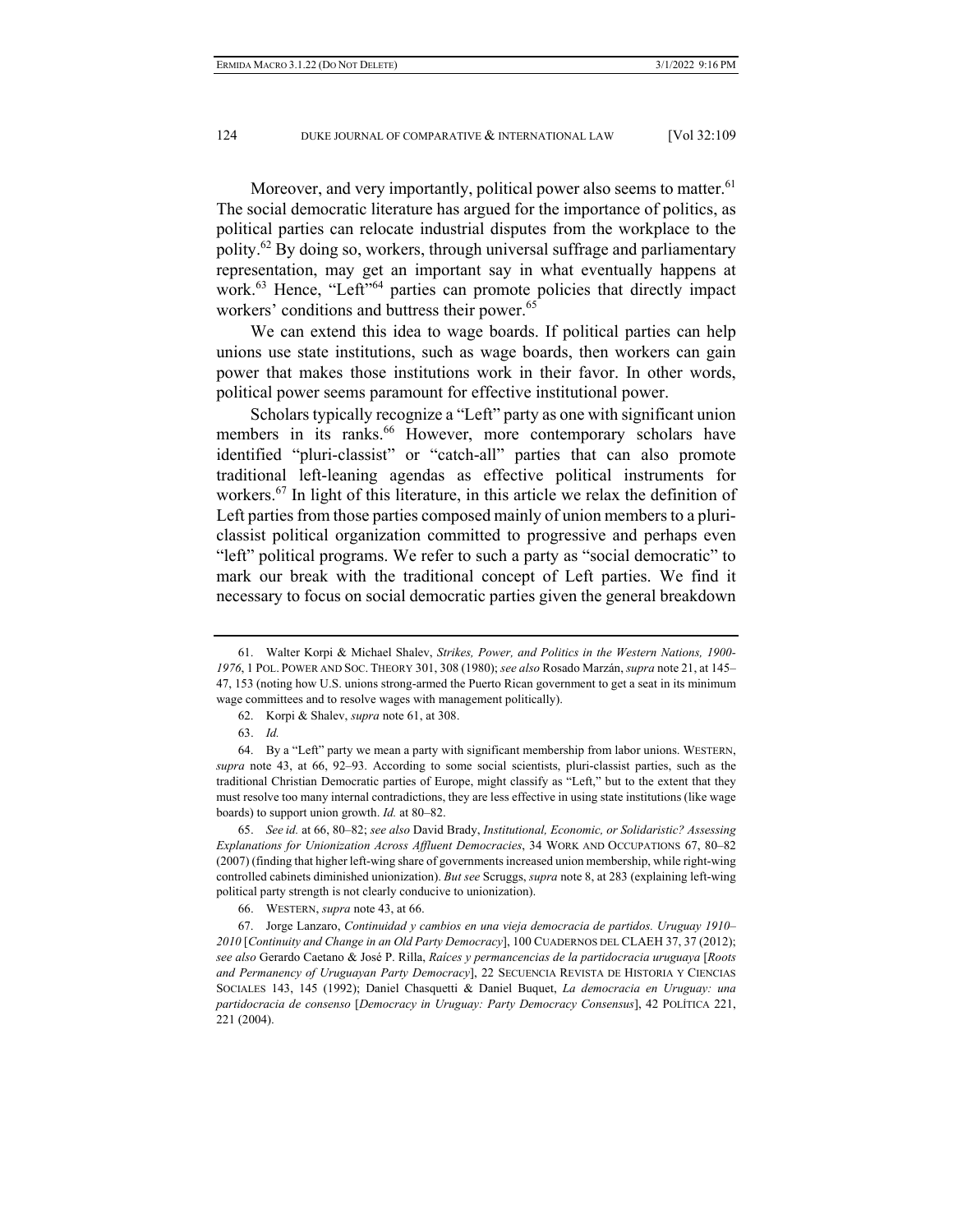of traditional Left parties around the world, $68$  and their transformation to more pluri-classist parties with "rights agendas."<sup>69</sup>

\*\*\*

Normative and positive theory on sectoral bargaining and labor union renewal share some commonalities, or at least complement each other. Normative theory prefers autonomous bilateral bargaining, perhaps aided by, but never subordinated, to state control. Normative theory would support institutional sources for worker power, such as wage boards, if these helped to support autonomous bargaining agents. But positive theory raises further questions, as it hypothesizes that structural power matters for union revitalization, which dampens or neutralizes institutional power. Institutional power might also only be accessible through political power. This explains why sectoral bargaining might not always produce membership gains; social democratic parties in certain countries might not have a sufficient presence to create wage boards or, even if wage boards exist on the law books, social democratic parties might not be able to exert sufficient influence to help labor unions and other worker representatives make effective use of them. As we will see below, a comparison of the U.S. and Uruguayan cases can help us better understand the relationship between these theories to explore how wage boards can be effective in the United States and beyond.

#### IV. USA: NEW YORK AS INSPIRATION

In 2016, the governor of New York, at the insistence of some organized labor groups, including the Service Employees International Union (SEIU), decided to increase minimum wages in the fast-food industry significantly above the federal minimum wage.<sup>70</sup> He did so by calling on the state's Commissioner of Labor to convene a minimum wage board, as the Commissioner is empowered to do under the state laws.<sup>71</sup> That board is, under law, supposed to have a representative of employers and workers, in addition to a member representing the public.<sup>72</sup> It is supposed to hear

 <sup>68.</sup> *See generally* ADAM PRZEWORSKI & JOHN SPRAGUE, PAPER STONES: A HISTORY OF ELECTORAL SOCIALISM (1986)(discussing the history of electoral socialism in liberal democratic political systems in Western countries).

 <sup>69.</sup> *See generally* Mariana González Guyer, *Nueva agenda de derechos en el Uruguay: los procesos de reconocimiento y sus actores* [*New Agenda for Rights in Uruguay: The Process of Recognition and its Actors*], 220 L'ORDINAIRE DES AMÉRIQUES 1 (2016) (discussing three laws in Uruguay that represent a new rights agenda by providing additional protections to marginalized citizens).

 <sup>70.</sup> Andrias, *supra* note 3, at 64–67.

 <sup>71.</sup> N.Y. LAB. LAW §§ 653(1)–(2) (Consol. 2014)*.*

 <sup>72.</sup> *Id.* § 655(1); *see also id.* § 653(2) (stating that labor and employer representatives shall be nominated by the American Federation of Labor, Congress of Industrial Organizations, and the New York State Business Council, respectively).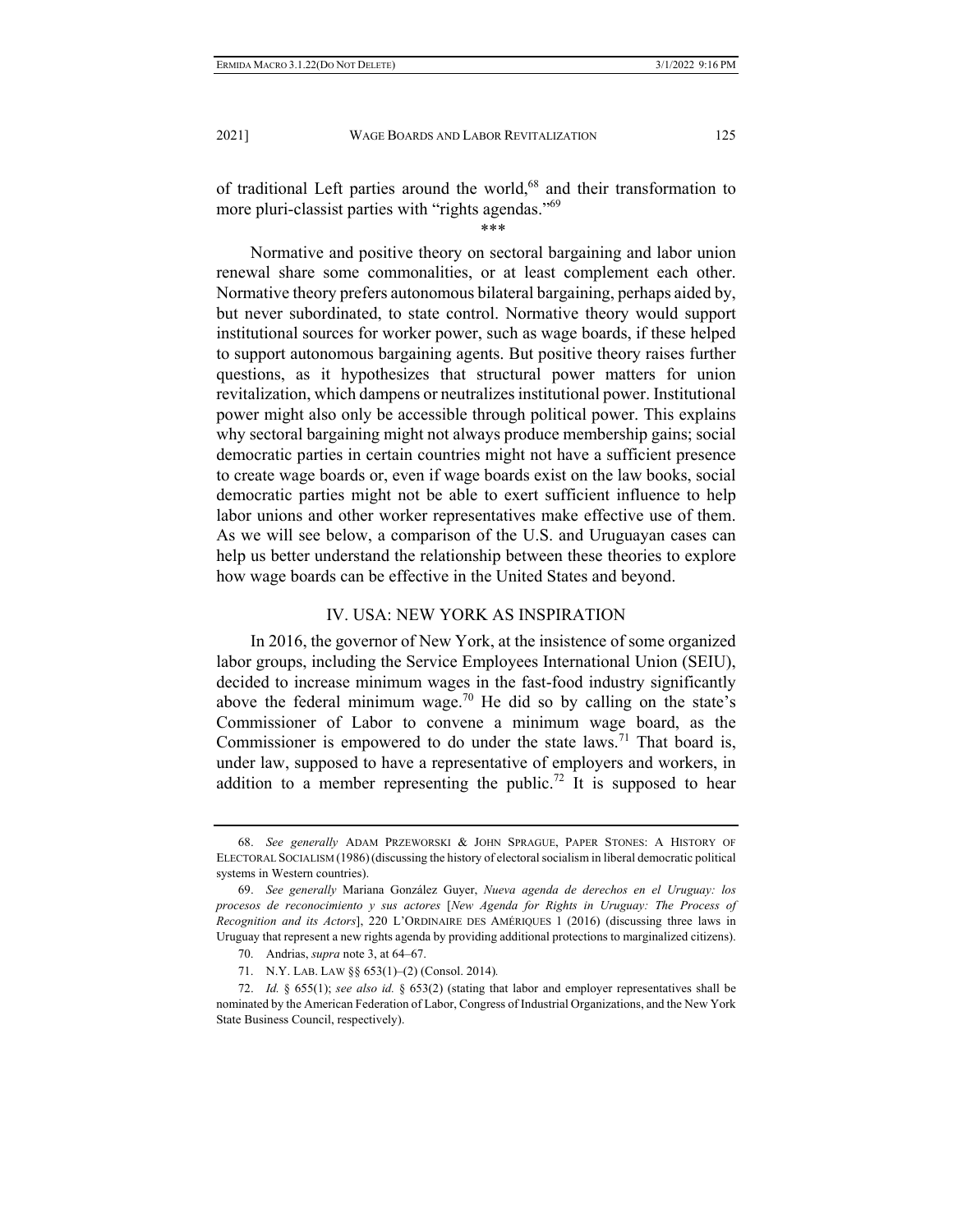members of the public on whether wages in a sector are sufficient to "provide adequate maintenance and to protect the health and livelihood" of workers and, if not, recommend to the Commissioner wage levels that can do so.<sup>73</sup>

The 2016 fast food Board representatives were the mayor of the City of Buffalo, representing the public interest; the secretary-treasurer of the SEIU, representing labor; and the former CEO of Gilt, the online apparel company, representing employers.<sup>74</sup> Many groups provided testimony to the wage board, including the activists with the Fight for \$15.75

After the public gave its opinions and the Commissioner issued a report and advised on the level of minimum wages for fast food, the Governor signed a law establishing that fast-food establishments in New York City must increase their employees' rates of pay until they reached fifteen dollars an hour by December of 2018, and different rates for other areas of the state until they reached fifteen dollars an hour by July  $2021.^{76}$ 

The Fight for \$15 aimed not only to get fast-food workers a better wage, but also "a union."77 Hence, after New York increased minimum wages, the SEIU created a new not-for-profit organization, Fast Food Justice.<sup>78</sup> It was a voluntary association of fast-food workers that advocated for themselves and their interests.<sup>79</sup> New York City also passed a new law, commonly referred to as the "Deductions Law," that helped fund the new organization by giving fast food employees the right to demand that their employers send dues directly from their paychecks to non-union, not-for-profit groups like Fast Food Justice.<sup>80</sup> At least 500 workers must pledge to send money to the group before employers are obligated to send the funds to the group.<sup>81</sup> Fast Food Justice sought to maintain worker voice in future minimum wage studies and

77. Andrias, *supra* note 3, at 8 (internal citations omitted).

 78. *See* FAST FOOD JUSTICE, https:// www.fastfoodjustice.org/about-us (last visited Sept. 22, 2021); Max Zahn, *The Future of the Low-Wage Worker Movement May Depend on a Little-Known New York Law*, IN THESE TIMES (Aug. 15, 2017), https://inthesetimes.com/working/entry/20429/low-wage-workerunions-fight-for-15-New-York-workers-rights-fast-food.

79. FAST FOOD JUSTICE, *supra* note 78.

 80. *See* N.Y.C., N.Y. Admin. Code § 20-1302 (2020). This law was part of a package of laws enacted by New York City in 2017, commonly referred to as the "Fair Workweek" laws. While these laws dealt mostly with scheduling rules, they included new rules giving employees of fast-food employers the right to have part of their paychecks sent directly to not-for-profit organizations of the fast-food industry. Eli Z. Freedberg et al., *New York City Enacts Laws Limiting Employers' Flexibility to Staff Employees*, LITTLER NEWS & ANALYSIS INSIGHT (June 2, 2017), https:// www.littler.com/ publicationpress/ publication/new-york-city-enacts-laws-limiting-employers-flexibility-staff.

81. N.Y.C., N.Y. Admin. Code § 20-1303(3) (2020).

 <sup>73.</sup> *Id.* §§ 653(1)–(2), 654, 655(3).

 <sup>74.</sup> Andrias, *supra* note 3, at 65–66.

 <sup>75.</sup> *Id.* at 65.

 <sup>76.</sup> N.Y. COMP. CODES R. & REGS. tit. 12, § 146-1.2 (2020).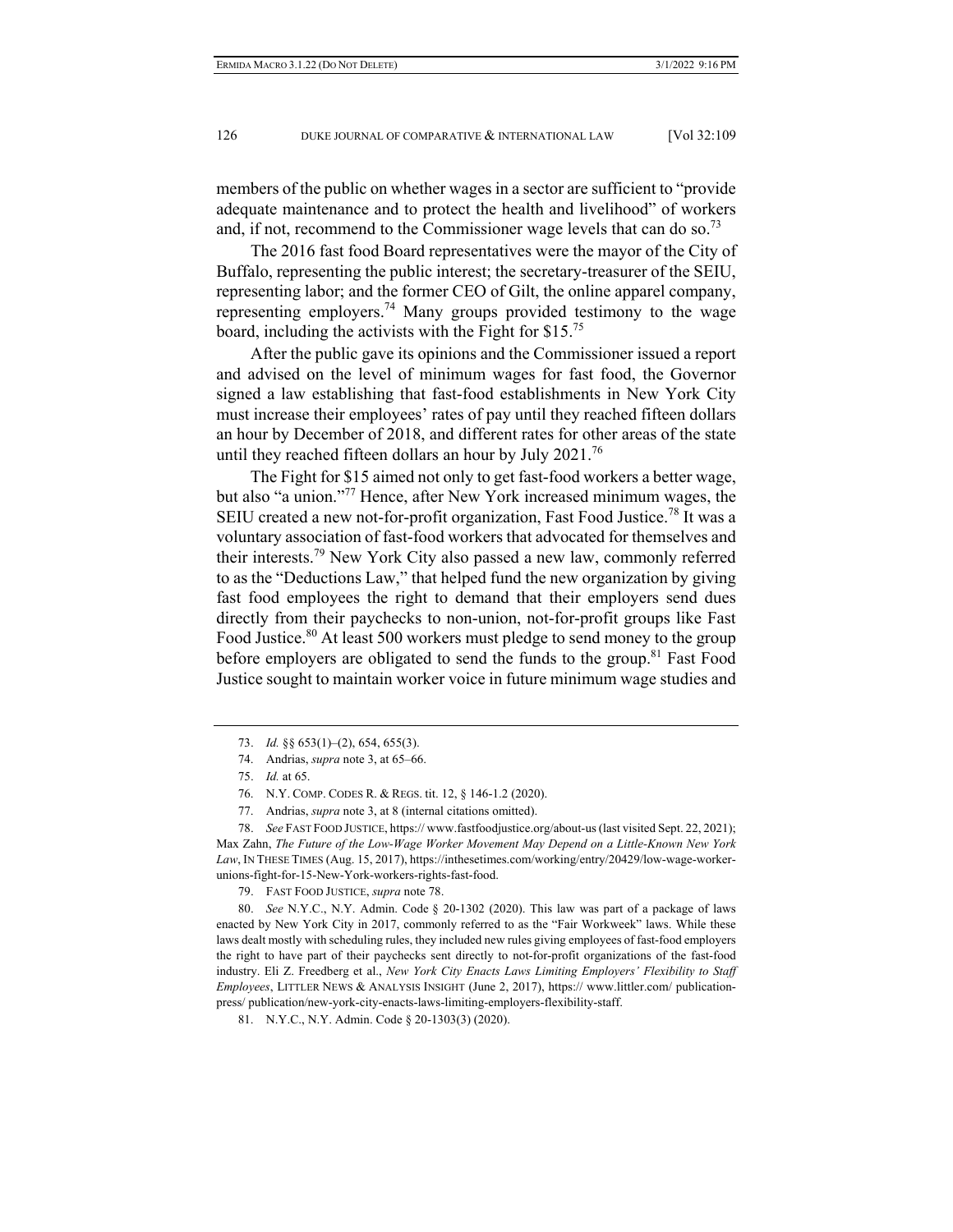hearings, and perhaps in other forums. $82$  It also sought to advocate for workers' immigration, housing, and transportation concerns.<sup>83</sup> The group counted 2,000 dues-paying members.<sup>84</sup> Its goal, however, was to recruit at least 10,000 of the 65,000 fast food workers of New York City to build a \$1.8 million treasure chest to run its campaigns.<sup>85</sup>

The Fight for \$15 movement has also been successful in getting local and state governments to increase minimum wages substantially, including in Washington D.C., Illinois, California, and many other jurisdictions,  $86$ albeit not through a wage board method. Because of these and other successes at the local and state level, economists noted that the gap between minimum wages and the U.S. median wage has recently narrowed. $87$ 

But despite real gains, both by increasing wages for many workers and building a new organization, fast food worker activists seem to be trying to find an institutional foothold in New York.<sup>88</sup> A deal struck by the parties to extend the fifteen dollar minimum wage to the state level curtailed the power of the Commissioner to set wages for some occupations.<sup>89</sup> Moreover, while many sectors of civil society participated in the process to determine wages in the fast-food industry, labor and management did not negotiate and decide a wage hike that directly concerned them both.<sup>90</sup> Unlike traditional tripartite arrangements where management and labor, in conjunction with the state, agree on and set the terms of employment, including wages,  $91$  the New York system is one in which the Commissioner has the final say on wages. <sup>92</sup> The

87*. The Federal Minimum Wage Is Becoming Irrelevant*, ECONOMIST (Apr. 27, 2019), https:// www.economist.com/ united-states/ 2019/04/27/the-federal-minimum-wage-is-becoming-irrelevant.

 89. *See* Kate Andrias, *Social Bargaining in States and Cities: Toward a More Egalitarian and Democratic Workplace Law*, 12 HARV. L. & POL'Y REV. ONLINE 1, 9 (2017).

90. Andrias, *supra* note 3*,* at 66–67.

 91. For example, and as explained by Professor Anne Trebilcock, "[I]n the tripartite context of the [International Labor Organization], the term 'Member States' encompasses the representatives of Employers and Workers, who alongside those of government take the decisions about which items will be considered for possible standard-setting." Anne Trebilcock, *Putting the Record Straight About International Labor Standard Setting*, 31 COMP. LAB. L. POL'Y J. 553, 554 (2010).

 92. The New York Wage Board is appointed only to "inquire and report." N.Y. LAB. LAW § 653 (Consol. 2021). It can conduct public hearings, report, and make recommendations to the Commissioner. *Id.* § 655(3)–(5). On the other hand, the Commissioner has the authority to order minimum wages and regulations. *Id.* § 657. Hence, the Commissioner sets the wages.

 <sup>82.</sup> *See* FAST FOOD JUSTICE, *supra* note 78.

 <sup>83.</sup> GREENHOUSE, *supra* note 14, at 249.

 <sup>84.</sup> *Id.*

 <sup>85.</sup> *Id*.

 <sup>86.</sup> DAVID ROLF, THE FIGHT FOR \$15: THE RIGHT WAGE FOR A WORKING AMERICA 193–94 (2016).

 <sup>88.</sup> *See* Kalena Thomhave, *Fighting for \$15—and a Union,* AM. PROSPECT (Oct. 16, 2018), https:// prospect.org/ article/fighting-15-and-union (detailing how workers still lack a bargaining agent in fast food).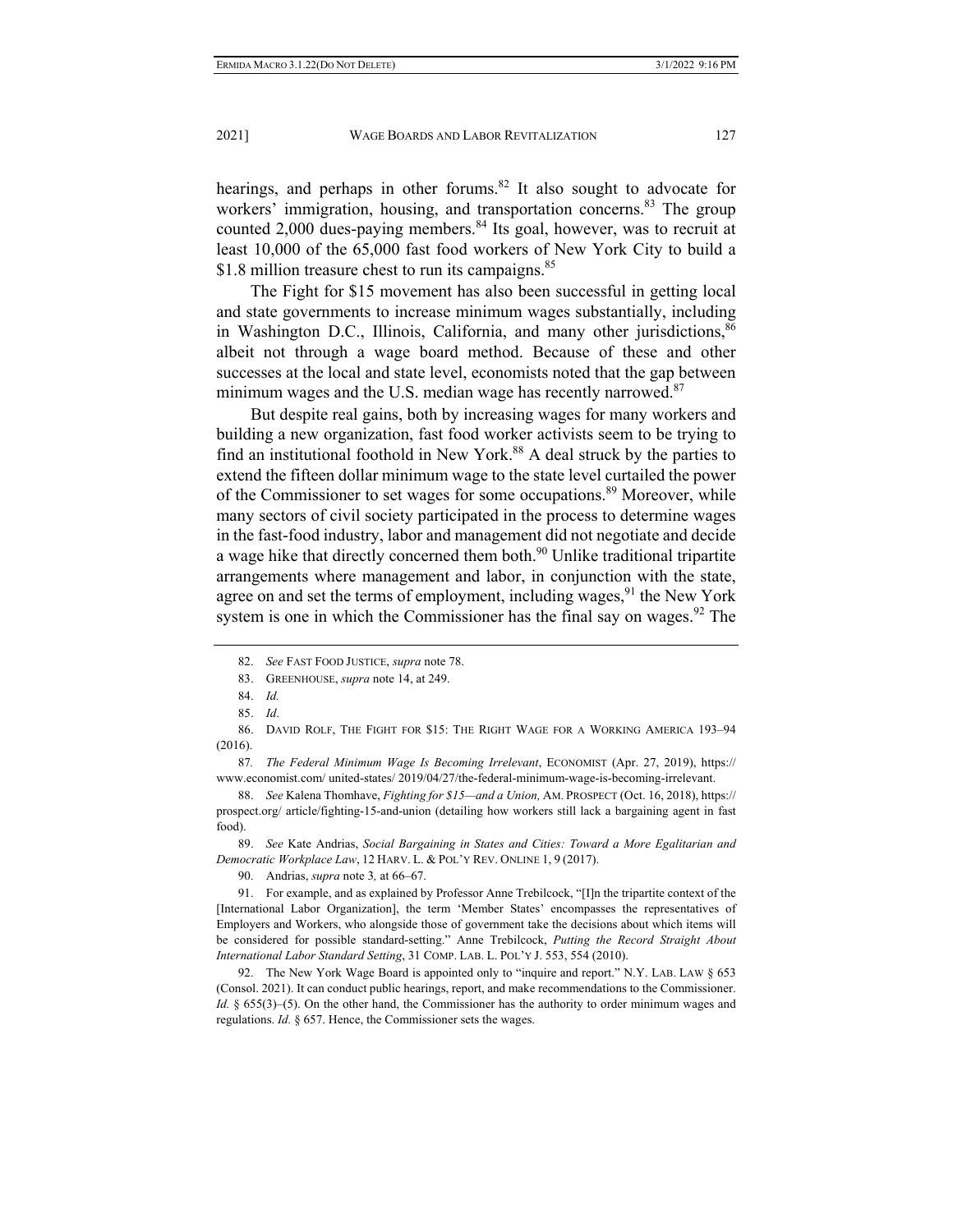tripartite wage boards can only provide a report and a recommendation.<sup>93</sup> Moreover, employers have resisted attempts to raise wages and to organize workers, and still do.<sup>94</sup> McDonald's expressly stated that it would not meet with the Fight for \$15 or the SEIU because they do "not represent any employee in a McDonald's restaurant."<sup>95</sup> Hence, while the New York case was heralded as some sort of model for sectoral bargaining in the United States, its results have left some labor advocates wanting more.<sup>96</sup>

### V. URUGUAYAN REALITIES

This section provides an overview of how Uruguayan wage boards have revitalized labor with much better success than New York's recent experience. It shows how the wage councils facilitated relatively autonomous collective bargaining.<sup>97</sup> Moreover, the wage councils did not appear out of thin air. A social democratic party, the *neobatllista* wing of the Colorado party of the 1940s, was important for their convening.<sup>98</sup> The wage boards initially worked in a manner that seemed to closely follow that established by law, or in an "orthodox" fashion. As things progressed, Uruguay's executive started to gain some control over the process and the wage boards started to function in a more "heterodox fashion." But the executive always respected the parties' collective autonomy, providing an effective system for bargaining in the country.<sup>99</sup> In more recent years (2005– 2019), and after periods of dictatorship and neoliberal reform, the wage boards helped to reinvigorate labor, but not without the help of another social democratic political party, the FA.100 Some sectors, such as manufacturing, which experienced a sharp contraction in employment, have seen a correlative fall in union membership. Therefore, reinvigoration through the

 <sup>93.</sup> *Id.* § 655(4)–(5).

 <sup>94.</sup> In the case of New York, some employer representatives did participate and provide testimony to the wage committees, even supporting some increases. However, the New York State Restaurant Association did not support an increase to fifteen dollars. While stating that some employers supported the full increase to fifteen dollars, the official government report only provided one employer name that supported the full increase to fifteen dollars—the Vermont-based, openly-liberal company, Ben & Jerry's Ice Cream. FAST FOOD WAGE BD., N.Y. DEP'T LAB., REPORT OF THE FAST FOOD WAGE BOARD TO THE NYS COMMISSIONER OF LABOR 11–12 (2015). It is safe to conclude the wage hike lacked meaningful employer agreement.

 <sup>95.</sup> GREENHOUSE, *supra* note 14, at 248.

 <sup>96.</sup> *See* Tom Juravich, *Fight for \$15: The Limits of Symbolic Power—Juravich Comments on Ashby*, 42 LAB. STUD.J. 394, 395–96 (2017) (arguing that the Fight for \$15 focused on a limited strategy of symbolic power that requires building "structural power" against employers); *see generally*  Rosenblum, *supra* note 13 (noting lack of union gains by the Fight for \$15).

 <sup>97.</sup> *See infra* Part IV.B.

 <sup>98.</sup> *See* Pedro Barrán & Nahum, *supra* note 24, at 121.

 <sup>99.</sup> *See infra* Part IV.E.

 <sup>100.</sup> *See infra* Part IV.I.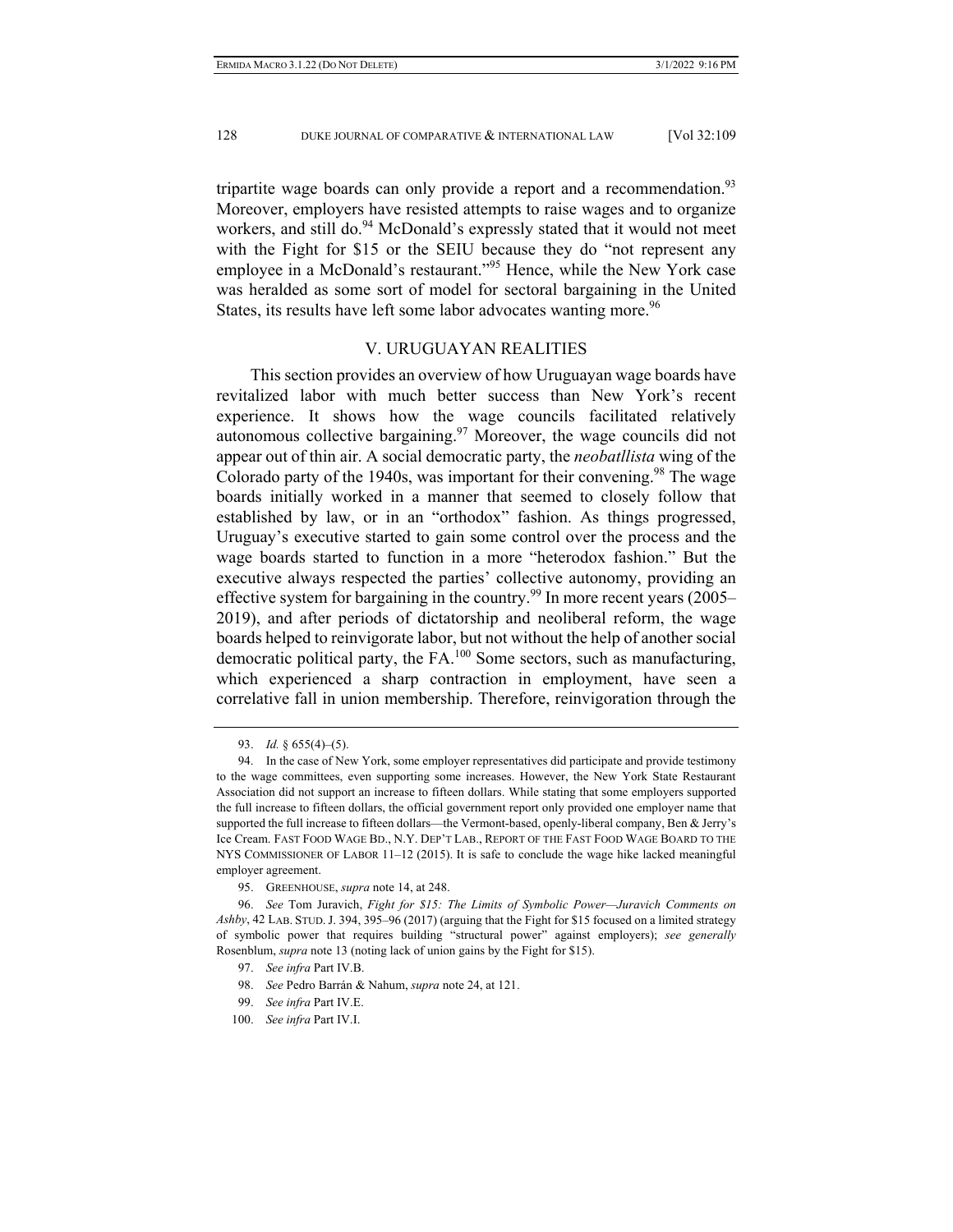wage councils has proven less effective there.<sup>101</sup> Wage boards, as instruments of institutional power, can help reinvigorate labor, but not without other conditions—specifically political and economic ones present.

## A. The Formal Architecture of the Current System

The Uruguayan structure of collective bargaining wage-setting presently has at its highest level a Tripartite Superior Council (*Consejo Superior Tripartito*) that is convened by the executive of Uruguay.<sup>102</sup> It determines the sectoral bargaining groups, among other things.<sup>103</sup> The Council first started as an ad hoc body and has existed for decades, albeit under other names,  $104$  and was ultimately formalized by Law 18.566 of 2009.105

At an intermediate level lie the wage councils, which are sectoral and tripartite. Bipartite sectoral bargaining, which exists parallel to the wage councils, also exists at this intermediate level. Wage councils negotiate wages and at times other terms and conditions of employment.<sup>106</sup> They were created by Law 10.449 of 1943 and have been in operation some years since then. $107$ 

At a lower, third level of bargaining lies plant-level collective bargaining, which can be tripartite or bipartite.<sup>108</sup> Bipartite, plant-based collective bargaining existed prior to and during the eras of the wage councils. As more fully explained below, it becomes more salient when the wage councils are not convened, or when sector-wide collective bargaining is harder to maintain.

 <sup>101.</sup> *Id.* 

 <sup>102.</sup> Ley de Negociación Colectiva [Law of Collective Action], Law No. 18.566 ch. II *et seq*., Noviembre 11, 2009, DIARIO OFICIAL [D.O.] (Uru.).

 <sup>103.</sup> *Id.* 

 <sup>104.</sup> Hugo Barretto Ghione, *La Negociación Colectiva En Uruguay* [*Collective Bargaining in Uruguay*], *in* ESTRATEGIAS SINDICALES POR UNA MAYOR Y MEJOR NEGOCIACIÓN COLECTIVA EN AMÉRICA LATINA Y EL CARIBE [TRADE UNION STRATEGIES FOR MORE AND BETTER COLLECTIVE BARGAINING IN LATIN AMERICA AND THE CARIBBEAN] 446, 454 (Confederación Sindical de Trabajadores y Trabajadoras de las Américas & Confederación Sindical Internacional, eds., 2013).

 <sup>105.</sup> Law of Collective Action, Law No. 18.566 arts. 7–10.

 <sup>106.</sup> Consejo de Salarios [Wage Council], Law No. 10.449 art. 5, Noviembre 10, 1943, DIARIO OFICIAL [D.O.] (Uru.).

 <sup>107.</sup> *See* JORGE NOTARO ET AL., LAS POLÍTICAS PÚBLICAS EN LA REESTRUCTURA DEL MUNDO DEL TRABAJO: URUGUAY 2005–2009 [PUBLIC POLICIES IN THE RESTRUCTURING WORLD OF WORK: URUGUAY 2005–2009] 49–96 (2009) (detailing the history of the wage councils from 1943–2009).

 <sup>108.</sup> *See* Law of Collective Action, Law No. 18.566 art. 15 (providing that bipartite bargaining can be done by sector, corporation, establishment, or any other level the parties deem appropriate, and that lower levels bargaining shall not reduce the minimum wages agreed upon in higher levels of collective bargaining except if otherwise provided by the applicable Salary Council).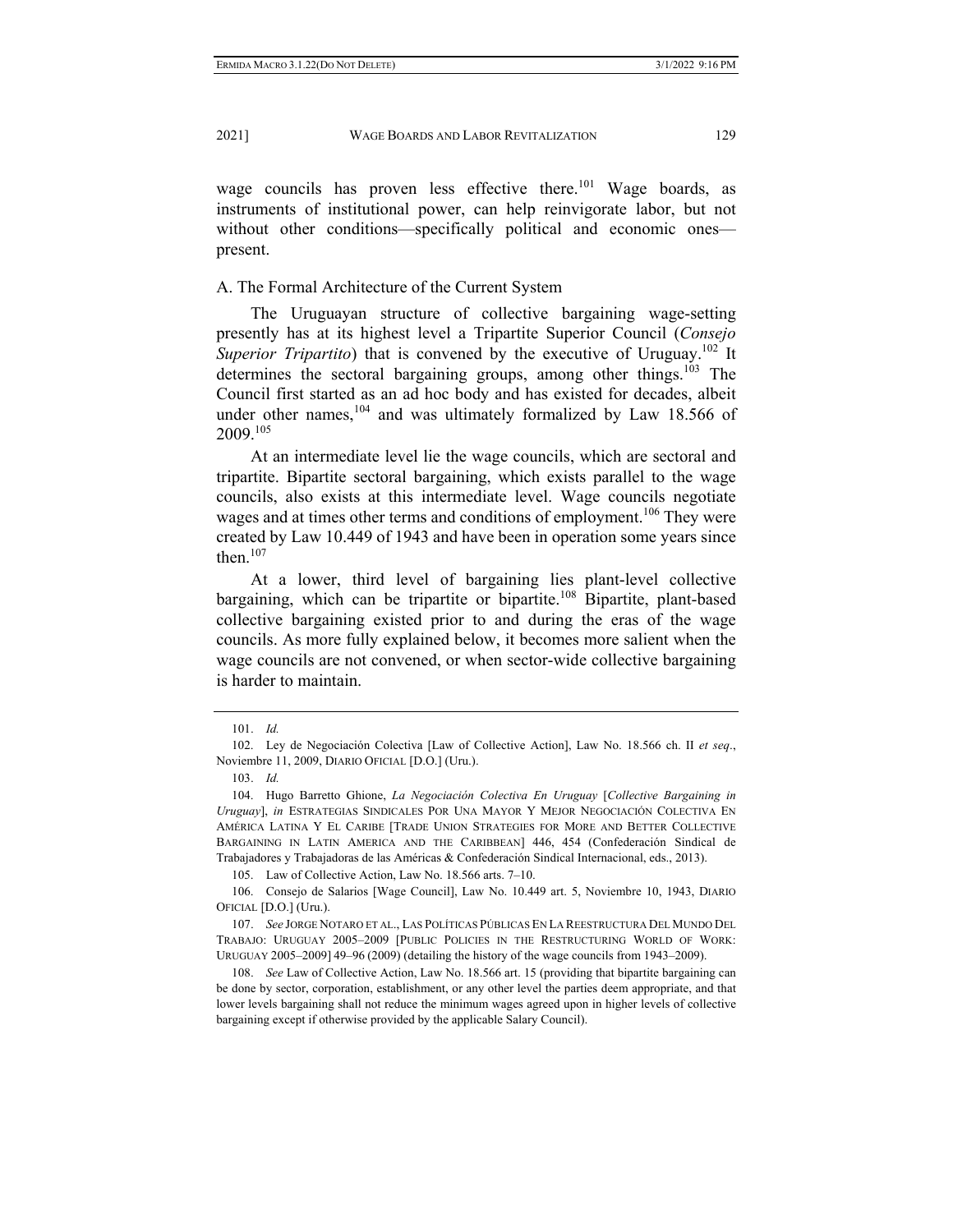#### B. The Cornerstone 1943 Law

Law 10.449 of 1943 gave birth to the country's wage councils. It was enacted by the parliament at a time when the country was oriented towards an Import Substitution Industrialization (ISI) model.<sup>109</sup> Uruguay crafted the law after a 1939 parliamentary commission denounced the poor living conditions of industrial workers and proposed measures to improve those conditions.<sup>110</sup>

The 1943 Law defined minimum wages as those wages that workers require for a "sufficient standard of living" in a particular place to meet the workers' physical, mental, intellectual, and moral needs.<sup>111</sup> It created wage councils to determine those minimum wages for each industry and occupation in the private sector.<sup>112</sup> Under the 1943 Law, the executive could convene the wage councils *sua sponte*, or if a party, management, or labor petitioned for their summons.<sup>113</sup> The executive also had the authority to determine the sectoral bargaining groups.<sup>114</sup> Each wage council would have seven members: three representing the public interest, two representing labor, and two representing management. One of the public representatives would serve as president of the wage council. All employers and workers had to formally register to vote for employer or labor members (formally called "delegates") of their respective wage council.<sup>115</sup> However, the law gave the executive the power to appoint delegates if a party, or both parties, decided not to vote for delegates. $116$  In 2009, the law was amended so that the executive could appoint the wage council members after receiving recommendations from the most representative employer and worker organizations.<sup>117</sup>

Wage councils had the authority to determine professional and occupational categories within a sectoral bargaining group.<sup>118</sup> Under the 1943 Law, the councils also had the right to inspect employers' books and premises, as well as to summon parties as witnesses.<sup>119</sup>

 <sup>109.</sup> NOTARO ET AL., *supra* note 107, at 9.

 <sup>110.</sup> Álvaro Rodríguez Azcúe, *Los métodos de fijación del salario en el Uruguay y los particularismos del Derecho del Trabajo* [*The Methods of the Fixation of Salary in Uruguay and the Particularities of the Right to Work*], 31 REVISTA DE LA FACULTAD DE DERECHO 247, 251 (2011).

 <sup>111.</sup> Wage Council, Law No. 10.449 art. 1.

 <sup>112.</sup> *Id.* art. 5.

 <sup>113.</sup> *Id.* 

 <sup>114.</sup> *Id.* art. 6.

 <sup>115.</sup> *Id.*

 <sup>116.</sup> *Id.* art. 8.

 <sup>117.</sup> Law of Collective Action, Law No. 18.566 art. 13.

 <sup>118.</sup> Wage Council, Law No. 10.449 art. 9.

 <sup>119.</sup> *Id.* art. 13.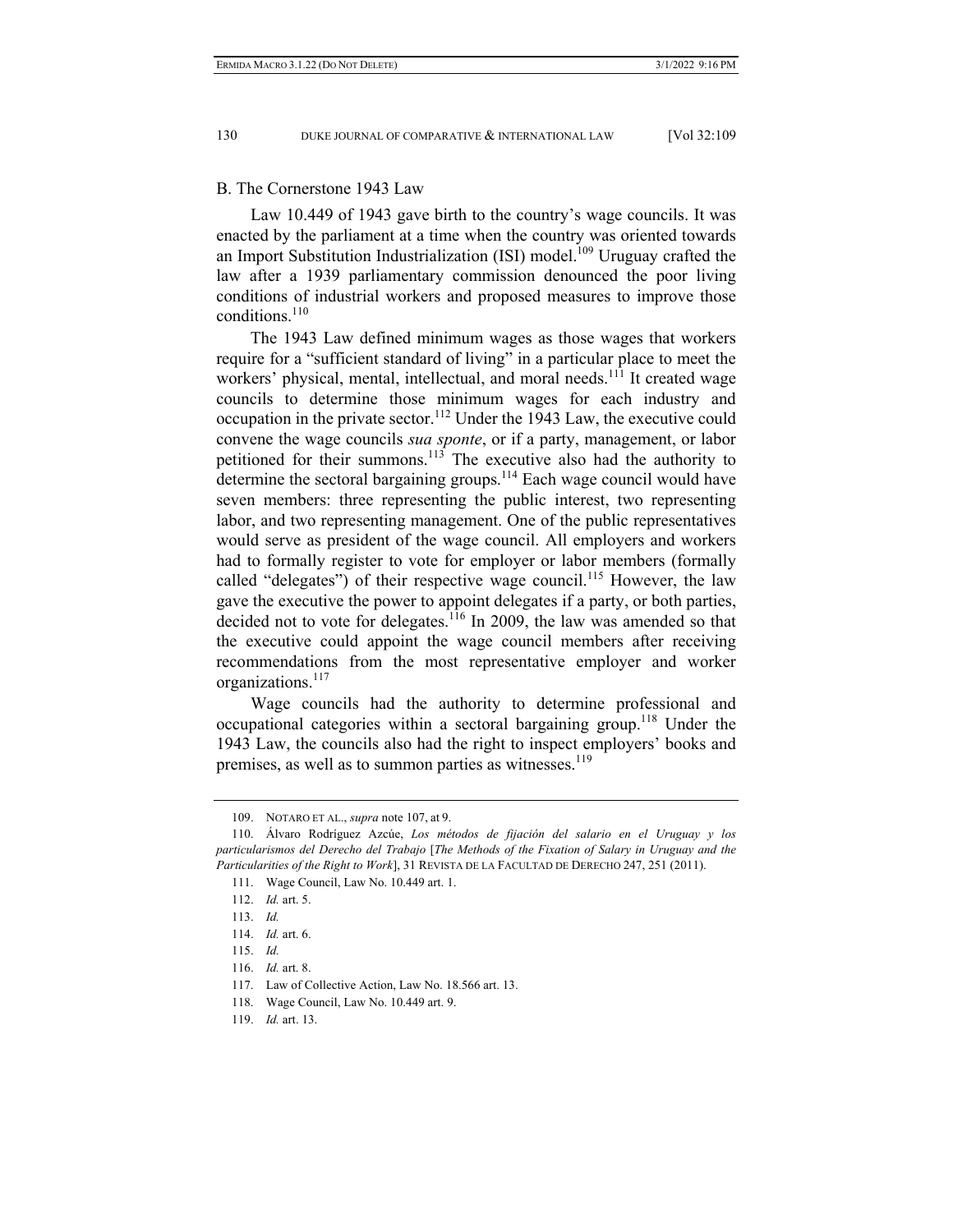All decisions made by the wage councils required a majority vote to pass.120 No council could issue a decision without the representatives of all parties present to vote.<sup>121</sup> However, the executive could always set a higher wage with its Council of Ministers if it determined that the agreed wage was too low.122 Moreover, parties could request the executive to review any decision of the wage councils, unless a council's decision was agreed to by the employer and worker delegates.<sup>123</sup> Wages set by the wage councils became binding thirty days after being officially published in the *Diario Oficial*. 124

### C. A Cold Welcome

Despite the way that the 1943 law handed minimum wage bargaining rights to unions, the law was not enthusiastically greeted by many sectors of the Uruguayan labor movement, which had been inspired by anarchism. Some of these union sectors perceived the law as a top-down imposition on their movement.<sup>125</sup> Therefore, in the ideological context of the times, the 1943 Law was unpopular among many labor leaders and even some academics.

It is also worth noting that Uruguay, unlike other countries in the region, has historically lacked systematic collective bargaining rules.<sup>126</sup> Uruguay has been stylistically characterized as a jurisdiction where "legislative abstentionism," i.e., a lack of positive law, predominates in collective labor law.<sup>127</sup> However, for individual labor relations, legislation has been numerous and detailed.<sup>128</sup> The first collective bargaining law, strictly speaking, was passed in  $2009$ .<sup>129</sup>

 126. NOTARO ET AL., *supra* note 107, at 49. Some commentators have said Uruguay's labor legislation is "systematic, fragmentary, and punctual." Gamonal & Arellano, *supra* note 22, at 178.

 127. *But see* Gamonal Contreras & Arellano Ortiz, *supra* note 22, at 178 (noting Uruguay merely has "apparent" legislative abstentionism because its wage council law has provided effective legal support for collective bargaining).

128. *See id.* at 177 (listing Uruguay's scarce collective labor legislation).

129. Law of Collective Action, Law No. 18.566. The government also enacted Law 18.508 in 2009

 <sup>120.</sup> *Id.* art. 14.

 <sup>121.</sup> *Id.*

 <sup>122.</sup> *Id.* art. 15.

 <sup>123.</sup> *Id.* art. 19.

 <sup>124.</sup> *Id.* The executive may also order that the wages be published in other newspapers in addition to the *Diario Oficial*. *Id.* 

 <sup>125.</sup> INT'L LAB. ORG. & INSTITUTO CUESTA DUARTE [CUESA DUARTE INST.], PLENARIO INTERSINDICAL DE TRABAJADORES - CONVENCIÓN NACIONAL DE TRABAJADORES [INTER-UNION PLENARY OF WORKERS – NAT'L CONVENTION OF WORKERS], LAS RELACIONES LABORALES EN URUGUAY: 10 AÑOS DE CAMBIOS [LABOR RELATIONS IN URUGUAY: 10 YEARS OF CHANGE] 11 n.2, 12 n.5, 52 (2014), https:// cuestaduarte.org.uy/ sites/ default/ files/ media/ 2020-11/ Relaciones\_ Laborales\_ 10\_ anos\_de\_cambios\_2014.pdf [hereinafter ILO & PIT-CNT]; Rodríguez Azcúe, *supra* note 110, at 250.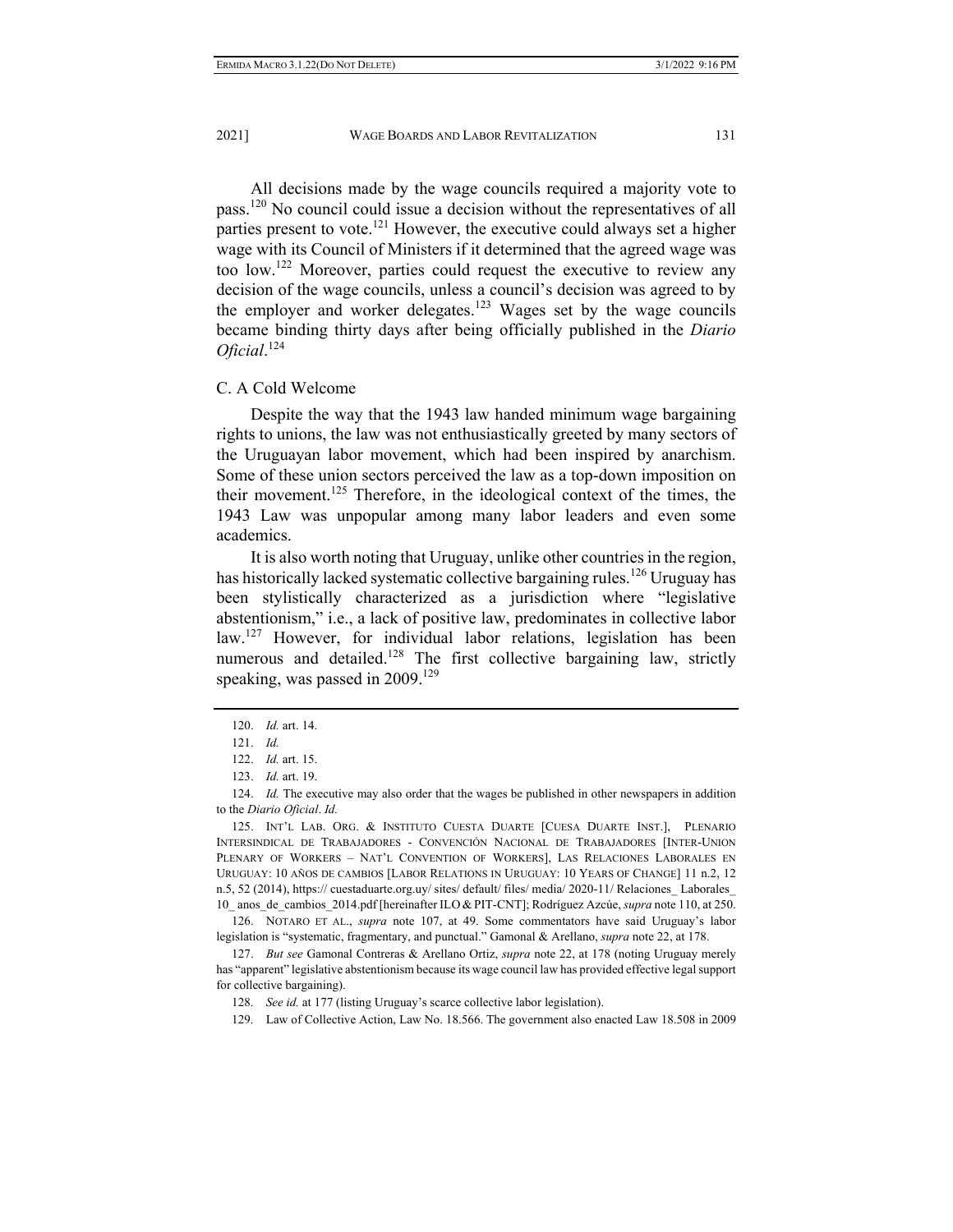D. Critics Eventually Warmed Up to the Law

Despite initial qualms with the 1943 law, union advocates—even those with anarchist leanings—scholars, and others eventually acknowledged that the 1943 Law was favorable to workers and their organizations.<sup>130</sup> In 1966, at a conference that took stock of the experience of the councils, the most representative labor organizations of various ideological currents substantially agreed that the law strengthened the labor movement.<sup>131</sup> Some scholars, who had been suspicious of the wage councils, also recognized that the government, by convening wage councils, helped to provide labor unions with resources to represent workers and improve their salaries or compensate for inflation.<sup>132</sup> They also recognized that the wage councils gave workers access to higher-quality jobs. $133$ 

The 1943 Law also had consequences for the formation and organization of labor and management groups. The law required that representatives from each sector constitute themselves to bargain for the sector.<sup>134</sup> To no surprise, the labor movement has reported that a great part of the labor organizations that today exist in Uruguay formed between 1930 and 1949, with the wage councils serving as important promulgators of those unions.<sup>135</sup> It became accepted that the wage councils consolidated labor as an actor, centralized collective bargaining, promoted union membership, and increased real wages.<sup>136</sup>

Students of Uruguayan industrial relations defined the post-1943 period as the "institutionalization phase" of trade unionism. $137$  In the words of Uruguayan labor law scholars, the wage councils traced a particular "'Uruguayan profile' of collective bargaining, becoming the true axis and support of the system."<sup>138</sup> For Professor Óscar Ermida Uriarte, they were a

- 133. *See id.*
- 134. *See* ILO & PIT-CNT, *supra* note 125, at 17.
- 135. *Id.* at 17 n.17.

to provide for collective bargaining in the public sector. Negociación Colectiva en el Marco de las Relaciones Laborales en el Sector Público [Collective Bargaining in the Framework of Labor Relations in the Public Sector], Law No. 18.508, Junio 26, 2009, DIARIO OFICIAL [D.O.] (Uru.).

 <sup>130.</sup> Rodríguez Azcúe, *supra* note 110, at 252.

 <sup>131.</sup> *Id.* (citing Héctor-Hugo Barbagelata, *Evolución de la negociación colectiva en el Uruguay* [*The Evolution of Collective Bargaining in Uruguay*], *in* ESTUDIOS SOBRE LA NEGOCIACIÓN COLECTIVA EN MEMORIA DE FRANCISCO DE FERRARI [STUDIES ON COLLECTIVE BARGAINING IN MEMORY OF FRANCISCO DE FERRARI] 477, 488 (1973)).

 <sup>132.</sup> NOTARO ET AL., *supra* note 107, at 50–51.

 <sup>136.</sup> Oscar Ermida Uriarte, *El protagonismo de los consejos de salarios en el sistema laboral uruguayo* [*The Protoganism of the Wage Councils in the Uruguayan Labor System*], 229 REVISTA DE DERECHO LABORAL 27, 29 (2008).

 <sup>137.</sup> NOTARO ET AL., *supra* note 107, at 53 (internal citations omitted).

 <sup>138.</sup> Gamonal Contreras & Arellano Ortiz, *supra* note 22, at 178 (citing Héctor-Hugo Barbagelata,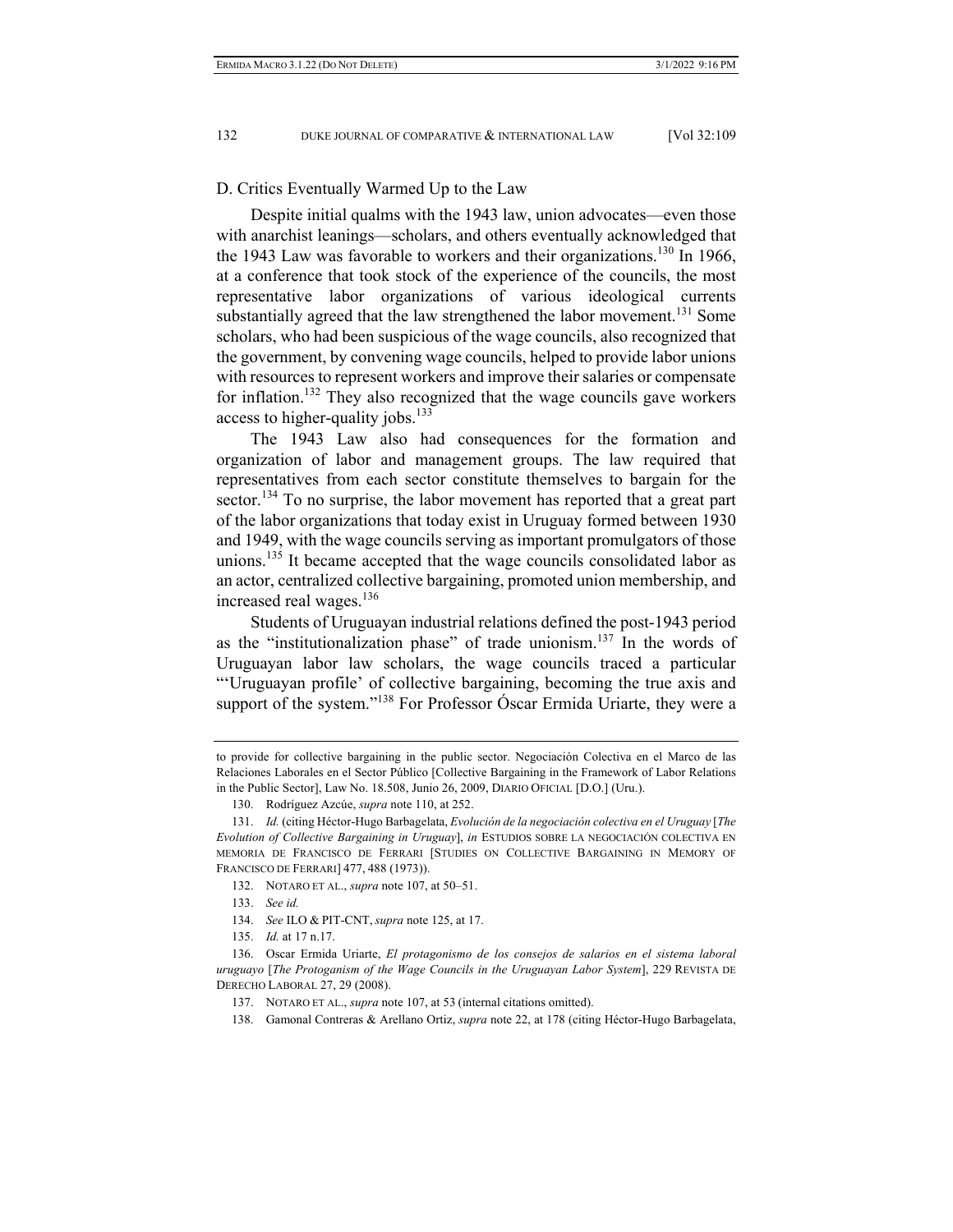"fundamental instrument – perhaps the most important – of participation and social dialogue in Uruguay."<sup>139</sup> He believed that the wage councils had "the potential to function as a governance mechanism of the labor relations system."<sup>140</sup>

## E. "Sliding" and "Heterodox" Application

Despite Uruguay's historic respect for the rule of law, elements of the law as written and as practiced began to diverge.<sup>141</sup> At first, the government applied the law strictly. It called on workers and employers to elect wage council members by secret ballot.<sup>142</sup> Thereafter, wage councils fixed wages via majority decisions, which became known as *laudos*. 143 The term *laudo* became the colloquial, if not an extra-official, term for a "decision" or "resolution" of the wage council pertaining to wages, as formally defined by the law. $144$ 

However, Professor Héctor Hugo Barbagelata pointed out that not long after passing the law, the government of Uruguay began to apply the law in a "sliding" manner (*deslizamiento*)— perhaps better translated to English as "playing fast and loose" with the law.<sup>145</sup> In some cases, rather than waiting for the wage councils to set wages, some employers and unions presented their bipartite agreements to the wage councils so that the wage councils would then issue a *laudo* containing identical terms, binding the entire sector.<sup>146</sup> It appeared that some bargaining parties preferred to freely bargain their terms outside the strictures of the wage councils, but then used the wage councils to rubber-stamp the terms for the entire sector.

*El Contenido de los Convenios Colectivos* [*The Contents of Collective Agreements*], *in* INSTITUCIONES DE DERECHO DEL TRABAJO Y DE LA SEGURIDAD SOCIAL [INSTITUTIONS ON LABOR LAW AND SOCIAL SECURITY] (1997)).

 <sup>139.</sup> Ermida Uriarte, *supra* note 136, at 34*.* While recognizing that the term "social dialogue" is recent and vague, we use it as defined here: "all forms of relationships between the actors (consultation, collective bargaining, participation, social agreement, information, etc.), which differ from open conflict." Carlos M. Aloisio Duffau, *Inseguridad Económica y Diálogo Social en Uruguay: Los retos de una nueva normativa laboral* [*Economic Insecurity and Social Dialogue in Uruguay: The Challenges of New Labor Norms*], 157 BOLETÍN CINTERFOR 27, 28 (2006) (citing Oscar Ermida Uriarte, *Diálogo social: teoría y práctica* [*Social Dialogue: Theory and Practice*], 201 REVISTA DE DERECHO LABORAL MONTEVIDEO 11, 12 (2001)).

 <sup>140.</sup> Ermida Uriarte, *supra* note 136, at 34.

 <sup>141.</sup> *Id.* at 28.

 <sup>142.</sup> *Id.*

 <sup>143.</sup> *Id.*

 <sup>144.</sup> Jorge Rosenbaum Rimolo, *Los laudos de Consejos de Salarios y su regulación por la Ley 18.566* [*Wage Council Reports and Their Regulation by Law 18.566*], 31 REVISTA DE LA FACULTAD DE DERECHO 281, 282 (2011).

 <sup>145.</sup> *See* Ermida Uriarte, *supra* note 136, at 28 (internal citation omitted).

 <sup>146.</sup> *Id.*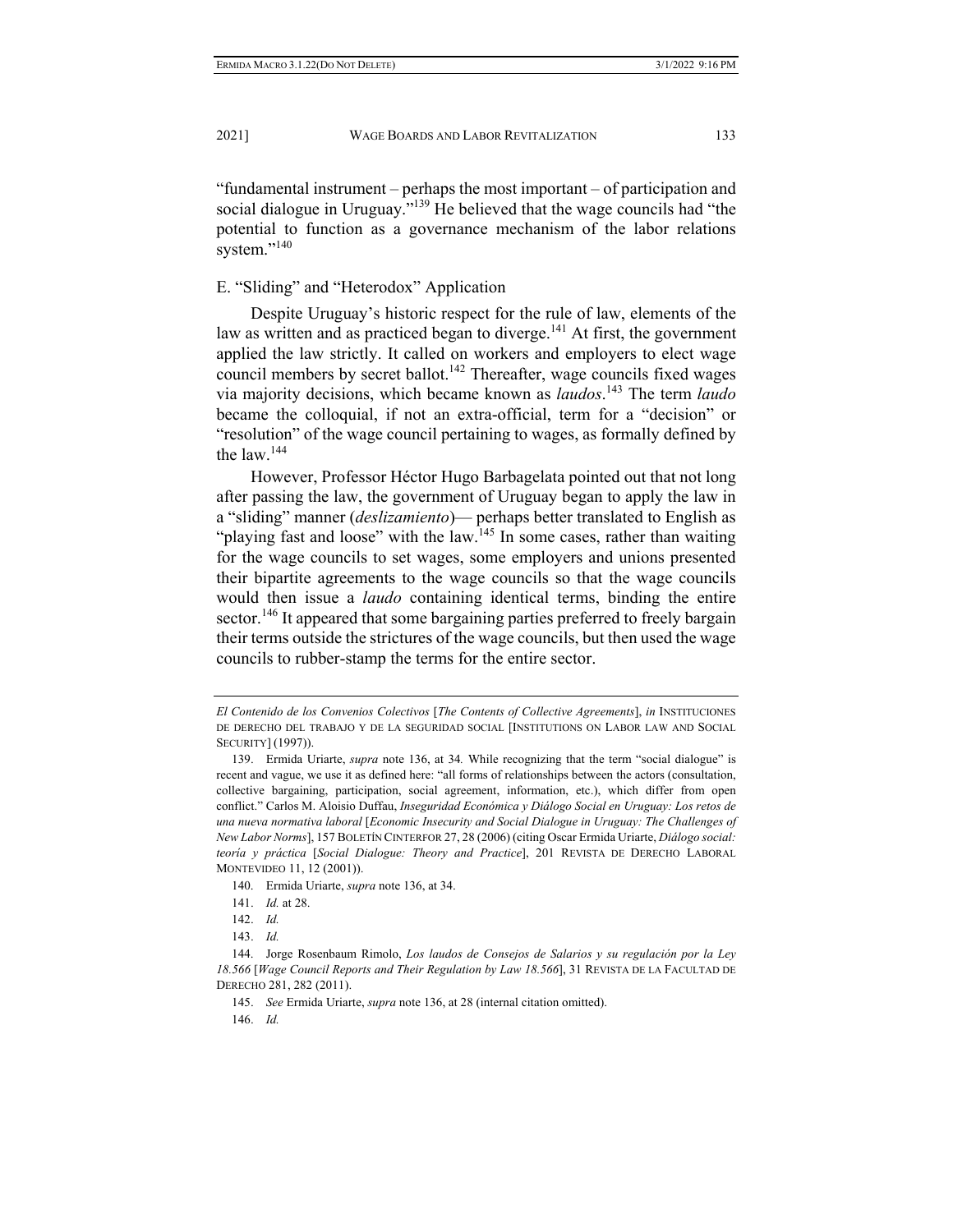Additionally, as noted by Professor Ermida Uriarte, by the 1960s the executive was also applying the law "heterodoxly," or not strictly complying with it, by directly appointing the employer and worker wage council delegates.<sup>147</sup> The executive appointed the delegates in consultation with most representative employer and worker organizations when those organizations informed him that they would not call for a delegate election.<sup>148</sup> This legally questionable practice thereafter led the executive to extend (*homologar*) the *laudos*—an act that the executive could legally do—to protect the *laudos* from judicial challenges.<sup>149</sup> But extension also contributed to exacerbating executive control over wage policy in Uruguay, as we will also examine below.

#### F. Authoritarianism and Its Legacy

Uruguay has been one of the most long-lived social democracies in Latin America. However, it has not been immune to dictatorship. Social and political problems began to surface when the ISI strategy started to lose steam in the mid-1950s.<sup>150</sup> Economic malaise ripened into a crisis in 1965– 1966, when Uruguay suffered high rates of inflation and the existing political institutions could no longer manage intensifying social tensions, or at least part of the population believed so.<sup>151</sup> In 1968, the executive power, led by President Jorge Alejandro Pacheco of the Colorado Party, froze prices and wages to curb inflation.152 It created and set wages through the *Comisión de Productividad, Precios e Ingresos*<sup>153</sup> (COPRIN), a new body decreed to centrally set prices and income levels for the whole country.154 In this manner, the executive unilaterally set wages from 1968 to 1973 through the COPRIN.<sup>155</sup>

In 1973, Juan María Bordaberry, also of the Colorado party, who was elected president in 1971, joined with the military to dissolve parliament and rule by decree. Part of the justification for the coup was the threat posed by

153. *Id.*

 <sup>147.</sup> *Id.* at 29.

 <sup>148.</sup> *Id.* at 28.

 <sup>149.</sup> *Id.* at 28–29.

 <sup>150.</sup> Alves et al., *La desigualdad del ingreso en Uruguay entre 1986 y 2009* [*Income Inequality in Uruguay Between 1986 and 2009*] 1, 2 (Instituto de Economía, Working Paper No. 03/12, 2012).

 <sup>151.</sup> *See* Marcos Supervielle & Francisco Pucci, *El trabajo y las relaciones laborales en el Siglo XX*  [*Work and Laboral Relations in the 20th Century*], *in* 3 EL URUGUAY DEL SIGLO XX [THE URUGUAY OF THE TWENTIETH CENTURY] 77, 84 (2008).

 <sup>152.</sup> NOTARO ET AL., *supra* note 107, at 54.

 <sup>154.</sup> *Id.*; *see also* Creación de la comisión de productividad, precios e ingresos [Creation of the Commision on Productivity, Prices, and Income], Law No. 13.720, Diciembre 16, 1968, DIARIO OFICIAL [D.O.] (Uru.).

 <sup>155.</sup> Rodríguez Azcúe, *supra* note 110, at 249.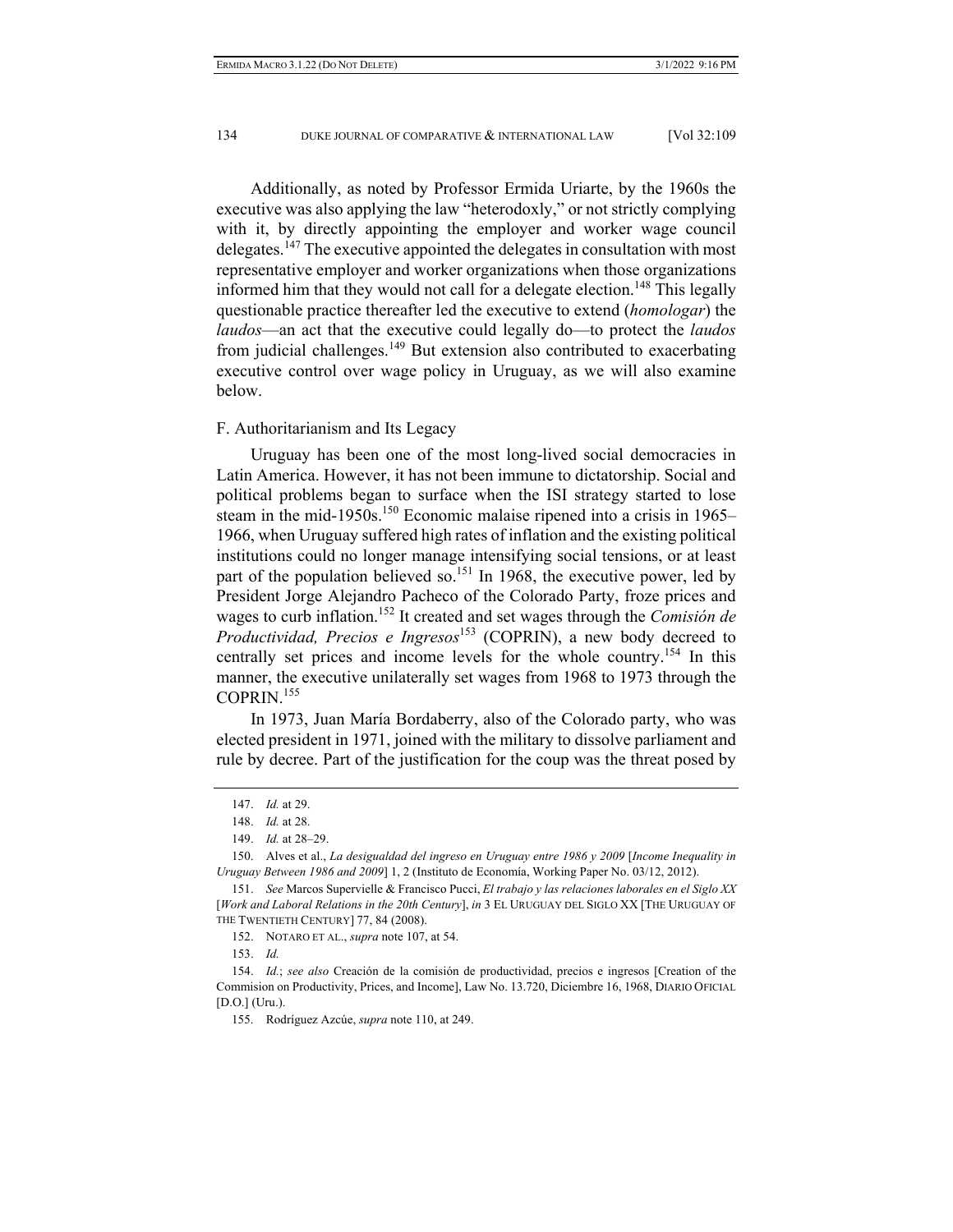the Tupamaros, a radical left-wing political movement that at one point acted as an urban guerilla.156 Bordaberry's de facto government, which lasted until 1976, reduced labor protections and promoted enterprise bargaining.<sup>157</sup> In a manner not too different from that of Pacheco's, it fixed wages through resolutions of COPRIN and its 1978 successor, the *Dirección Nacional de Costos, Precios e Ingresos* (Dinacoprin).158 Later, the executive branch simply fixed wages by unilateral decree.<sup>159</sup> In this context of dictatorship (1973-1985), the executive of Uruguay did not convene wage councils.

But as the saying goes in Spanish, "[t]here is no evil that can last 100 years, or body that can withstand it." In 1983, labor activists, new and old, created a new labor central, the *Plenario Intersindical de Trabajadores (PIT)*, <sup>160</sup> that in 1984 joined the *Convención Nacional de Trabajadores*  (CNT) under the slogan "a single union movement," thereby forming the current trade union central, *Plenario Intersindical de Trabajadores – Convención Nacional de Trabajadores* (PIT-CNT)*.* 161 In 1984, with the full return of electoral democracy, that labor movement started to lead a new era of intense labor conflict in Uruguay.<sup>162</sup>

G. Democratic Opening and Second Convening of Wage Councils (1985– 1990)

In 1985, the newly elected president, Julio María Sanguinetti of the Colorado party, reconvened the wage councils. The executive board (*mesa ejecutiva*) of the *Concertación Nacional Programática* (CONAPRO)<sup>163</sup> recommended their summons, together with the repeal of dictatorship laws, including those dealing with unions, collective agreements, strikes, and government employment.<sup>164</sup> As part of the reconvening of the wage councils, the executive, in consultation with employer and worker representatives, defined forty-eight sectoral bargaining groups (later forty-seven) for

 <sup>156.</sup> Kristina Klimovich & Clive S. Thomas, *Power Groups, Interests and Interest Groups in Consolidated and Transitional Democracies: Comparing Uruguay and Costa Rica with Paraguay and Haiti*, 14 J. PUB. AFFS. 183, 188 (2014).

 <sup>157.</sup> Supervielle & Pucci, *supra* note 151, at 87.

 <sup>158.</sup> Rodríguez Azcúe, *supra* note 110, at 249.

 <sup>159.</sup> *Id*.

 <sup>160.</sup> Supervielle & Pucci, *supra* note 151, at 88.

 <sup>161.</sup> *See Breve Historia del PIT-CNT* [*Brief History of PIT-CNT*], PIT-CNT, https:// www.pitcnt.uy/ el-pit-cnt/histori/item/6-breve-historia-del-pit-cnt (last visited Sept. 17, 2021).

 <sup>162.</sup> *See* Rodriguez Azcúe, *supra* note 110, at 254; NOTARO ET AL., *supra* note 107, at 21.

 <sup>163.</sup> CONAPRO functioned from September of 1984 through February of 1985. Its main purpose was to develop a national dialogue to restore democracy. NOTARO ET AL., *supra* note 107, at 30–31.

 <sup>164.</sup> Supervielle & Pucci, *supra* note 151, at 89.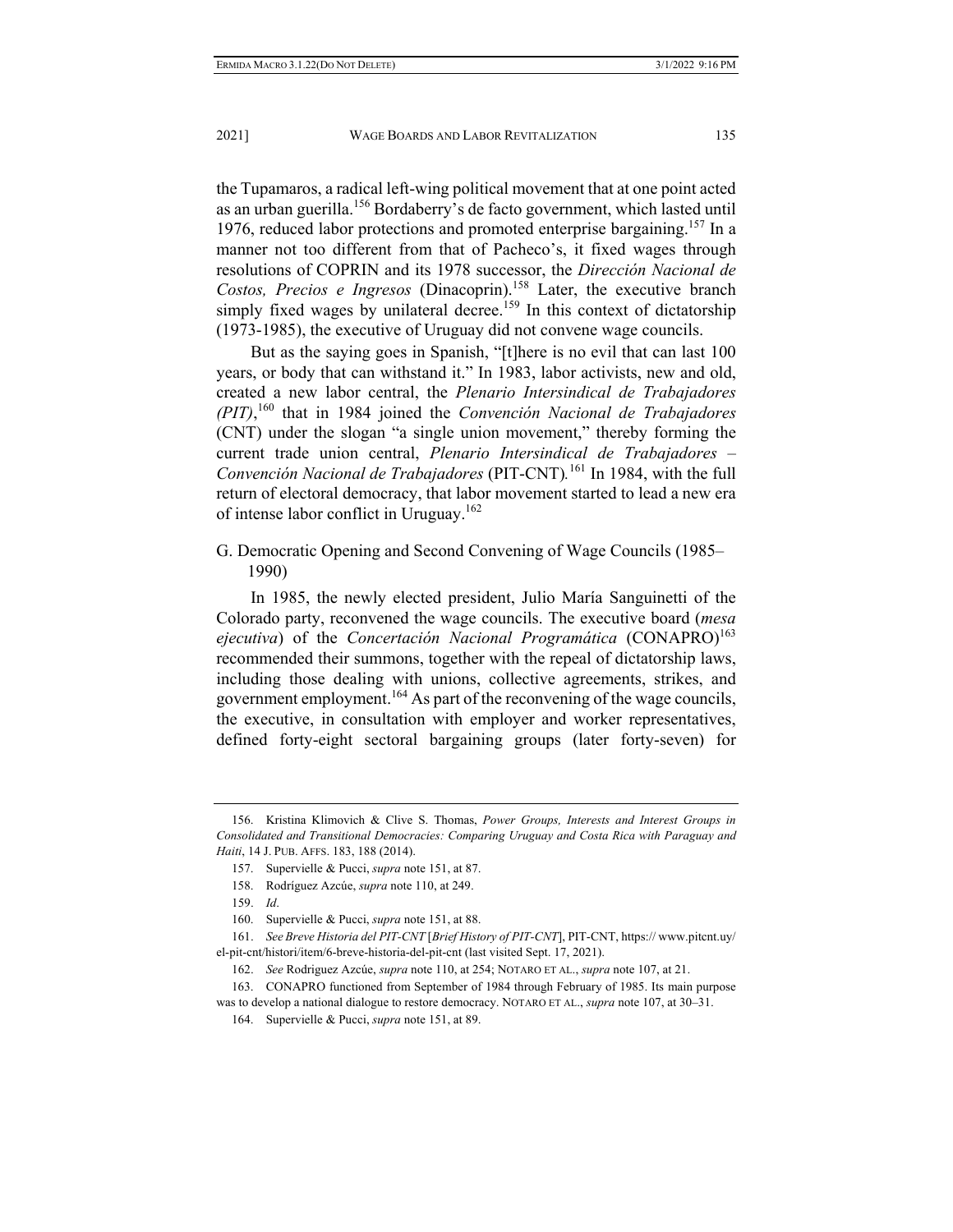collective bargaining.<sup>165</sup>

Also based on the recommendations of CONAPRO, the executive reconvened the Superior Wage Council (*Consejo Superior de Salarios*), the precursor of the Tripartite Superior Council.<sup>166</sup> But as in earlier years, the government of Uruguay applied the 1943 Law heterodoxly.<sup>167</sup> The executive power placed a ceiling over wage increases to remain vigilant of inflation.<sup>168</sup> Additionally, it set mandatory guidelines (*lineamientos*) for the parties and their agreements.<sup>169</sup> The executive also appointed the wage council delegates after consulting with the most representative organizations, making the agreements legally suspect, as in earlier years.<sup>170</sup> Therefore, the executive extended those heterodoxly arrived at *laudos* through decrees in order to "legally shield" (*blindar jurídicamente*) them, as it did in years past.<sup>171</sup> The 1943 Law mattered, but it was not applied to its letter.<sup>172</sup> In this fashion, the wage councils became a bargaining space where the parties negotiated the contents of what would later become a state norm (an executive decree).  $173$ Overall, the combination of mandatory bargaining guidelines, wage ceilings, and decreed *laudos* gave the executive economic and political control over the wage system. $174$ 

But despite the ways the wage councils morphed in this era, they contributed to bringing back from the shadows a trade union movement that had been destroyed by the dictatorship. Wage councils reinstituted collective bargaining, centralized labor union organizations, and increased minimum wages.<sup>175</sup> Hence, despite more executive control over the system, scholars and the labor movement agreed that the wage councils provided labor with institutional resources to bargain collectively and to improve workers' conditions in the new democratic era.<sup>176</sup>

While collective bargaining did see a renewal when the wage councils were reconvened, the available data on union membership—union's self-

 <sup>165.</sup> Consejos de Salarios. Clasificación por Grupos de Actividad [Wage Councils. Classification by Activity Groups], Law No. 178/985, Octubre 5, 1985, DIARIO OFICIAL [D.O.] (Uru.).

 <sup>166.</sup> NOTARO ET AL., *supra* note 107, at 57.

 <sup>167.</sup> Ermida Uriarte, *supra* note 136, at 30.

 <sup>168.</sup> *Id*.

 <sup>169.</sup> *Id*.

 <sup>170.</sup> *Id.*

 <sup>171.</sup> *Id.* A 1988 law also gave the executive the authority to extend the *laudos.* Modificación del Plan de Inversiones. Ejercicio 1988 – 1989 [Modification of the Investment Plan, Exercise 1988 – 1989], Law No. 16.002 art. 83, Noviembre 25, 1988, DIARIO OFICIAL [D.O.] (Uru.).

 <sup>172.</sup> Ermida Uriarte, *supra* note 136, at 30*.*

 <sup>173.</sup> *Id.*

 <sup>174.</sup> *Id.*

 <sup>175.</sup> *Id.* at 31.

 <sup>176.</sup> *Id.*; ILO & PIT-CNT, *supra* note 125, at 22.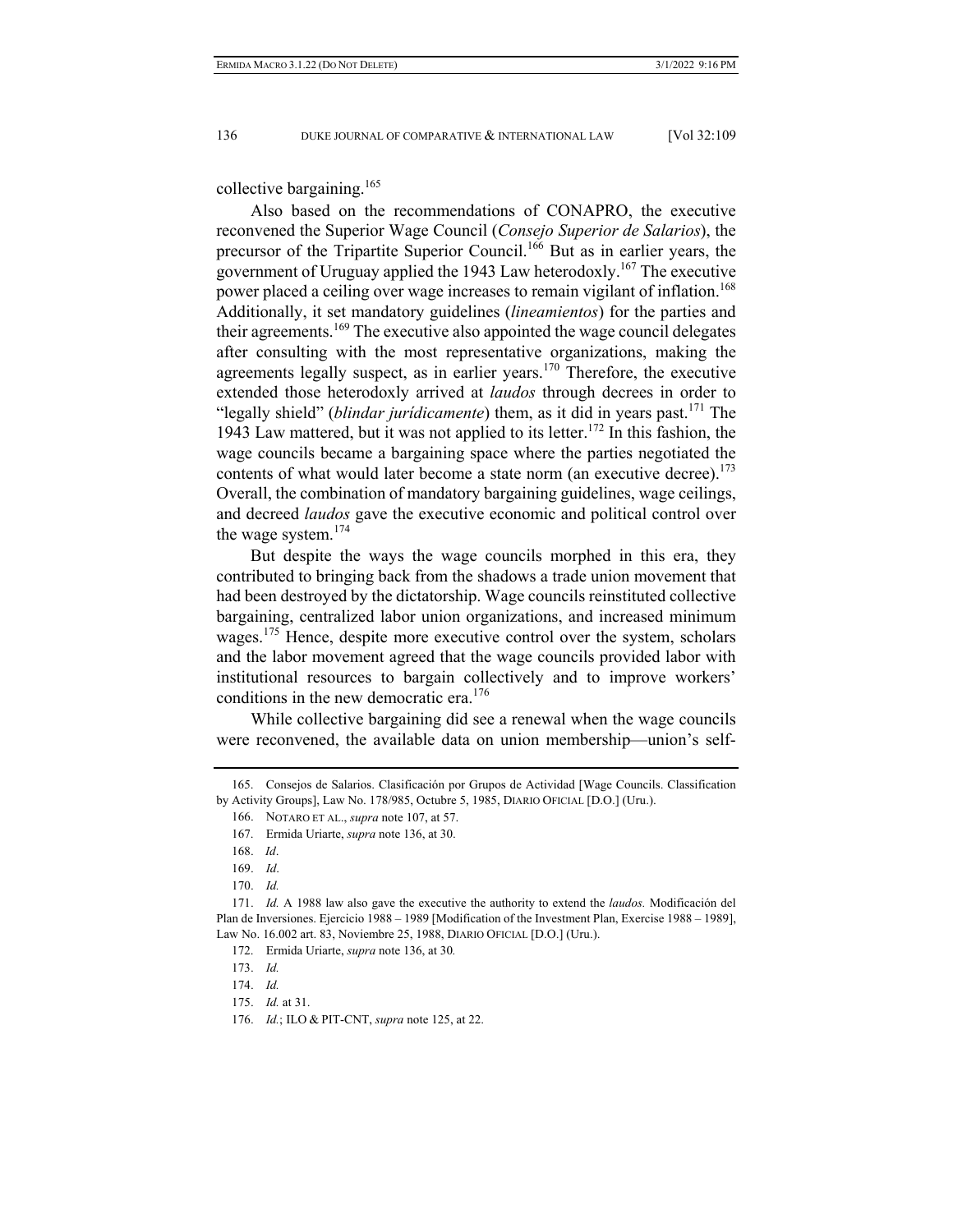reports of dues-paying members—showed declining numbers from 1985 until the mid-2000s.<sup>177</sup> In 1985, unions self-reported over 250,000 members, about  $200,000$  members in 1990, and just over  $100,000$  in  $2003$ .<sup>178</sup> Analysts have observed that the decline in union membership during those years, which occurred mostly in the private manufacturing sector, resulted from significant job losses in traditionally unionized sectors and increasing levels of unemployment.179 In the 1990s, Uruguay, along with most other Latin American countries, implemented adjustment and structural change policies, as well as productive restructuring and labor flexibility initiatives.<sup>180</sup> But union decline from 1985 to the mid-2000s cannot be entirely blamed on economic policies and conditions. Around 1986, collective bargaining negotiations began to slowly but consistently decentralize for several complex and interrelated economic and political reasons.<sup>181</sup> Adding to this decentralizing trend, in 1988, the executive branch, under the leadership of President Sanguinetti, established new criteria for wage council negotiations that included the need to discuss a number of issues at the plant level, such as the introduction of new technologies and wage-setting based on productivity. With these and other measures, government policy started to unravel tripartite negotiations. By 1991, one year into the government of Luis Alberto Lacalle of the center-right "Blanco" National Party, sectoral tripartism almost completely gave way to bipartite bargaining at the plant level, starting a new "flex" period described below.<sup>182</sup> This is all to say that economic and institutional reasons appear relevant to explain union decline during the late 1980s through the early-2000s. And given the relative absence of social democratic currents in the Colorado party, political conditions also mattered greatly.

## H. The "Flex" Period (1991–2004)

In 1990, a period of deregulation and flexibilization was intensified with the presidency of Luis Alberto Lacalle. The executive branch, under his leadership, refused to convene the wage councils. Hence, while in 1985– 1989 there were a total of just forty seven enterprise collective agreements of any sort<sup>183</sup> in all of Uruguay, and 745 that covered a branch of industry,

 <sup>177.</sup> Francisco Pucci & Mariela Quiñones, *Uruguay: políticas públicas y regulación laboral*  [*Uruguay: Public Policies and Labor Regulation*], 32 CUADERNOS DEL CENDES 173, 180 (2015).

 <sup>178.</sup> *Id.*

 <sup>179.</sup> *Id.* at 179–80.

 <sup>180.</sup> NOTARO ET AL., supra note 107, at 62

 <sup>181.</sup> Supervielle & Pucci, *supra* note 151, at 90.

 <sup>182.</sup> *Id.* 

 <sup>183.</sup> Bipartite ("typical") collective bargaining agreements or *laudos* of the wage councils.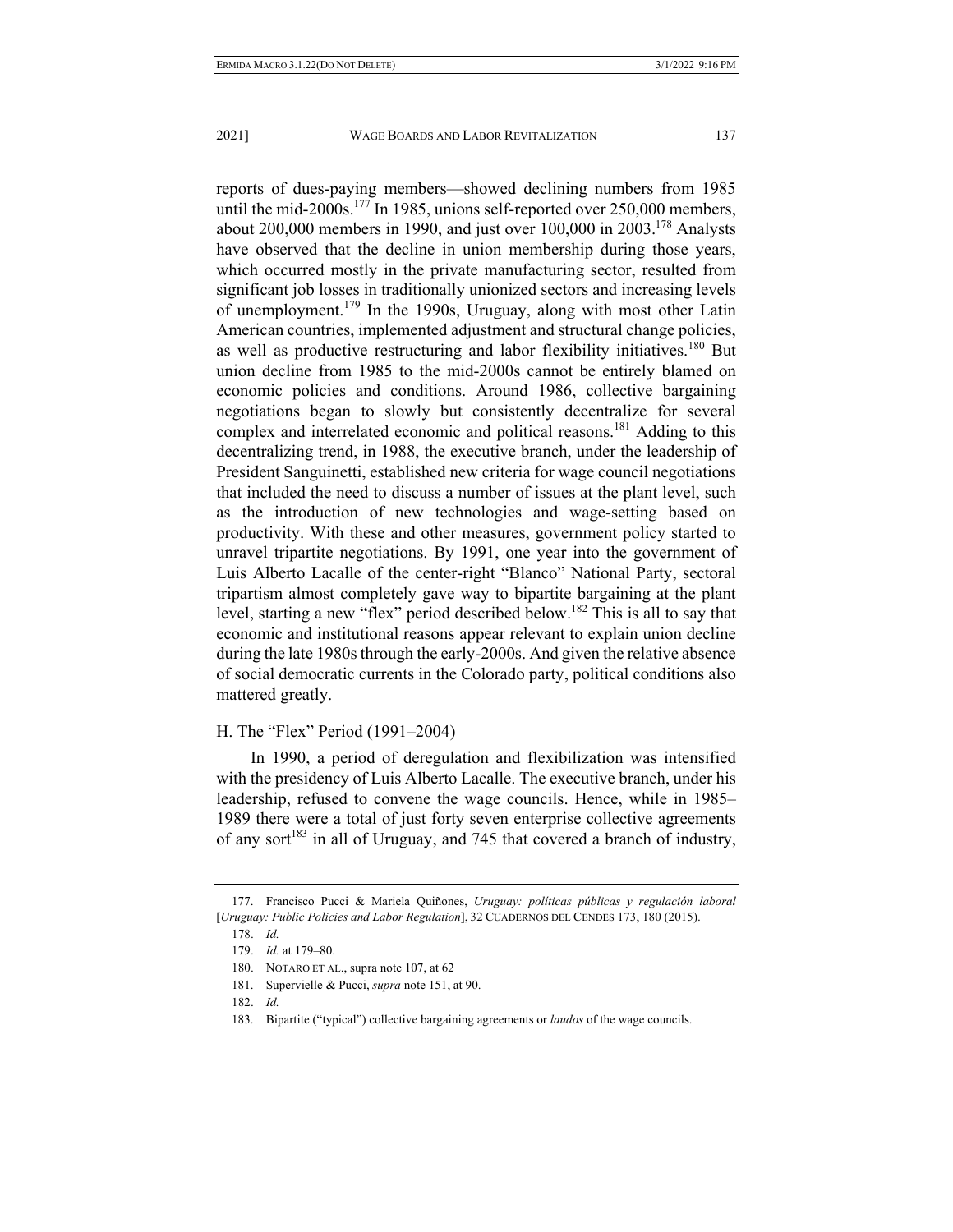by 2003 there were 208 enterprise collective agreements of some sort and a mere twenty five that covered a branch of industry.<sup>184</sup> Sector-based collective bargaining, i.e., the remaining twenty five agreements or so that covered a branch industry,<sup>185</sup> were mostly in non-tradable goods—health, construction, and transportation.<sup>186</sup> Sectors with historically high union membership and strong unions were also capable of maintaining sectoral bargaining. These included banking, frigorifics, drinks, and dairy.<sup>187</sup> Thus, it appears that workers with sufficient structural power, independent of the institutional power provided by the wage councils, could preserve their sector-wide agreements.

It became clear that government refusal to convene the wage councils, together with many other measures of flexibility and deregulation, weakened labor unions.<sup>188</sup> According to some scholars, a strong individualization trend began to characterize labor relations during those years; collective bargaining also descended into the enterprise level.<sup>189</sup> Work became more precarious.190 Workers and their organizations gave priority to the defense of jobs, suspending their traditional demands for higher wages.<sup>191</sup> Collective bargaining unraveled and real wages fell.<sup>192</sup> Overall, these were tumultuous times for labor as union membership almost halved.<sup>193</sup> Union density spiraled down from 38% in 1987 to  $16\%$  in 2000.<sup>194</sup> This decline was especially severe in the private sector, where it fell from 28% to 8% in the same period.<sup>195</sup> As a result, public employees became relatively overrepresented in unions, as happened in many other jurisdictions; public sector employees' share of overall labor union membership increased from 49% in 1987 to 69% in 2003.<sup>196</sup> In their absence, the wage councils showed

190. NOTARO ET AL., *supra* note 107, at 67.

- 192. *Id.* at 62–64.
- 193. *Id.* at 65; Pucci & Quiñones, *supra* note 177, at 180.
- 194. Pucci & Quiñones, *supra* note 177, at 180

 <sup>184.</sup> Pucci & Quiñones, *supra* note 177, at 178.

 <sup>185.</sup> *Id.*

 <sup>186.</sup> ILO & PIT-CNT, *supra* note 125, at 24.

 <sup>187.</sup> *See id.*

 <sup>188.</sup> Pucci & Quiñones, *supra* note 177, 176–81. Additional structural reasons for union decline included transformations in the economy, plus a shift to outsourcing (what we now called "fissured" work) and other marketization schemes. *Id.*; *see also* DAVID WEIL, THE FISSURED WORKPLACE (2014) (discussing fissured work generally).

 <sup>189.</sup> Ermida Uriarte, *supra* note 136, at 31.

 <sup>191.</sup> *See id.* at 65.

 <sup>195.</sup> NOTARO ET AL., *supra* note 107, at 65*.* Other reasons for union decline include changes in industrial composition and a more open economy.

 <sup>196.</sup> *Id.*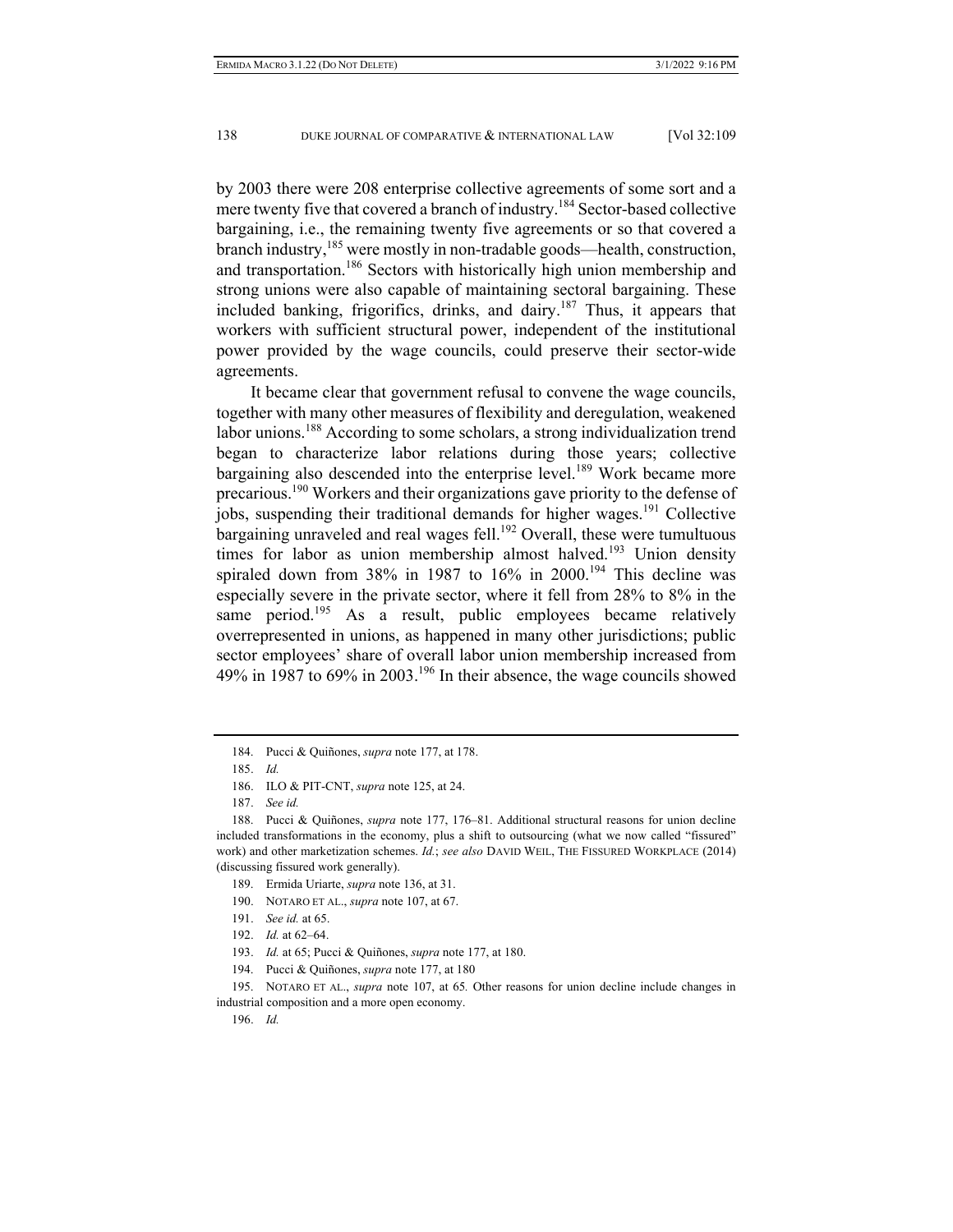that they were more than simply wage-fixing bodies.<sup>197</sup> They supported the collective bargaining system.<sup>198</sup> Given other conditions, they also fomented unionization.

#### I. The Third Convening (2005–2019)

Despite the fact that labor unions lost heft during the flex period, they repositioned themselves as the clearest opposition to the neoliberal reforms of the Colorado and Blanco parties alike.<sup>199</sup> They also gained new legitimacy as a symbolic representative of a broadly-defined working class, as an actor capable of mobilizing large segments of the population, and as an actor that could channel other popular claims not exclusively related to work and the concerns of wage-earners.<sup>200</sup> Labor unions also became allies of the  $FA$ ,<sup>201</sup> a left-wing political party where communists, socialists, national-popular groups, and others that broke with the *Colorados* and *Blancos* coalesced.<sup>202</sup> While the FA was sometimes reticent to fully support the more clearly antineoliberal stances of the PIT-CNT, the increasing share of votes that the FA started to receive in the 1990s raised expectations about the end of neoliberalism among significant sectors of the labor movement.<sup>203</sup>

In 2004, the FA's candidate, Tabaré Vázquez, was elected, ushering in a new era for Uruguay, the labor movement, and collective bargaining.204 The FA quickly reconvened the wage councils.<sup>205</sup> As part of the FA's reconvening of the wage councils, the executive also constituted and convened the Superior Tripartite Council to, among other things, define the sectoral bargaining groups, and to give advice for amendments to the 1943 Law.<sup>206</sup> The Senior Tripartite Council established twenty sectoral bargaining

 <sup>197.</sup> Ermida Uriarte, *supra* note 136, at 31.

 <sup>198.</sup> *Id.* 

 <sup>199.</sup> NOTARO ET AL., *supra* note 107, at 66.

 <sup>200.</sup> Marcos Supervielle & Mariela Quiñones, *Las nuevas funciones del Sindicalismo en el cambio del milenio* [*The New Functions of Syndicalism in the New Millenium*], *in* EL URUGUAY DESDE LA SOCIOLOGÍA [URUGUAY FROM SOCIOLOGY] (Departamento de Sociología, Facultad de Ciencias Sociales eds., 2002).

 <sup>201.</sup> *Id.*

 <sup>202.</sup> Sebastián Etchemendy, *The Rise of Segmented Neo-Corporatism in South America: Wage Coordination in Argentina and Uruguay (2005-2015*), 52 COMP. POL. STUD. 1427, 1434 (2019).

 <sup>203.</sup> NOTARO ET AL., *supra* note 107, at 66 (citing Natalia Doglio et al., *Izquierda política y sindicatos en Uruguay (1971-2003)* [*Leftist Politics and Unions in Uruguay (1971-2003)*], *in* LA IZQUIERDA URUGUAYA ENTRE LA OPOSICIÓN Y EL GOBIERNO [THE URUGUAYAN LEFT BETWEEN THE OPPOSITION AND THE GOVERNMENT] (Jorge Lanzaro ed., 2004)).

 <sup>204.</sup> NOTARO ET AL., *supra* note 107, at 71.

 <sup>205.</sup> *Id.*

 <sup>206.</sup> *See* Consejos de Salarios. Clasificación por Grupos de Actividad [Wage Council. Classification by Activity Groups], Law No. 105/005, Julio 3, 2005, DIARIO OFICIAL [D.O.] (Uru.).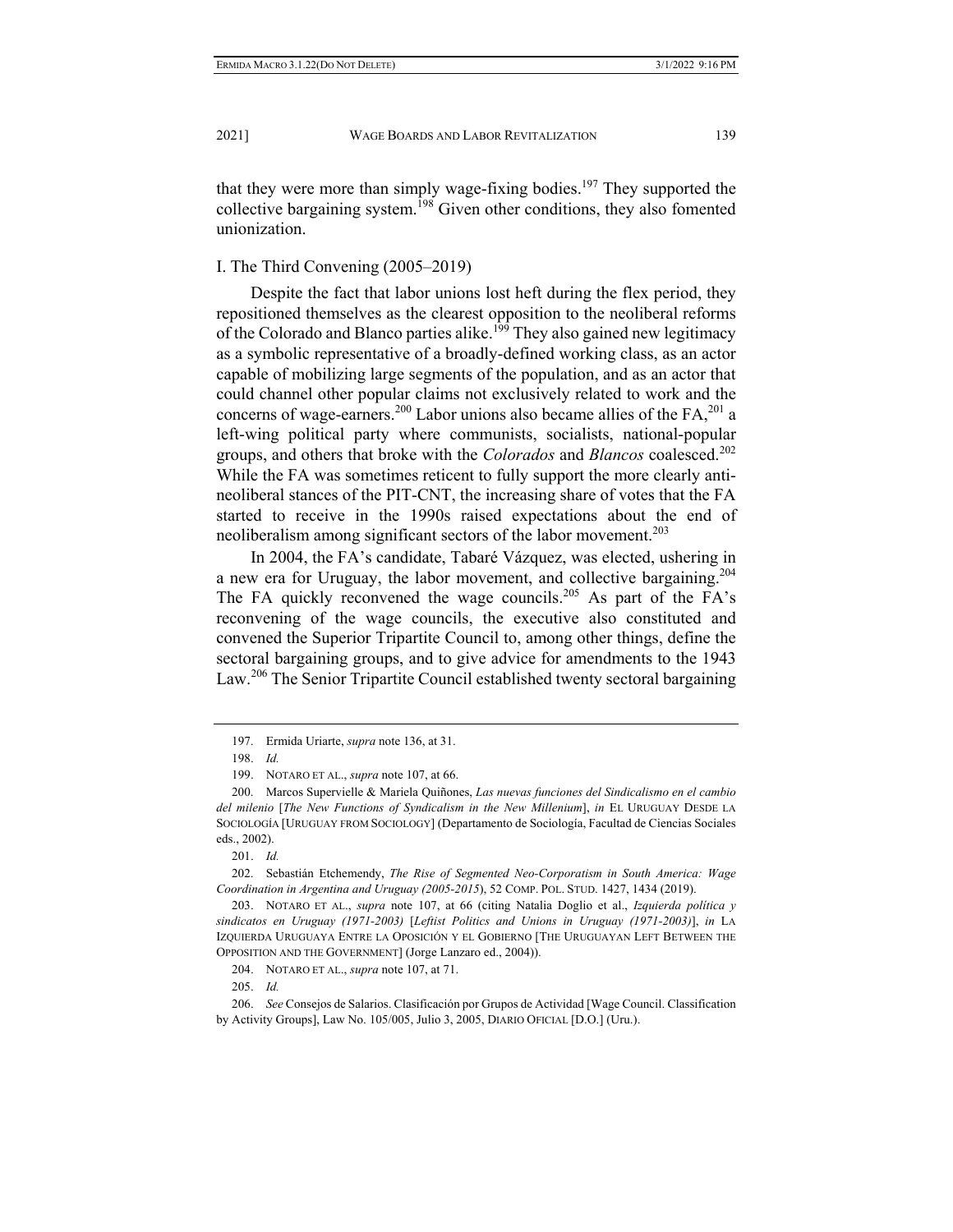groups, reorganizing them according to the new economic and labor realities of Uruguay.<sup>207</sup> Likewise, the executive created and convened for the first time a Rural Superior Council (*Consejo Rural Superior*) with the purpose of determining criteria to establish wage councils in the country's rural sector, which includes agriculture, livestock, poultry farms, swine, forestry, and other related industries, as well as to carry out the classification of the groups of that sector.<sup>208</sup> Also, the executive convened a bipartite roundtable to discuss a regulatory framework for public sector collective bargaining, which had not been sanctioned yet by  $\int a^{209}$  Later, the legislature formally established collective bargaining in the public sector through Law No. 18.508 of 2009.<sup>210</sup>

Hence, a very important distinction between this latest period and previous periods was that there were multiple convenings, not just one. These multiple convenings sought to extend the labor relations system to sectors that had been previously excluded. The wage council system now distinguished three areas of negotiation: the private sector (the sector traditionally convened), the rural sector (never convened), and the public sector (also previously excluded).

Then, in 2008, the domestic service sectoral bargaining group was also convened for the first time, becoming Group 21 of the private sector.<sup>211</sup> Additionally, the wage council guidelines established in 2005 were no longer mandatory.<sup>212</sup> Hence, under FA, the wage councils were provided with an additional level of autonomy, different from the second period.

Beyond these important differences, Uruguay repeated practices of the second period. The executive, in consultation and agreement with the most representative organizations, appointed the delegates of the wage councils.<sup>213</sup> It also extended the *laudos* by decree, as it did during the second period.<sup>214</sup>

Regarding the contents of the wage council agreements, the main ones pertained to wages.215 However, as in prior periods, the wage councils agreed on other terms. They established occupational categories, set procedures for conflict resolution, and accorded labor peace clauses, gender equity clauses,

212. NOTARO ET AL., *supra* note 107, at 76–79.

 <sup>207.</sup> Graciela Mazzuchi, *Labour Relations in Uruguay, 2005*–*08* 18 (ILO, Working Paper No*.* 6, 2009).

 <sup>208.</sup> Wage Council. Classification by Activity Group, Law No. 105/005.

 <sup>209.</sup> Mazzuchi, *supra* note 207, at 19.

 <sup>210.</sup> Collective Bargaining in the Framework of Labor Relations in the Public Sector, Law No. 18.508.

 <sup>211.</sup> ILO & PIT-CNT, *supra* note 125, at 69.

 <sup>213.</sup> Ermida Uriarte, *supra* note 136, at 32.

 <sup>214.</sup> *Id.* at 30–31.

 <sup>215.</sup> *Id.* at 35–36.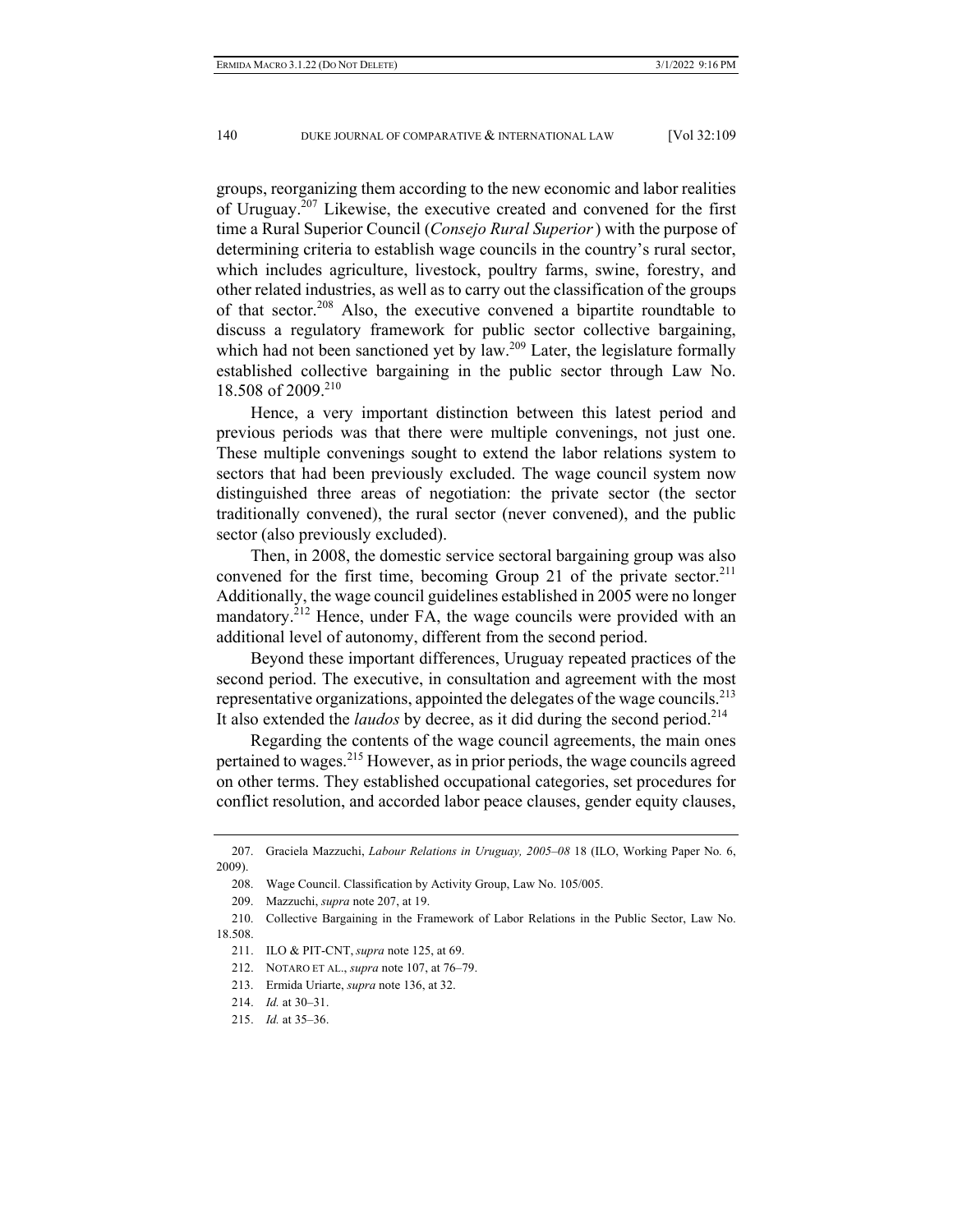family care clauses, professional training, among others.<sup>216</sup> Additionally, one of the pressing and novel challenges posed during this latest call was how to structure negotiations by sector and enterprise because lower-level bargaining had spread considerably in the  $1990s$ <sup>217</sup>

Scholars and other analysts have argued that because of this third period, labor issues reestablished themselves in the national political agenda and public opinion.<sup>218</sup> First, labor unions regained their prominence.<sup>219</sup> Second, there was a notable increase in collective bargaining. Almost all sectors started to bargain centrally, at the wage councils, once they were reconvened.<sup>220</sup> Third, the minimum wage, which had been losing purchasing power for over thirty years, increased by a whopping 57% in 2005.<sup>221</sup> The effects on wages were most noticeable in the lower rungs of the salary scales, helping to narrow income inequality in the country.<sup>222</sup> Additionally, the wage councils, alongside other strategies, helped to formalize work, reversing worrying trends from earlier years.<sup>223</sup>

Union self-reports also show that union membership increased almost three-fold from  $2005$  to  $2013.<sup>224</sup>$  According to PIT-CNT, official membership statistics<sup>225</sup> show that there were  $110,000$  dues-paying union members in Uruguay in 2003 (before the FA's government), 240,000 in 2008 (three years after the FA assumed power), 330,000 in 2011, and 353,000 in  $2013.<sup>226</sup>$  The PIT-CNT estimates that these gains meant that union density was at  $15\%$  in 2003 and doubled to 30% by 2013.<sup>227</sup> Hence, one study concluded that the coming to power of the FA marked a period of union revitalization.<sup>228</sup> Considering that unions had started campaigns to increase union membership ten years before the FA won its first election in 2005, with meager results, the positive outcomes after the FA came to power testify

 <sup>216.</sup> *Id.*

 <sup>217.</sup> *See* ILO & PIT-CNT, *supra* note 125, at 127.

 <sup>218.</sup> NOTARO ET AL., *supra* note 107, at 81–96.

 <sup>219.</sup> Ermida Uriarte, *supra* note 136, at 33.

 <sup>220.</sup> *Id.*

 <sup>221.</sup> Alves et al., *supra* note 150, at 9.

 <sup>222.</sup> *Id.* (noting that wage councils contributed to narrowing income inequality from 2007–2009, shortly after the FA won the elections).

 <sup>223.</sup> JUAN PABLO MARTÍNEZ & PABLO CASALÍ, INFORMALIDAD Y POLÍTICA PARA LA FORMALIZACIÓN LABORAL EN URUGUAY 2005 / 2016 [INFORMALITY AND POLICIES FOR LABORAL FORMILIZATION IN URUGUAY 2005 / 2016] 151 (2019).

 <sup>224.</sup> ILO & PIT-CNT, *supra* note 125, at 107.

 <sup>225.</sup> Available membership statistics count as members only those workers who are employed in the formal economy and who pay membership dues. *Id.*

 <sup>226.</sup> *Id.* at 107.

 <sup>227.</sup> *Id.* at 108.

 <sup>228.</sup> Pucci & Quiñones, *supra* note 177, at 182.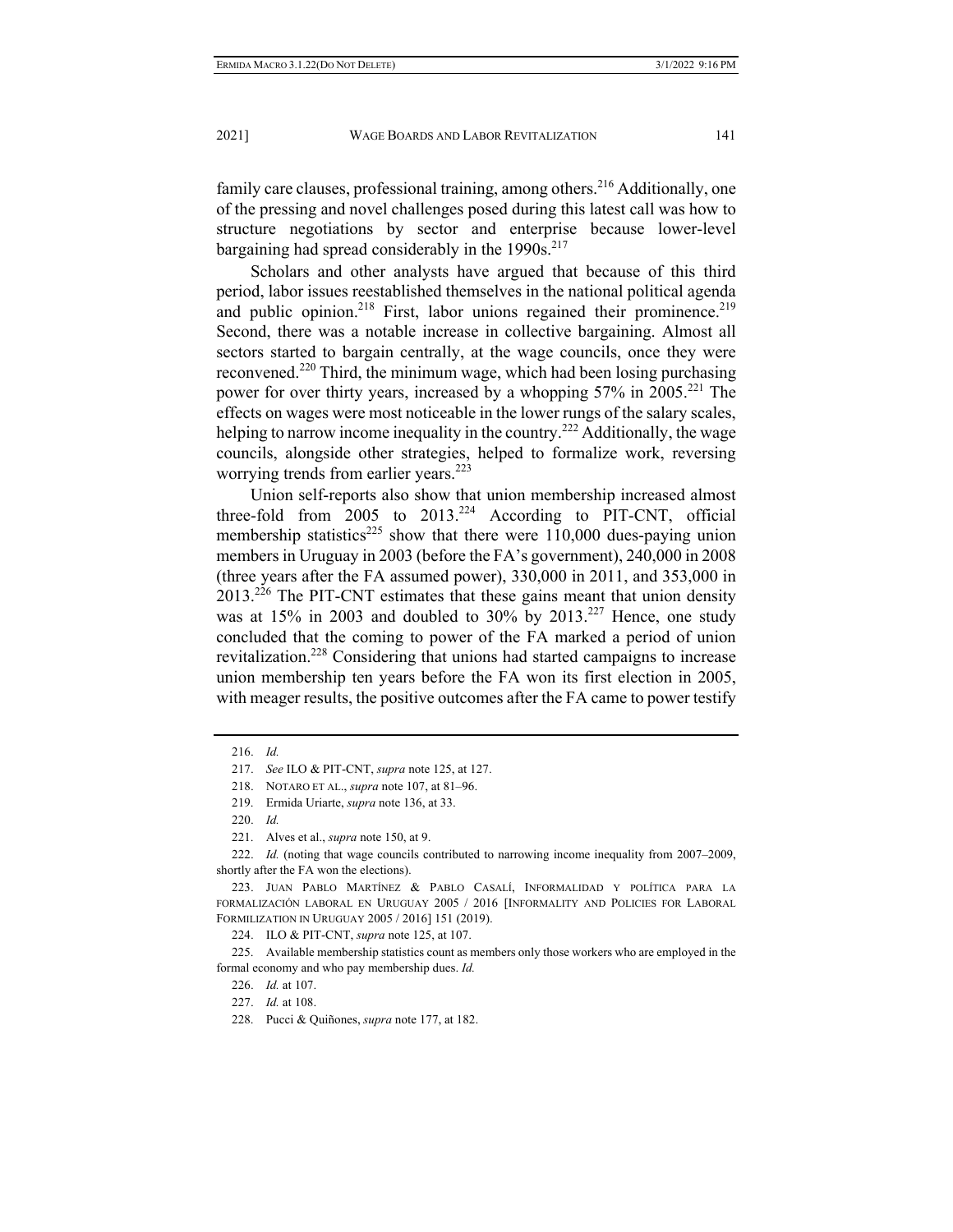to the importance of that political victory for Uruguayan labor unions.<sup>229</sup>

We should note, however, that union membership did not only increase because of the FA's victory and its reactivation of the wage councils. Since 2005, the country's economy underwent a sea change. First, unemployment decreased dramatically during this period of significant economic growth,<sup>230</sup> which increased the pool of workers who can join unions. The drop in unemployment also likely increased overall bargaining power and, hence, workers' structural power.<sup>231</sup> Moreover, the economy grew in specific sectors where unions have been traditionally strong, such as in construction. So, while in 2003 only 2.4% of all union members were in construction, by 2011 the number jumped to  $6.5\%$ <sup>232</sup> It had also been higher in 1990, at  $5.5\%$ when the Uruguayan economy was in better shape.<sup>233</sup> Manufacturing, on the other hand, saw a dramatic fall of its total share of union membership. In 1990, before neoliberal reform had taken full force in Uruguay, manufacturing had almost one-quarter of all union members of the country, or 22.7%.234 Its share subsequently fell to 13.3% in 1997 and to 11.8% in 2003.235 However, by 2011, six years into the FA's governments, the share remained at 13.5 %, a relatively lower level.<sup>236</sup> Hence, the available data suggests that union membership in Uruguay, like almost everywhere else, is sensitive to economic or structural conditions despite institutional supports.

#### J. Looking Ahead

On September 11, 2009, Uruguay enacted Law 18.566, which established that employer or worker representatives may request the executive to convene the wage councils, and, if so, the executive *must* convene them within fifteen days of the request.<sup>237</sup> In this manner, wage council convenings no longer depend, at least by law, exclusively on the executive and the government of the day. This is an important change. It attempts to make collective bargaining less dependent on partisan politics.

The 2009 law is being put to the test now. It appears to be working. In

 <sup>229.</sup> *Id.*

 <sup>230.</sup> NOTARO ET AL., *supra* note 107, at 81.

 <sup>231.</sup> *See generally* Orley Ashenfelter & John Pencavel, *American Trade Union Growth: 1900-1960*, 83 Q.J. ECON. 434 (1969) (explaining the negative relationship between unemployment and union growth).

 <sup>232.</sup> ILO & PIT-CNT, *supra* note 125, at 109.

 <sup>233.</sup> *Id.*

 <sup>234.</sup> *Id.*

 <sup>235.</sup> *Id.*

 <sup>236.</sup> *Id.*

 <sup>237.</sup> Sistema de Negociación Colectiva [Collective Bargaining System], Law No. 18.566 art. 12, Septiembre 11, 2009, DIARIO OFICIAL [D.O.] (Uru.).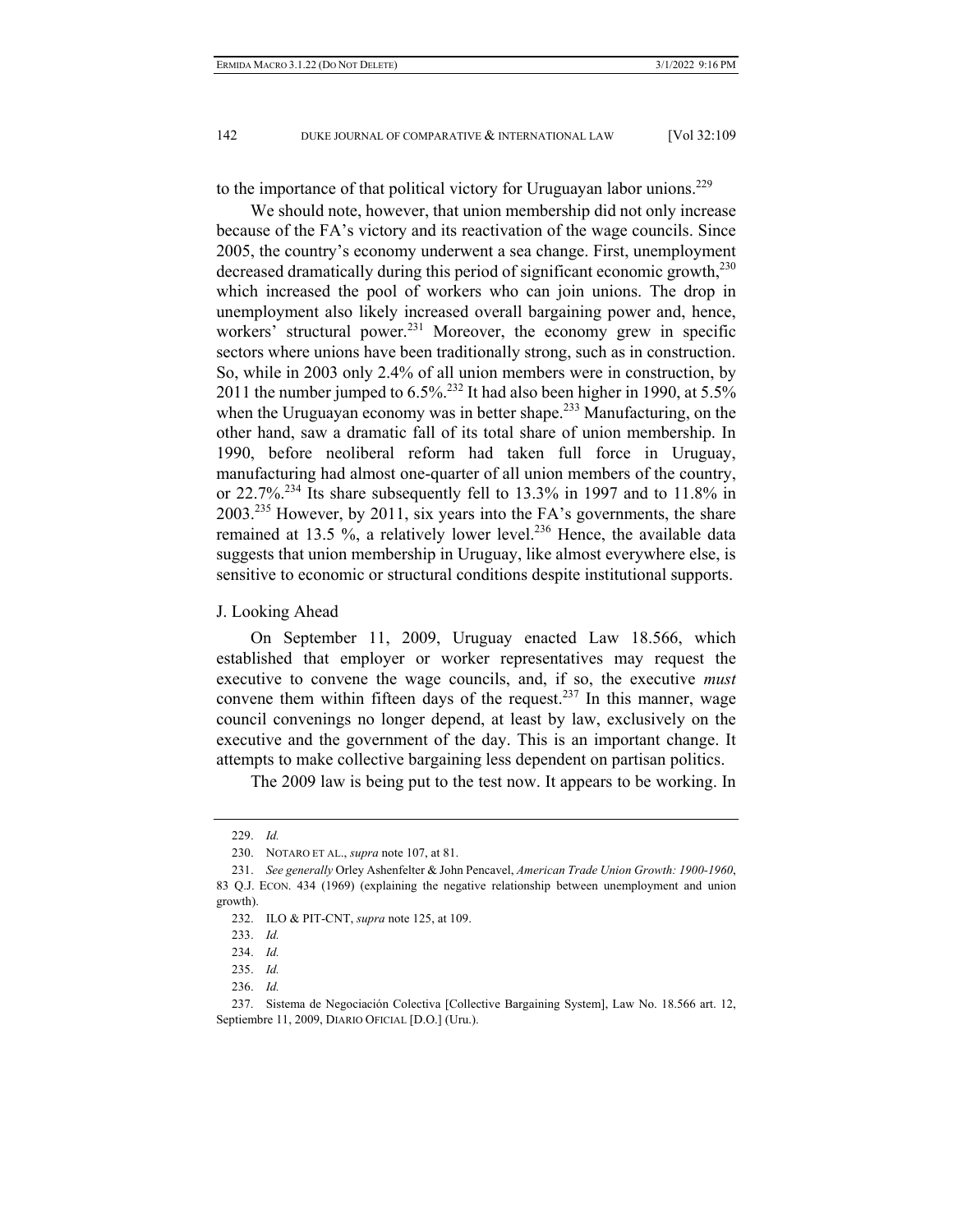2020, a new right-of-center government headed by president Lacalle Pou took the reins of the country, after almost fifteen years of social democratic governments of the FA. The results remain mixed and still uncertain, especially given the complexities posed by the COVID-19 pandemic. Given the pandemic, the government, in consultation with employer and worker representatives, extended the prior agreements without bargaining for new terms. In June of 2021, the government then convened the Tripartite Superior Council. On the one hand, the 2021 convening has amounted to good news, since a center-right party, not a social-democratic party, was convening the Tripartite Superior Council. On the other hand, the government has also been advocating that special consideration be given to those sectors most affected by the COVID-19 pandemic. Special terms include: extension of the old agreements; guidelines that moderate, if not freeze, wages in those sectors; and special dispensation to employers hit especially hard by the pandemic to be released from new sectoral standards. We think, although it might be too early to accurately determine, that the new convening might lead to significant decentralization, as happened during the "flex" period.

### VI. ANALYSIS

The case of Uruguay shows that wage boards can help to revitalize labor. While union membership numbers were not available for us to evaluate the first convening (1943–1968), qualitative assessments, especially by initial critics and skeptics of the wage councils, provide evidence that the wage councils helped to organize new labor unions. The law also helped labor organizations centralize and consolidate. Some union revitalization did occur. And all of this required that the wage councils be convened, which in turn needed a political party in power willing and capable of doing so. In the first period described, this meant the social democratic *neobatllistas* of the Colorado party*.*

Refusal to convene the wage councils by the dictatorship exposed the underbelly of state-managed wage councils. Once democracy resurfaced, labor unions reasserted themselves, consolidated into a new central labor organization, the PIT-CNT, and demanded the reconvening of the councils alongside other sectors of civil society as part of a larger set of demands to democratize the country. By then, the social-democratic *batllista* wing of the *Colorados* had lost influence in the party, while the center-right had been gaining ground. However, the *Colorados* convened the wage councils due to democratization pressures.

The second period had several mixed qualities. On one hand, despite the return to democracy, the executive retained significant control over the wage council system. It set mandatory guidelines and could, in theory, refuse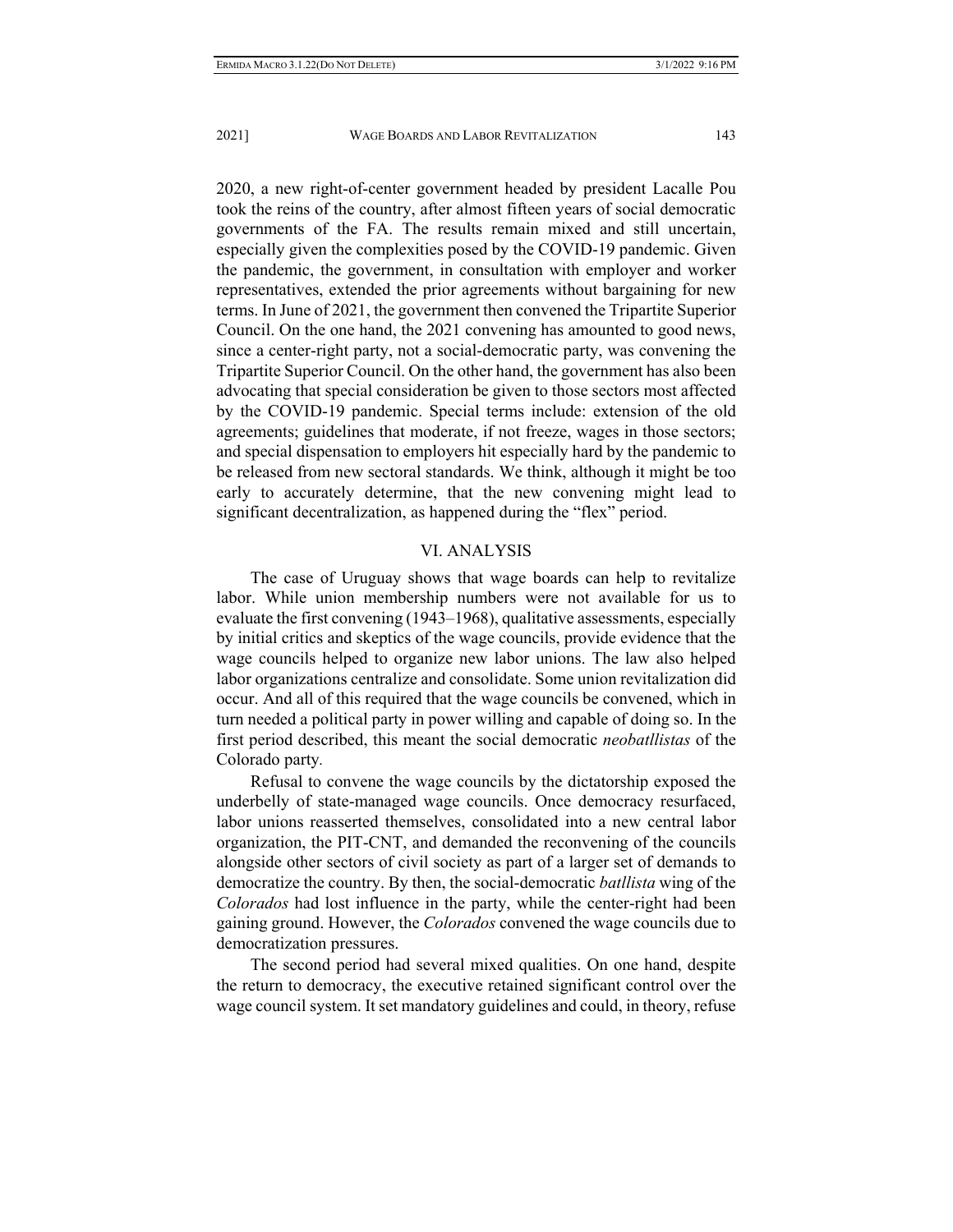to decree the *laudos*. However, in practice, the executive never exercised that refusal authority. Hence, analysts commented that collective bargaining experienced a boost—workers regained a space to bargain collectively and real minimum wages increased. Overall, the autonomy of the parties was de facto honored. But despite the return to democracy and the reconvening of the wage councils, union membership slid. Economic restructuring weakened unions. Moreover, decentralization, itself a product of government economic policy, eroded unions' institutional power. Both conditions fared ill for union membership, one of the key determinants we have focused on to analyze labor revitalization. The absence of a social democratic government, and the presence of a government promoting neoliberal policies, had a negative impact on overall union power. Eventually, Uruguayan governments refused to convene the wage councils, sending labor unions into crisis.

Crisis, however, forced the labor movement to reorient itself as a more symbolic representative of workers, to lead popular protests, and to become a vocal participant in public debates. It also became an important ally of the growing FA.

After its victory in 2005, the FA reconvened the wage councils, marking a historic third period of those bodies, and again showing the importance of a social democratic party. Real wages improved. Union density also increased from about 15 % to 30 % $^{238}$  New organizations, such as domestic worker and employer organizations, formed as a consequence of the government's convening regarding the negotiation of minimum wages. However, the increase in union membership was not the same for workers of all sectors. Manufacturing, for example, lost its relative share of union membership given the openness of the sector.<sup>239</sup> Political power seems very important for unions to wield institutional power, but structural power also matters.

#### A. Seven hypotheses for the United States

What lessons can the United States, and perhaps others, learn from Uruguay? First, we must start by noting that Uruguayan law extended bargaining authority and autonomy to the parties—labor and management to bargain for minimum wages in a sector, thereby extending institutional power to unions and employers. The state of New York, as described in Part IV of this article, does not. New York State law gives authority to labor and

 <sup>238.</sup> ILO & PIT-CNT, *supra* note 125, at 108.

 <sup>239.</sup> Workers have lost jobs in manufacturing while construction has seen a spike in new hires, thereby also contributing to the relative increase in labor membership share in construction.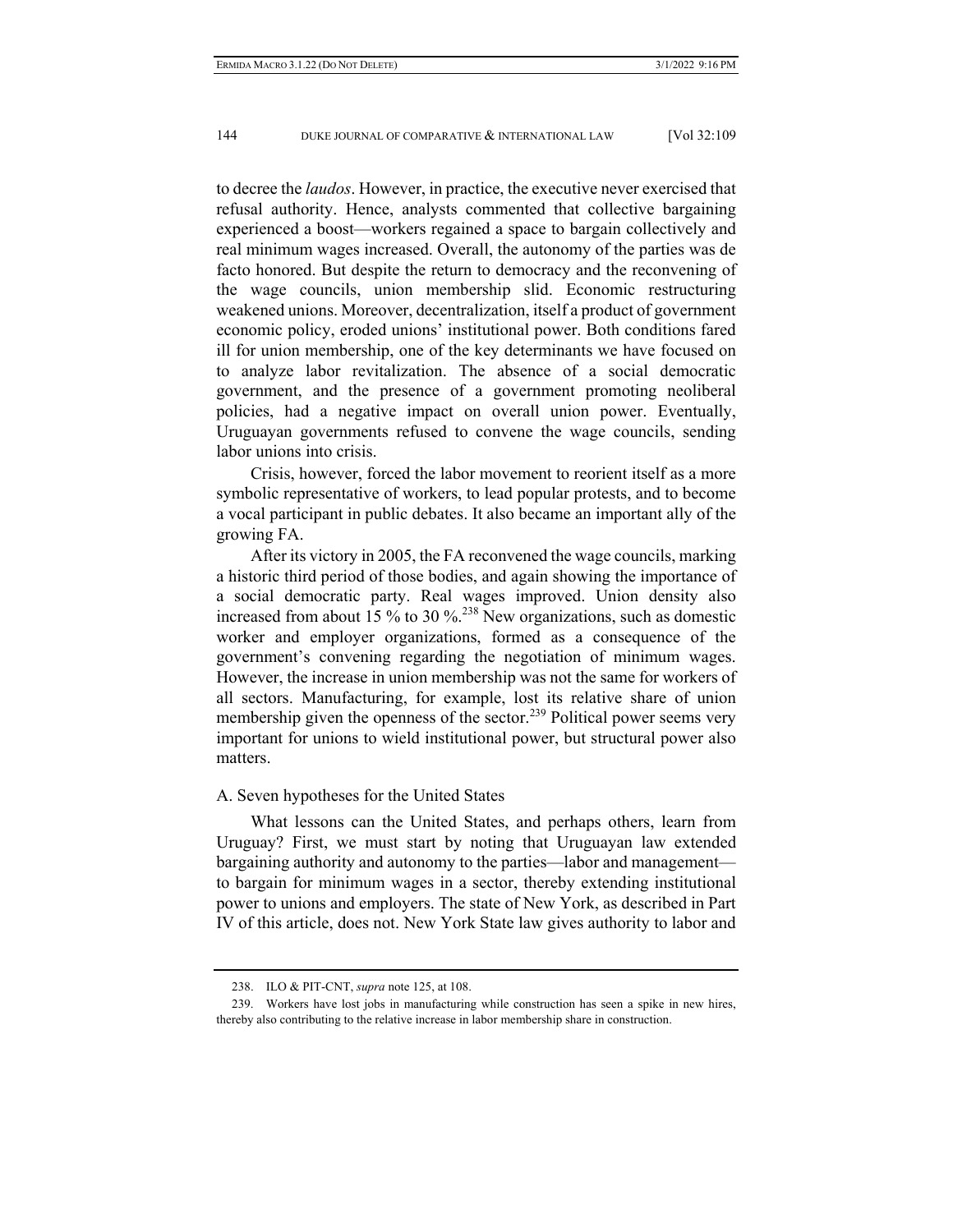management agents that are not necessarily representative of the sectors in question to recommend minimum wages to the state authorities. The New York executive retains the final word on wages. Hence, the first major difference between Uruguay and the United States (if we use New York State as a proxy) is that the United States does not afford bargaining parties with authority and autonomy to bargain for minimum wages in a sector. This lack of institutional power in the United States explains a lot of the spotty results in 2016 that led some labor advocates to feel underwhelmed by the wage board strategy in New York.

Of course, advocates of sectoral bargaining, including Professor Andrias, want to see new laws giving workers and employers the authority and autonomy to bargain for minimum wages in a sector. After all, Professor Andrias calls for a "*new* labor law."240 We could thus hypothesize that (1) if a U.S. federal, state, or local jurisdiction gives labor and management formal authority to bargain sectorally for minimum wages, then the probability of the parties' sectoral convening increases; and (2) if the probability of the parties' convening increases, the probability of union revitalization also increases.

However, this article has shown that even when such laws are put on the books, it may not be put into practice without a social democratic party in power and willing to convene the wage boards. At first blush, the absence of a national social democratic party and a strong socialist tradition in the United States spells trouble for U.S. sectoral bargaining.<sup>241</sup> The Republican party is not remotely social democratic. While some social democrats such as Bernie Sanders and Alexandria Ocasio-Cortez hold some sway in the Democratic Party, they do not define the party; they lie more at its margins than its center. The current-day Democratic Party is not a *neobatllista* or FA grouping.

Absence of a social democratic party in the United States might not end the political analysis for wage boards, however. First, one piece of good news for U.S. labor advocates and reformers, as evidenced by the case of Uruguay, is that wage board arrangements need not require a traditional Left party with extensive labor union membership. A pluri-classist party, like the U.S. Democratic party, could do the job. Second, while Uruguay showed that a party committed to convening wage boards due to its ideological and programmatic proclivities is necessary for the wage boards to exist in practice, the correlation between board convenings and social democratic

 <sup>240.</sup> Andrias, *supra* note 22, at 8–11.

 <sup>241.</sup> *See generally* SEYMOUR MARTIN LIPSET & GARY MARKS, IT DIDN'T HAPPEN HERE: WHY SOCIALISM FAILED IN THE UNITED STATES (2000) (explaining the relative absence of socialism in United States history).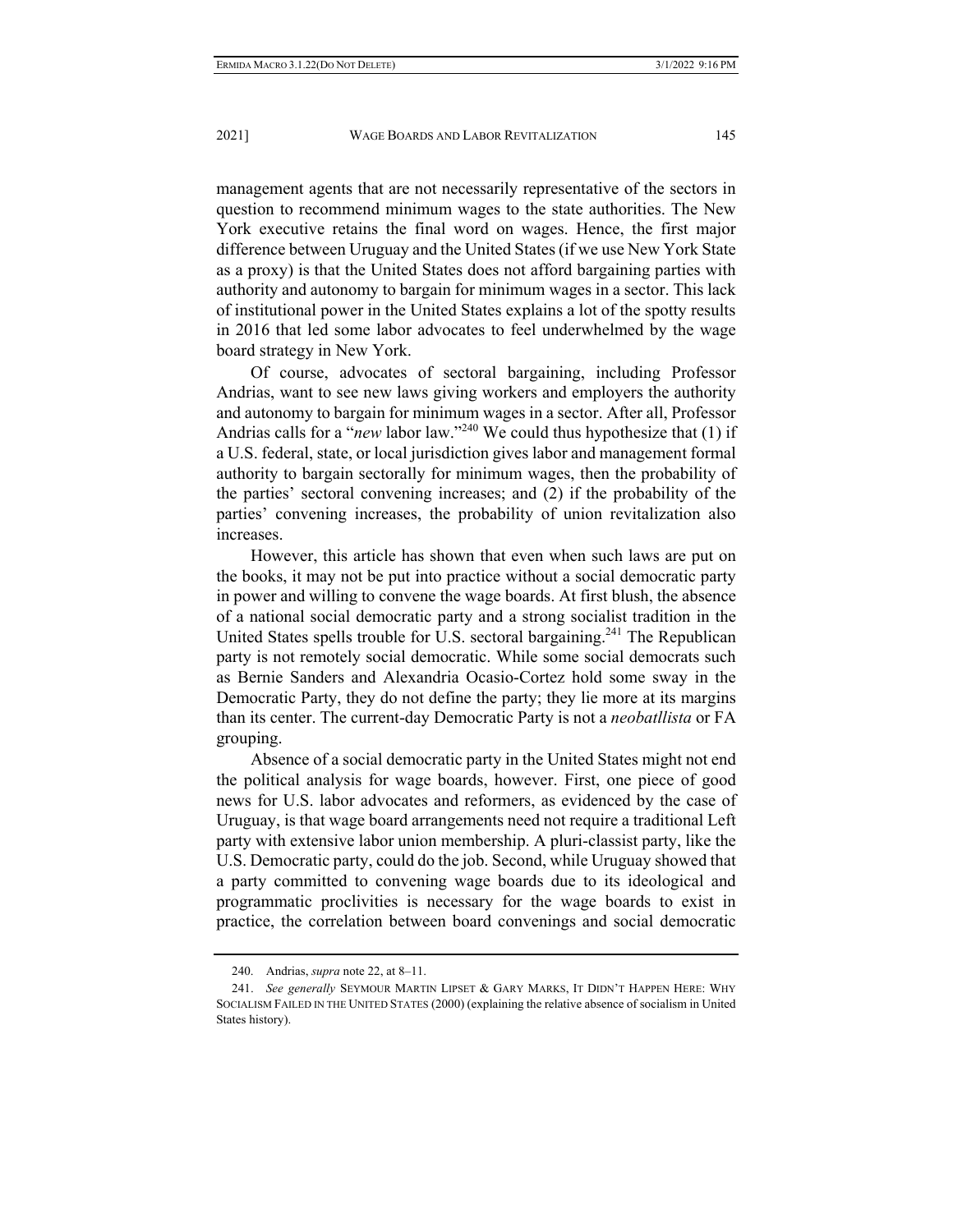parties was not 100%. In the 1980s, when the country returned to democracy after a period of brutal dictatorship, wage boards were convened by governments that were no longer social democratic. The new *Colorado* democratic government convened the councils after it was recommended by CONAPRO to restore democratic governance. Moreover, a center-right party is convening wage boards as of this writing. In this sense, particular political conditions, especially those marked by breaks from politics of labor repression as occurred during the dictatorship, or strong pressures from a robust labor movement and electorate to convene the wage councils or boards might compel a non-social democratic party to convene wage boards. Hence, a third hypothesis: (3) if a U.S. federal, state, or local jurisdiction, with a government with legal authority to convene wage boards, is governed by a political party with a government program identified with the wage boards, then the probability for a wage board convening in that jurisdiction increases, and the probability for union revitalization also increases. However, (4) if a U.S. federal, state, or local jurisdiction is governed by a right-of-center party, and that government has legal authority to set bargaining guidelines, and that government convenes wage boards, then the probability that the government will use the boards to decentralize bargaining increases. Relatedly, (5) if government uses wage boards to decentralize bargaining, then the probabilities for union revitalization decrease. The Uruguayan experience of the late 1980s and 1990s, and perhaps, to some extent the 2021 experience suggest these latter two hypotheses.

Moreover, while U.S. federal wage boards might still appear utopian for the United States, some states, cities, and other localities with strong progressive Democratic support might be ripe for sectoral bargaining through wage boards, as Professor Andrias and others have argued.<sup>242</sup> Sectoral bargaining could also prevail nationally for limited bargaining issues, such as to set occupational health and safety standards during a pandemic.<sup>243</sup> We could thus hypothesize that  $(6)$  in those states and localities where the Democratic Party holds more complete control of government, including executive, legislative, and judicial powers, and where progressive Democrats have more sway, the probabilities of implementing an effective wage board increases, and probabilities for labor revitalization also increases.

Finally, we should remember that institutional and political power are

 <sup>242.</sup> *See, e.g.*, Andrias, *supra* note 89.

 <sup>243.</sup> *See* Sharon Block, Brishen Rogers & Benjamin Sachs, *A Safer, More Equitable Reopening*, ONLABOR (May 20, 2020), https:// onlabor.org/ a- safer- more- equitable- reopening/ (discussing the Essential Workers Bill of Rights bill, which calls for a similar proposal).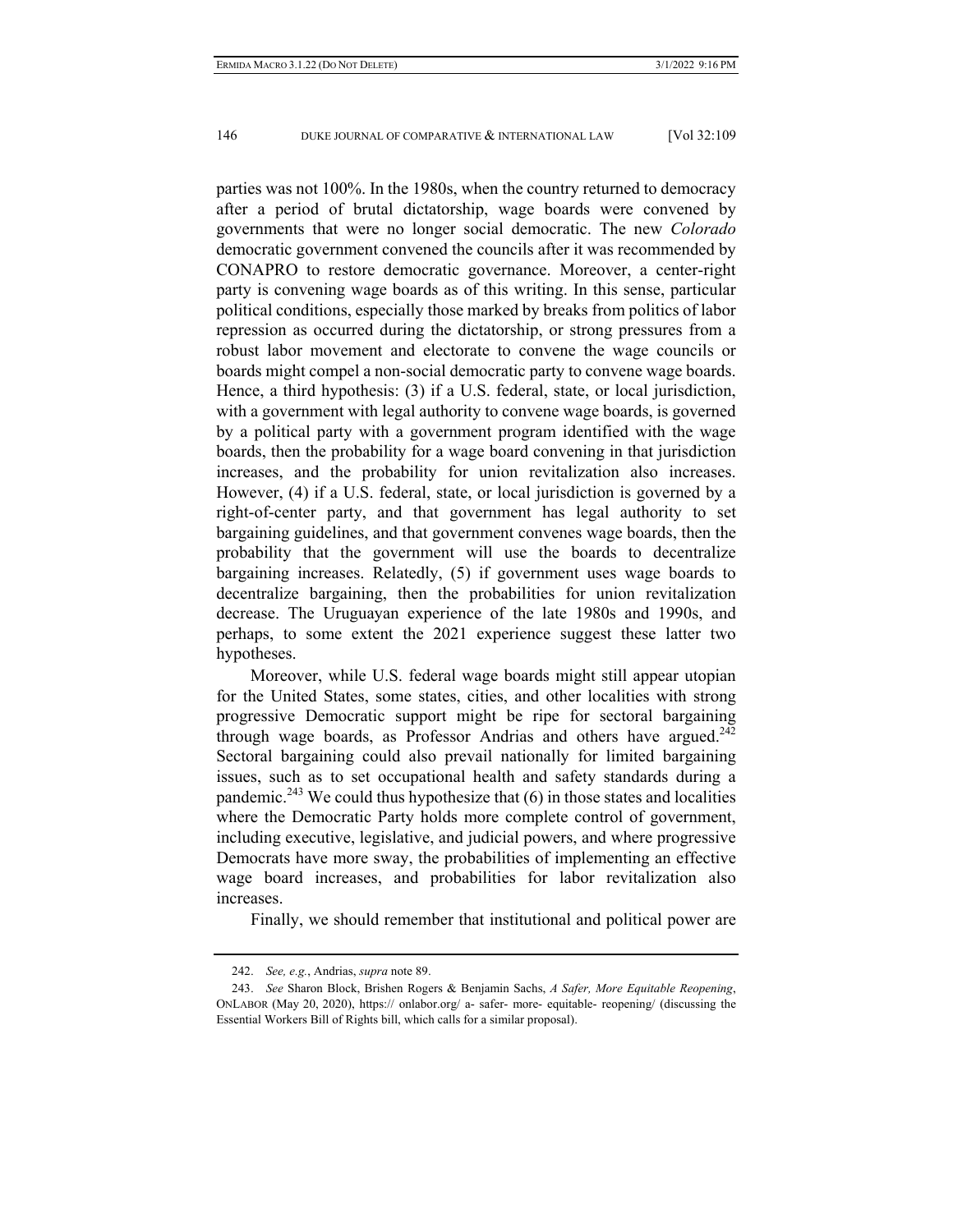not the be-all and end-all for effective wage boards that can help to revitalize labor unions. Economics also matter. The United States is recognized as one of the most open world economies, 244 making it more challenging for workers to unionize and combine without fearing replacement. U.S. policy could thus help protect U.S. workers from markets or make workers stronger market players (by investing in their skills and education, for example). Hence, we can hypothesize that (7) if U.S. policy helps protect U.S. workers from markets, or promotes investing in their education and skills, the probability of labor union revitalization would increase.

#### B. One Pending Issue: The Strike

One key issue not discussed in this article is the strike. In Uruguay, workers have ample rights to strike, which are guaranteed by the Uruguayan constitution and the international instruments it has ratified, such as Convention 87 of the ILO and the Mercosur Declaration.<sup>245</sup> Moreover, Uruguay's legislative abstentionism in collective labor law has meant that the strike remains mostly unregulated; as a result, the constitutional right to strike is very broad.<sup>246</sup> Given U.S. legal restrictions to the right to strike, including limits on secondary strikes and boycotts (which are crucial for solidarity actions) and sanctions on permanent strike replacements,  $247$  the U.S. and Uruguay are worlds apart on the right to strike. Uruguayan unions seem to better enjoy this important institutional source of power. Further

 <sup>244.</sup> According to the Heritage Foundation's index of economic openness, the United States shows a high level of trade freedom, scoring about 86 of 100 points. Uruguay is relatively less open, receiving about 80 points. Singapore, one of the world's most open economies, stands at 90 points, while Chad is among the less open, receiving about 52 points. *Trade Freedom Score*, WORLD BANK, https:// tcdata360.worldbank.org/indicators/ trade.free.scr?country= USA&indicator= 757& countries= URY, SGP,TCD, MMR&viz= line\_ chart&years= 2014,2018 (last visited Feb. 6, 2021). However, some important analysts, such as the former director of the World Bank and Nobel Laurate, Joseph Stiglitz, have challenged the view that the U.S. is an open economy, given how its trade agreements have favored U.S. corporations over others. *See* Joseph E. Stiglitz, *Joseph Stiglitz: US Trade Deals Were Designed to Serve Corporations at the Expense of Workers,* CNBC (Apr. 21, 2019, 9:19 PM), https:// www.cnbc.com/ 2019/ 04/22/joseph-stiglitz-us-trade-deals-helped-corporations-and-hurt-workers.html.

 <sup>245.</sup> Gamonal Contreras & Arellano Ortiz, *supra* note 22, at 182 n.46.

 <sup>246.</sup> *Id.* at 182. We should note, however, that a very recent law includes language that appears to limit the right to strike. *See* Poder Ejecutivo Consejo de Ministros [Executive Power of the Council of Ministers], Law No. 19.889 art. 392, Julio 9, 2020, DIARIO OFICIAL [D.O.] (Uru.). Commonly called the *Ley de Urgente Consideración (LUC)*, this law, among other things, limits worker occupations of workplaces. Article 392, titled "Freedom of work and management rights to the enterprise," establishes that "[t]he State guarantees the peaceful exercise of the right to strike, the right of non-strikers to access and work in the respective establishments, and the right of the management of the enterprises to enter the facilities freely." *Id.* The FA and the labor movement are currently gathering signatures to seek recission of article 392 of the LUC.

 <sup>247.</sup> LANCE COMPA, UNFAIR ADVANTAGE: WORKERS' FREEDOM OF ASSOCIATION IN THE UNITED STATES UNDER INTERNATIONAL HUMAN RIGHTS STANDARDS 38–39 (2000).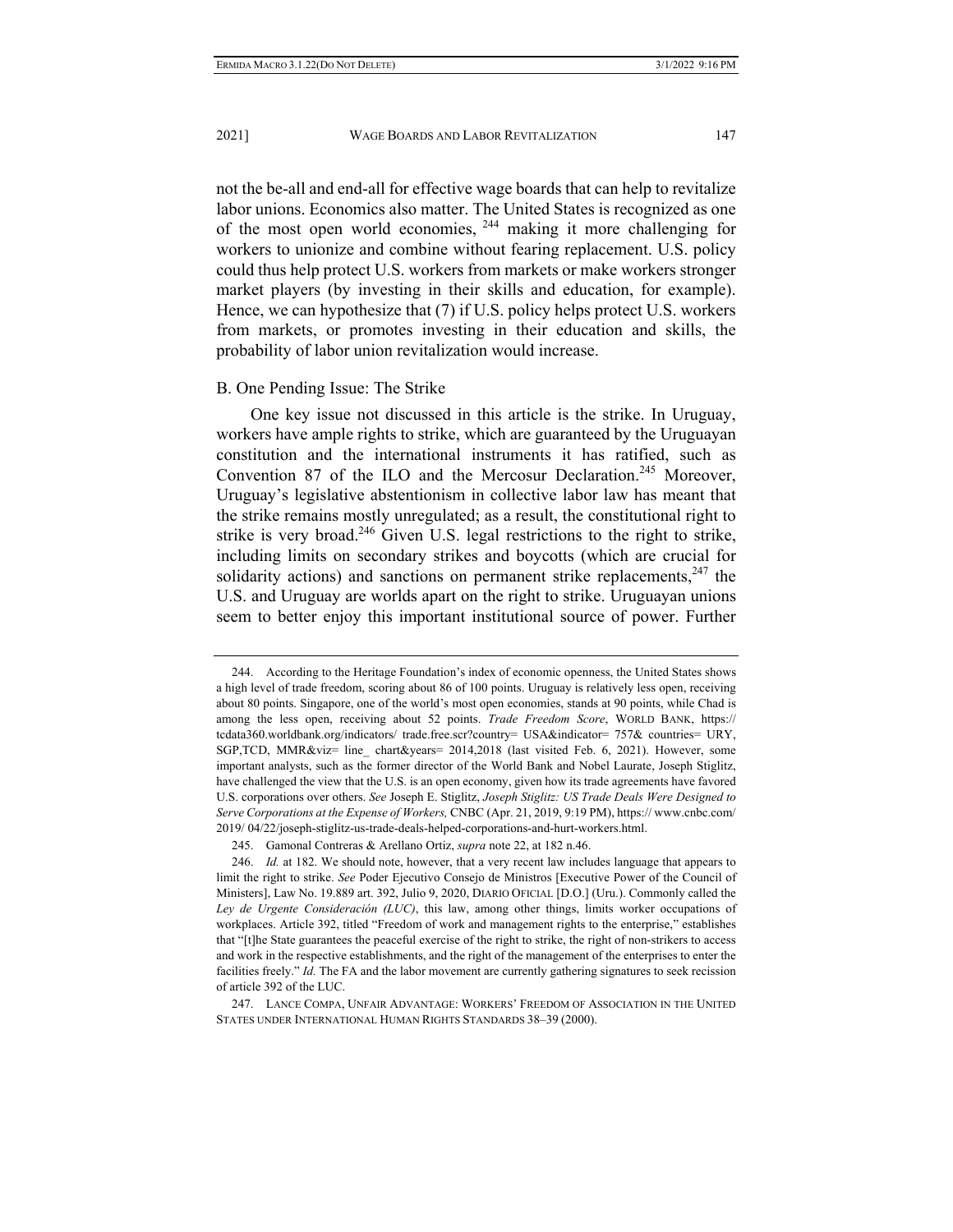research on Uruguay, and perhaps other jurisdictions with wage boards, could focus on how workers' rights to strike and their strike actions might affect the efficacy of the wage board model.<sup>248</sup>

#### C. Another Pending Issue: Organizational Strategies

Another issue left untouched by this article is how unions organize workers within a system of sectoral bargaining through wage boards. As we stated in passing here, Uruguayan labor unions engaged in membership campaigns. In the flex era, those campaigns did not yield too many new members, but once the FA convened the wage councils, the membership campaigns gave fruit. But other than the facts stated here, we could not provide detailed information about organizing campaigns in Uruguay, mostly because the evidence is not available; obtaining it requires original research.<sup>249</sup>

However, other researchers have provided evidence showing that organizing matters. Professor Guy Mundlak, for example, in a study of hybrid (i.e., social or sectoral and enterprise bargaining) systems in four countries has shown the challenges, but also the need, for proactive union member organizing under any system of collective bargaining.<sup>250</sup> And in prior work, one of us showed that despite Puerto Rico's sectoral minimum wage committees, U.S. unions had to engage in old-fashioned, plant-by-plant organizing in the territory in order to recruit union members.<sup>251</sup> Purely topdown strategies thus do not appear effective to organize new union members. Details about how Uruguayan unions organize workers would help explain how organizing matters.

#### D. A Third Pending Issue: Social Norms

We should also underscore another point not addressed above, but which may matter to better understand the relative success of Uruguay: how its political culture and social norms of its people facilitate sectoral bargaining. Other research has shown that social norms favorable to collective bargaining matter.<sup>252</sup> And Uruguay's unions function in a national

 <sup>248.</sup> We thank Professor Kate Andrias for suggesting this point.

 <sup>249.</sup> And the fact is that workers do not automatically flock to unions once the sectoral system is in place. *See generally* Matthew Ginsburg, *Nothing New Under the Sun: "The New Labor Law" Must Still Grapple with the Traditional Challenges of Firm-Based Organizing and Building Self-Sustainable Worker Organizations*, 126 YALE L.J.F. 488 (2017) (discussing numerous other challenges to labor organization efforts).

 <sup>250.</sup> *See* GUY MUNDLAK, ORGANIZING MATTERS: TWO LOGICS OF TRADE UNION REPRESENTATION 217–18 (2020).

 <sup>251.</sup> Rosado Marzán, *supra* note 21, at 149–52.

 <sup>252.</sup> *Id.* at 149–52, 154 (noting how pre-existing relationships between garment employers and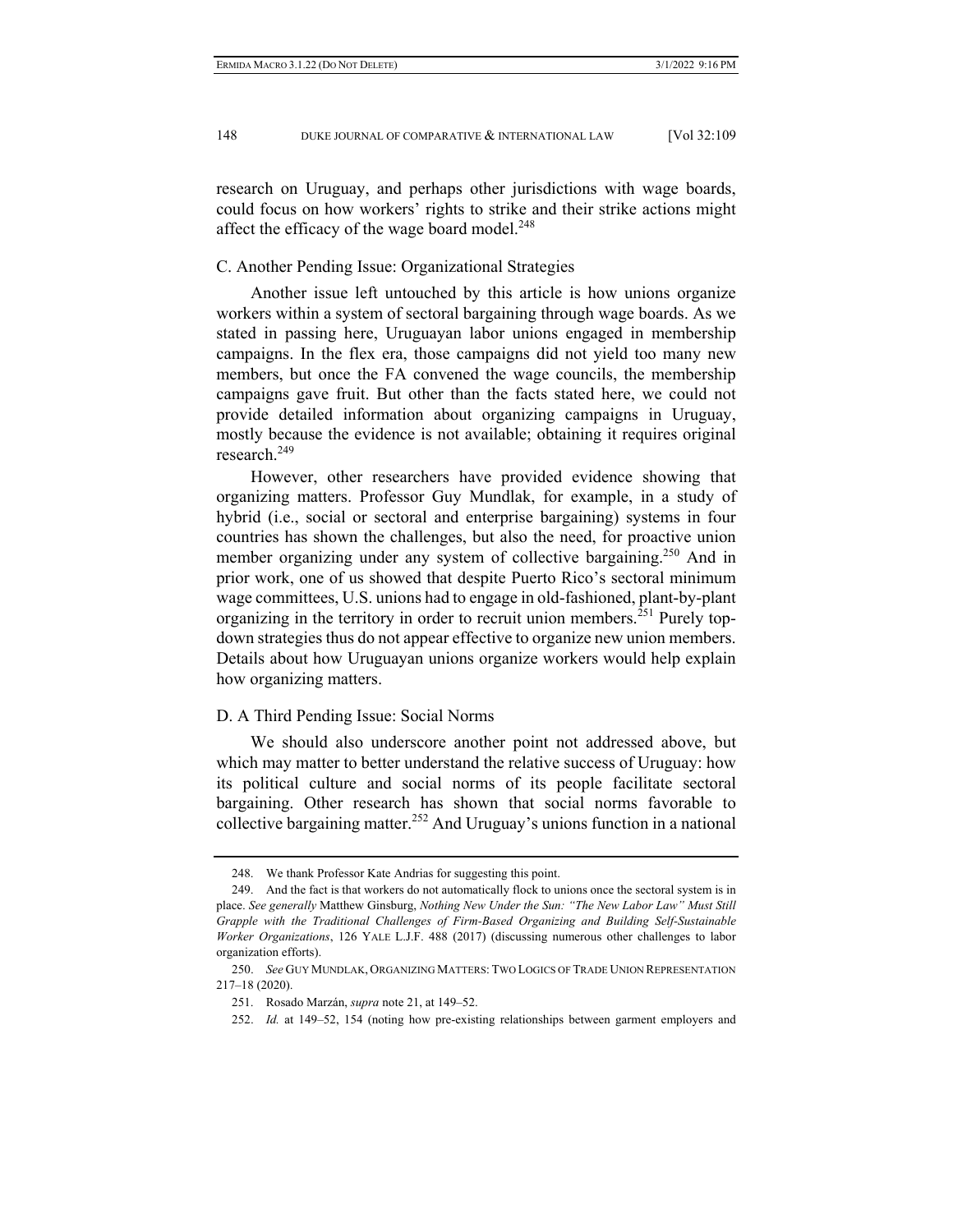context where social dialogue pervades.<sup>253</sup> It might be true that Uruguay does not have the high levels of consensus that exist in Nordic countries, where sectoral bargaining is well-institutionalized.<sup>254</sup> Uruguay's system of wage boards has been opposed by the political Right and by business groups, requiring FA victories in recent years for the wage councils to be convened.255 However, "social dialogue" is a recurring catchphrase in Uruguayan public discourse,<sup>256</sup> alongside "citizen participation" (*participation ciudadana*), which contrasts with the political culture in more liberal contexts such as in the United States where individualism is more highly valued, and libertarianism seems to have taken firm hold of some political sectors. Similarly, Uruguayan historians have identified Uruguay as a country of "closeness" (*país de cercanías*) 257 where one could presume that civil society, including labor unions, may participate in associational life to a greater extent than in more "arm's length" jurisdictions, such as the United States. In fact, U.S. social scientists and other commentators have argued that individualism pervades where a liberal market economy bereft of significant coordination is dominant.<sup>258</sup> In more recent years, a deeply concerning politics of polarization has become the new norm in the United States, further corroding cooperation between competitors and rivals.<sup>259</sup> But the U.S. has not always been fragmented. Sociologist Robert Putnam, for example, described a post-World War II era when U.S. associationism was high, which is the same era when U.S. unions were at their cusp.<sup>260</sup> Future

unions in Puerto Rico facilitated collective bargaining); *see also* Western & Rosenfeld, *supra* note 6, at 517–19 (discussing a vast literature on how social norms structure industrial relations systems and arguing that U.S. unions supported a "moral economy" where norms of equity reduced inequality in pay).

 <sup>253.</sup> *See generally* Marianela Boliolo et al., *Diálogo Social en los Consejos de Salarios: El caso del Grupo No. 8, Subgrupo 1 y las Categorías Laborales* [*Social Dialogue in the Wage Councils: The Case of Group 8, Subgroup 1 and the Labor Categories*], 157 BOLETÍN CINTERFOR 47 (2006) (noting Uruguay's history with social dialogue).

 <sup>254.</sup> Etchemendy, *supra* note 202, at 1457.

 <sup>255.</sup> *Id.* 

 <sup>256.</sup> *See generally* Ana Laura Ermida & Sofía Manisse, *Experiencias de diálogo social y nuevas formas de gobernabilidad* [*Experiences in Social Dialogue and the New Forms of Governing*], SECOND ISA F. SOCIO. (Aug. 3, 2012, 10:45 AM), https:// isaconf.confex.com/ isaconf/ forum2012/ webprogram/ Paper21620.html.

 <sup>257.</sup> CARLOS REAL DE AZÚA, EL IMPULSO Y SU FRENO: TRES DÉCADAS DE BATLLISMO Y LAS RAÍCES DE LA CRISIS URUGUAYA [THE IMPULSE AND ITS BRAKES: THREE DECADES OF BATTLISMO AND THE ROOTS OF THE URUGUAYAN CRISIS] 7 (1964).

 <sup>258.</sup> *See, e.g.*, Peter A. Hall & David Soskice, *An Introduction to Varieties of Capitalism*, *in* VARIETIES OF CAPITALISM: THE INSTITUTIONAL FOUNDATIONS OF COMPARATIVE ADVANTAGE 1–8 (Peter A. Hall & David Soskice, eds., 2001) (describing coordinated market economies and the institutions they require).

 <sup>259.</sup> *See generally* EZRA KLEIN, WHY WE ARE POLARIZED (2020).

 <sup>260.</sup> *See generally* ROBERT PUTNAM, BOWLING ALONE: THE COLLAPSE AND REVIVAL OF AMERICAN COMMUNITY (2000).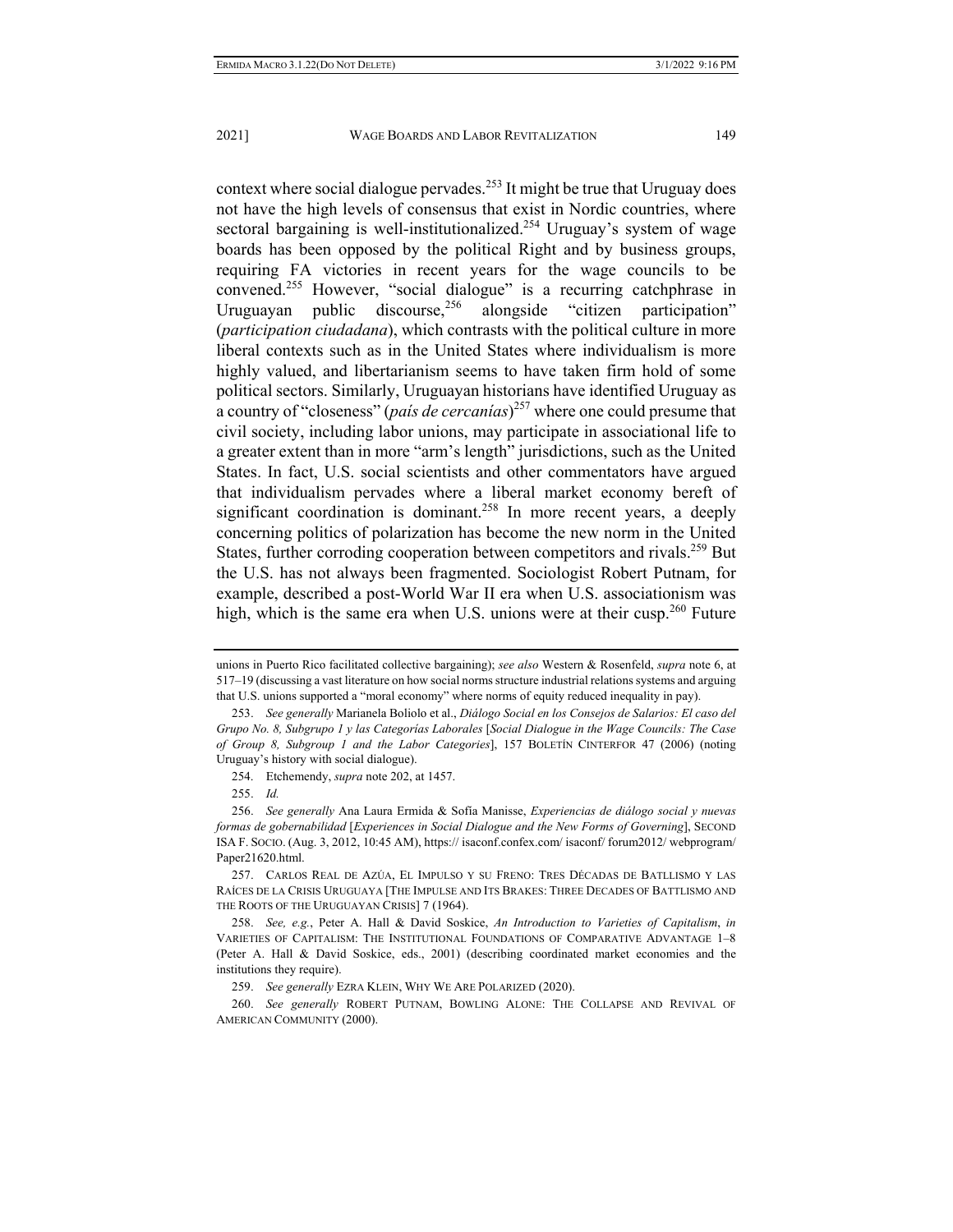research could try to understand how a project promoting sectoral bargaining could tap into associational traditions that, while perhaps dormant, are not entirely antithetical to the American creed.

#### VII. CONCLUSION

This article was motivated by the question of whether sectoral bargaining through wage boards can help increase union membership and reinvigorate labor unions. We raised the question because U.S. labor advocates and academics, inspired by the 2016 experience in New York State, are now interested in the issue. There, the state used its seldomconvened wage board to increase minimum wages in fast food to fifteen dollars. Labor advocates also formed a non-union, worker advocacy group called Fast Food Justice. However, as this article explains, some labor advocates were left wanting more, as the New York experience did not promote union membership growth, the formation of new labor unions, or the expansion of spaces for meaningful collective bargaining. This article thus summarized normative and positive theories to help us better comprehend basic elements of collective bargaining and when we could expect sectoral bargaining to promote labor revitalization. It also used the case of Uruguay, a successful case of labor union revitalization though wage boards, to lend empirical support to the theories. We learned that Uruguayan law provided unions and employers with collective autonomy to bargain in the wage councils, which in turn extended institutional power to unions and employers, thereby complementing workers' (and employers') structural power. Social democratic parties were also key in convening the wage councils, thus making the whole system politically viable.

This article did not exhaust all conditions that might have made Uruguayan wage boards effective. Strikes and strike rights, organizational strategies, and social norms of the country might also be worth exploring to better understand the success of the Uruguayan wage board system, and perhaps those of others.

The evidence presented offers a sobering picture for the United States in comparison to Uruguay. The U.S. lacks a strong social democratic party. Moreover, practically no state or local authority truly affords labor and management the right to bargain sectorally over minimum wages. And, being in a relatively open, liberal market economy, many U.S. workers are in a weak structural position to use wage boards effectively.

But not all the news were negative. Some states and local governments, where progressive (social democratic) politicians prevail, might give unions and employers the right to set sectoral wages. Even where progressive Democrats do not prevail, the complex nature of politics might compel any